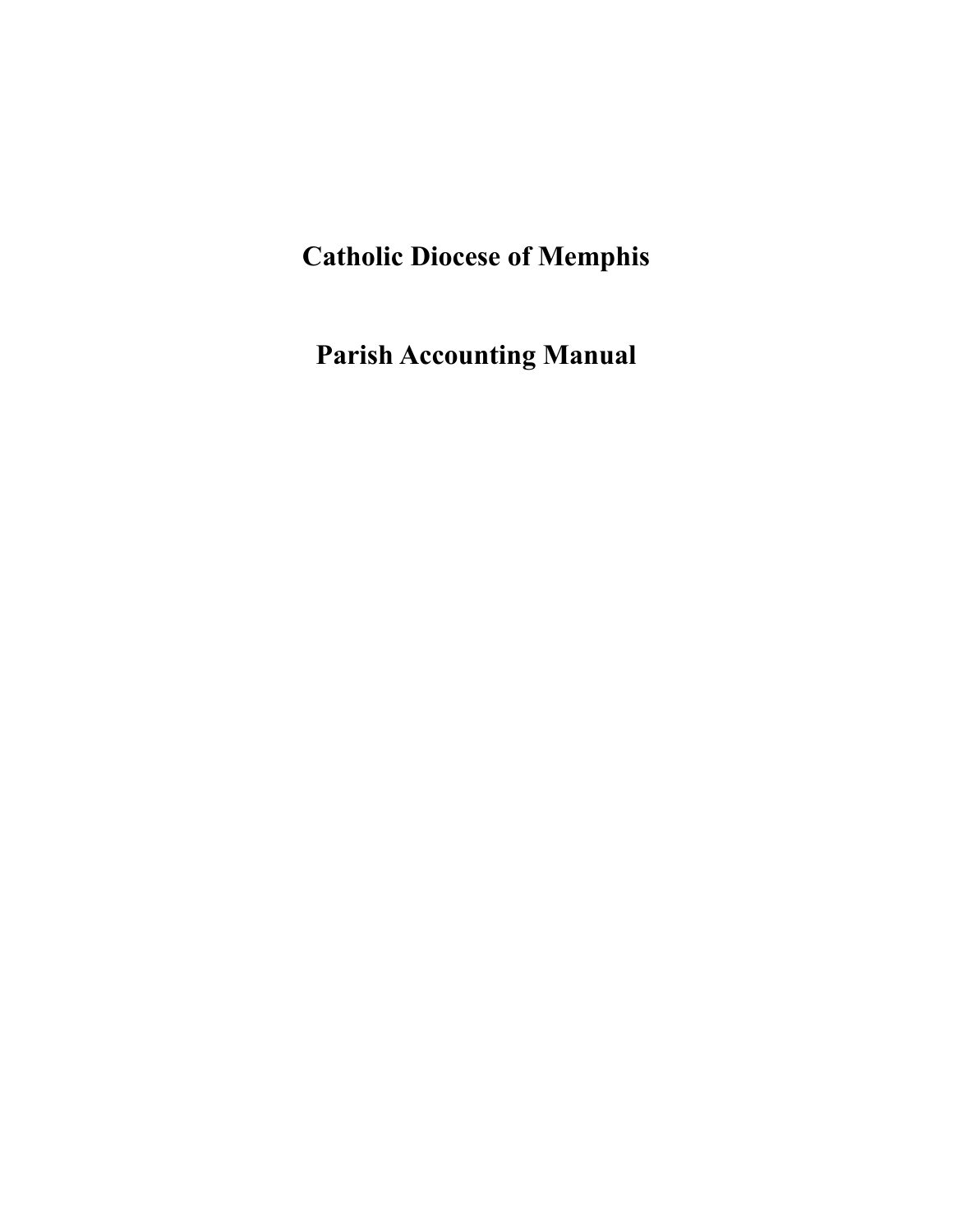## **Table of Contents**

|              |                                             | Page |
|--------------|---------------------------------------------|------|
|              | <b>Section A</b>                            |      |
|              | <b>Revenues &amp; Related Activities</b>    | 5    |
|              |                                             |      |
| 1            | <b>Processing Receipts</b>                  | 5    |
|              | <b>Collection Basket Receipts</b>           | 5    |
|              | Fundraising                                 | 5    |
|              | Poor Box/Votive Offerings                   | 7    |
|              | Receipts Received by Mail                   | 7    |
| $\mathbf{2}$ | <b>Count/Deposit Preparation Procedures</b> | 8    |
|              | <b>Voluntary Counters</b>                   | 8    |
|              | Bookkeeper                                  | 10   |
| 3            | <b>Bookkeeping Procedures</b>               | 10   |
|              | <b>Recording Routine Activity</b>           | 10   |
|              | Deposit Adjustment/Corrections              | 10   |
| 4            | Accepting & Acknowledging Contributions     | 11   |
|              | <b>Stock Gifts</b>                          | 11   |
|              | <b>Other Non-Cash Gifts</b>                 | 12   |
|              | Acknowledgements-General                    | 12   |
|              | Definitions                                 | 12   |
|              | Examples of Written Acknowledgements        | 13   |
| 5            | <b>Restricted Donations</b>                 | 14   |
|              | <b>Restricted Donation Defined</b>          | 14   |
|              | <b>Accepting Restricted Donations</b>       | 15   |
|              | <b>Record Keeping</b>                       | 15   |
|              | <b>Reporting for Restricted Donations</b>   | 15   |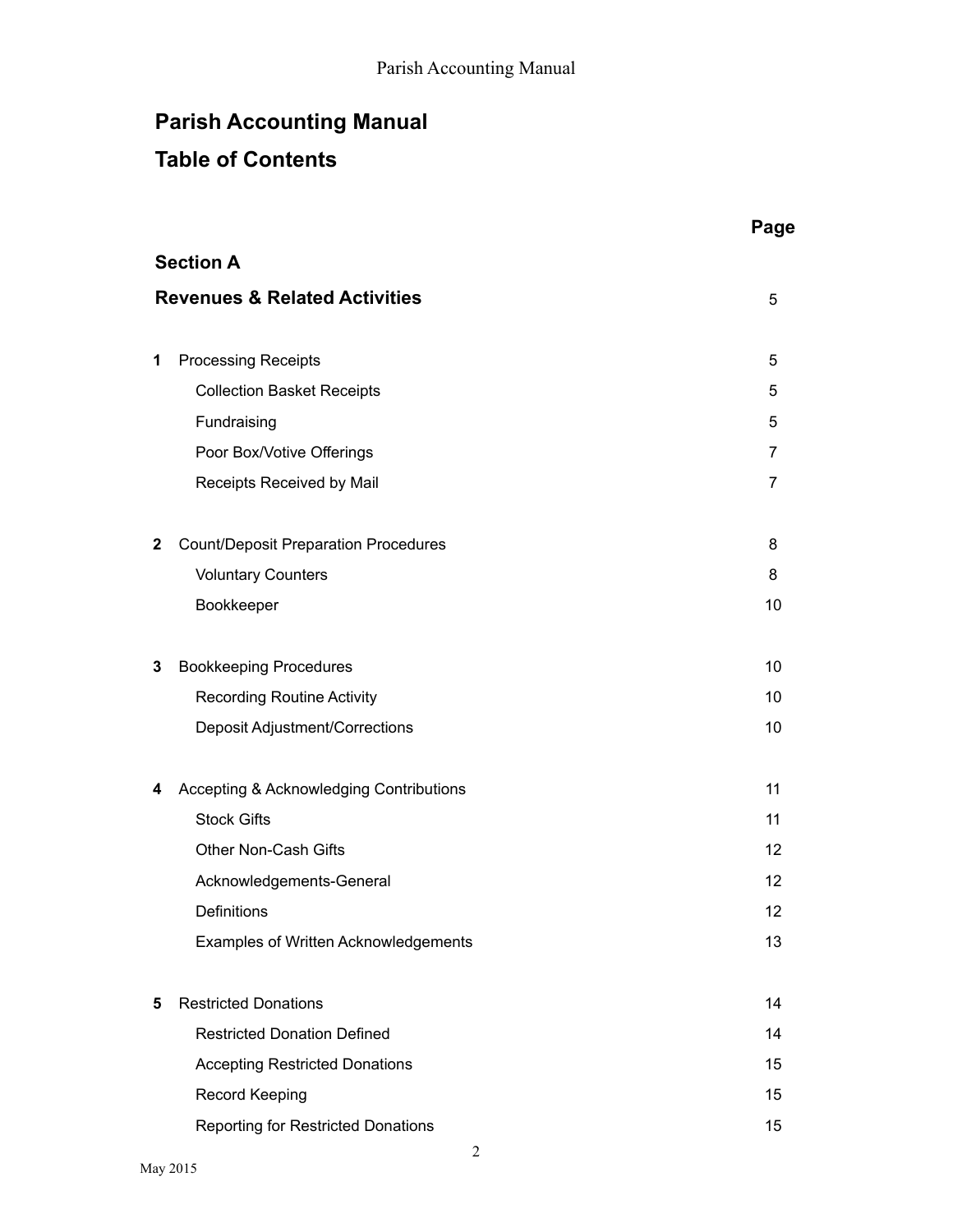| 6            | <b>Accounting for Pledges</b>                          | 16 |
|--------------|--------------------------------------------------------|----|
| 7            | Rental of Parish Property                              | 19 |
|              | <b>Section B</b>                                       |    |
|              | <b>Expenditures &amp; Related Activities</b>           | 20 |
| 1            | <b>General Procedures&amp; Controls</b>                | 20 |
|              | <b>Checking Accounts</b>                               | 20 |
|              | Purchasing                                             | 21 |
|              | Receiving                                              | 21 |
|              | Processing Invoices                                    | 21 |
|              | <b>Check Preparation</b>                               | 22 |
|              | Petty Cash Disbursement                                | 22 |
|              | Expense (Out of Pocket) Reimbursement/Travel and Meals | 23 |
|              | Cathedraticum                                          | 23 |
|              | <b>Journal Entries</b>                                 | 24 |
| $\mathbf{2}$ | <b>Project Approval Procedures</b>                     | 24 |
| 3            | <b>Construction Procedures</b>                         | 27 |
| 4            | Indebtedness                                           | 29 |
| 5            | Property/Liability Insurance                           | 29 |
| 6            | <b>Property Taxes</b>                                  | 29 |
| 7            | Parish Auxiliary Associations-Procedures & Controls    | 30 |
|              | Definition                                             | 30 |
|              | Specific Internal Control Procedures                   | 30 |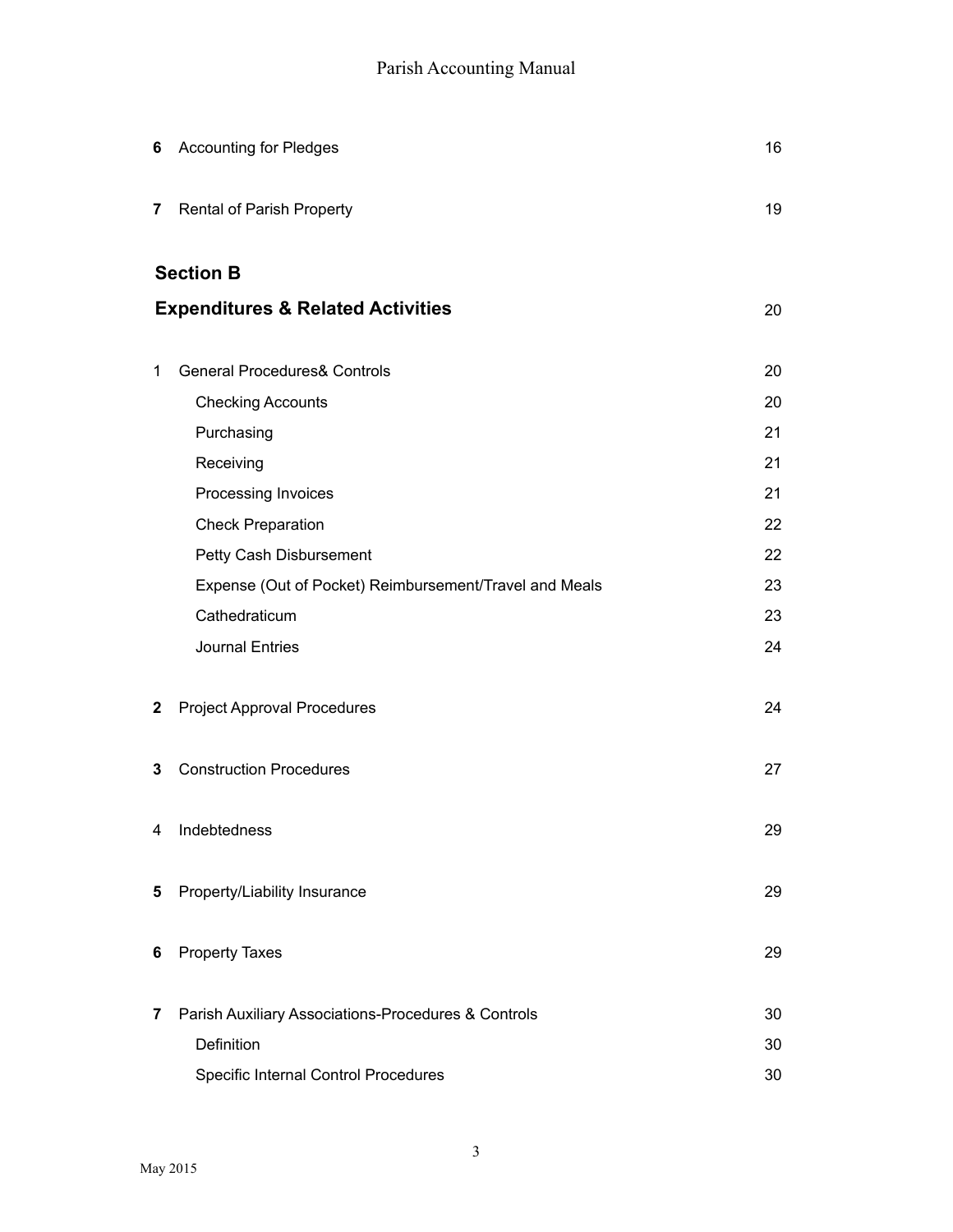|              | <b>Section C</b>                                            |    |
|--------------|-------------------------------------------------------------|----|
|              | <b>Employee/Independent Contractor Activities</b>           | 32 |
|              |                                                             |    |
| 1            | General                                                     | 32 |
|              | Employees or Independent Contractor                         | 32 |
|              | Hiring an Employee / Contracting with a Contractor          | 34 |
|              | <b>Benefits</b>                                             | 34 |
| $\mathbf{2}$ | Payroll and Related Activity                                | 35 |
|              | <b>Payroll Processing</b>                                   | 35 |
|              | Payroll Tax Deductions                                      | 36 |
|              | Payroll Tax Remittances - By Deposit Slip or Electronically | 37 |
|              | Payroll Tax Reporting                                       | 37 |
|              | <b>Journal Entries</b>                                      | 37 |
| 3            | Reporting Payments for Services Rendered (Non-Payroll)      | 38 |
| 4            | Taxable Income to Diocesan Priests                          | 39 |
|              | <b>Section D</b>                                            |    |
|              | <b>Cash Management</b>                                      | 41 |
| 1            | <b>Bank Reconciliation Procedures</b>                       | 41 |
| $\mathbf{2}$ | Parish Deposits/Investments with the<br><b>Diocese</b>      | 42 |
| 3            | Parish Loans                                                | 42 |
| 4            | Journal Entries                                             | 43 |
|              | <b>Section E</b>                                            |    |
|              | <b>Financial Reporting</b>                                  | 44 |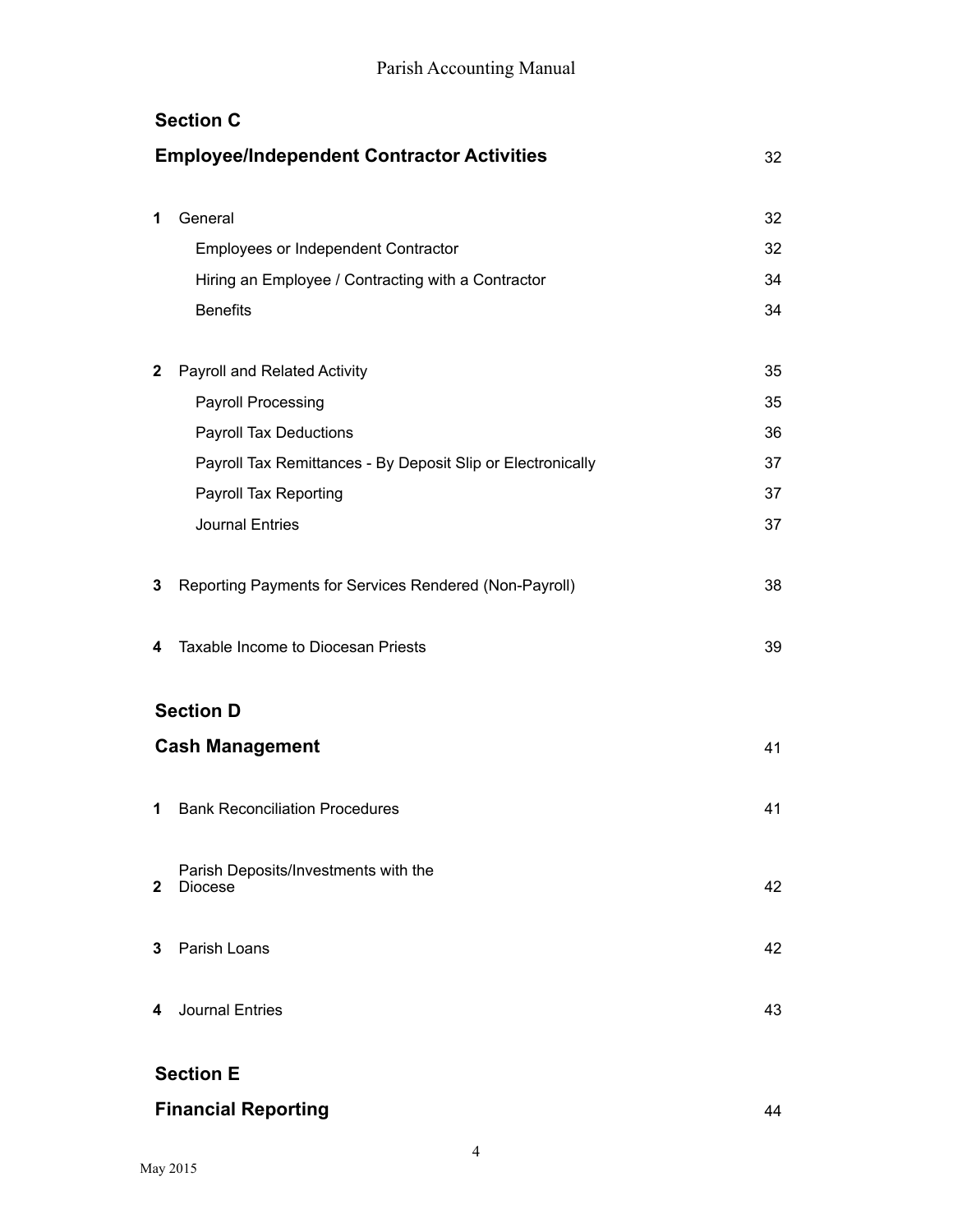| $\mathbf 1$     | Objectives                  | 44 |
|-----------------|-----------------------------|----|
|                 | 2 Accounting Principles     | 44 |
| $\mathbf{3}$    | <b>Capital Assets</b>       | 45 |
| 4               | Debt                        | 46 |
| $5\phantom{.0}$ | <b>Financial Statements</b> | 46 |
| 6               | <b>Budgeting</b>            | 47 |
| 7 <sup>1</sup>  | <b>Finance Council</b>      | 47 |
| 8               | <b>Accounting System</b>    | 49 |

## **Appendix A**

Personnel Contacts-Diocesan Finance Office

## **Appendix B**

Fixed Asset Detail Forms

## **Appendix C**

Chart of Accounts - Definitions

## **Appendix D**

Record Retention Policy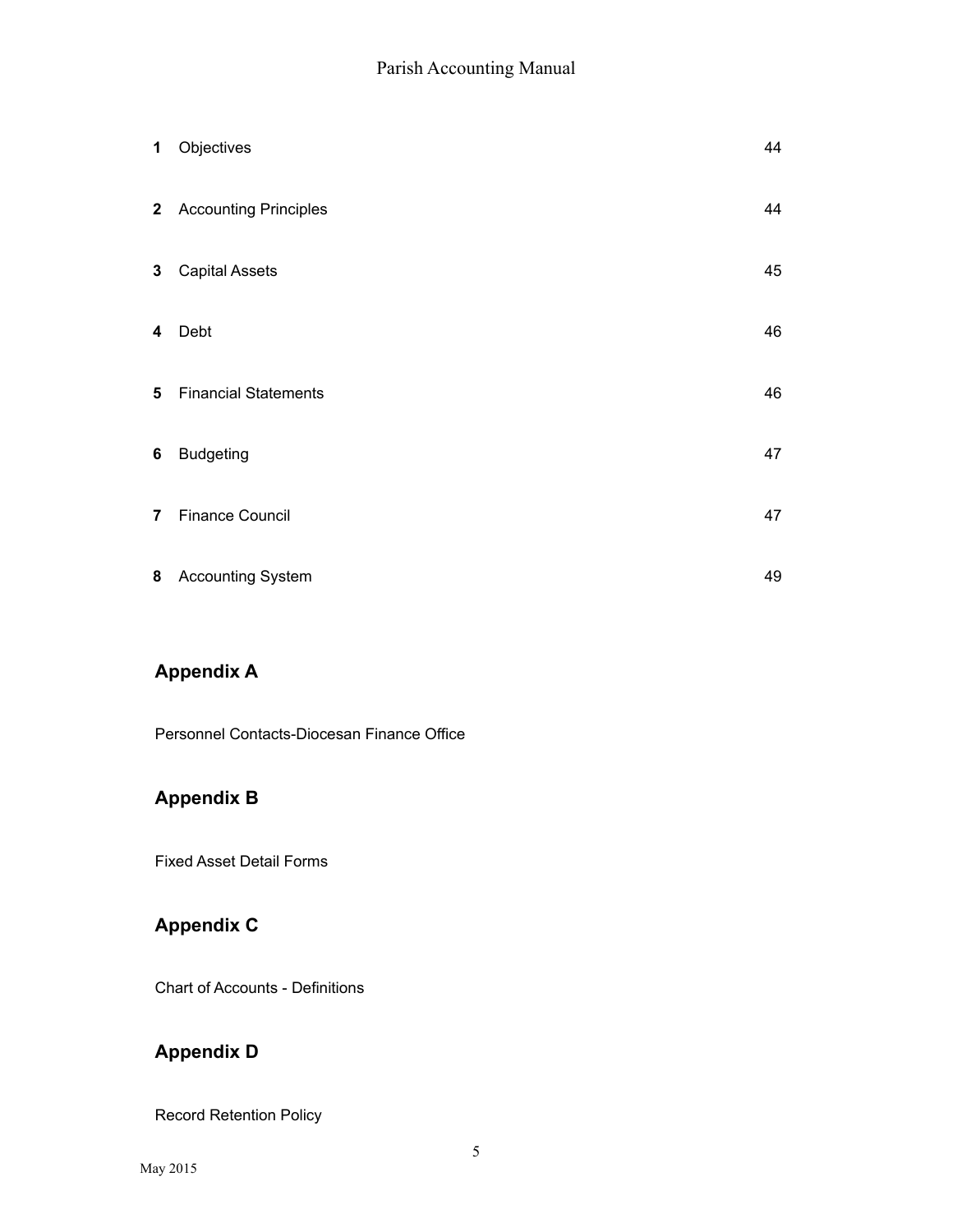## **Appendix E**

Gaming and Fundraising Rules

### **Appendix F**

Auxiliary Organization Reporting Forms

**Appendix G** Deposit Withdrawal Request Forms

**Appendix H** Year-end Audit Tips and Forms

**Appendix I** Internal Control Schedule

## **REVENUES & RELATED ACTIVITIES**

## *Section A*

#### **1. PROCESSING RECEIPTS**

#### **Collection Basket Receipts**

- After the collection at a Mass or other service, the offering is to be brought to the front of the church for the remainder of the service or placed in a secure locked area. If the collection is not counted and recorded immediately following the service, the funds are to be secured as follows:
	- o Two ushers should place the funds into a lockable or sealable pre-numbered disposable bank deposit bag. **We strongly recommend the use of tamper resistant disposable bags as they are preferred by banks and the elimination of handling keys,**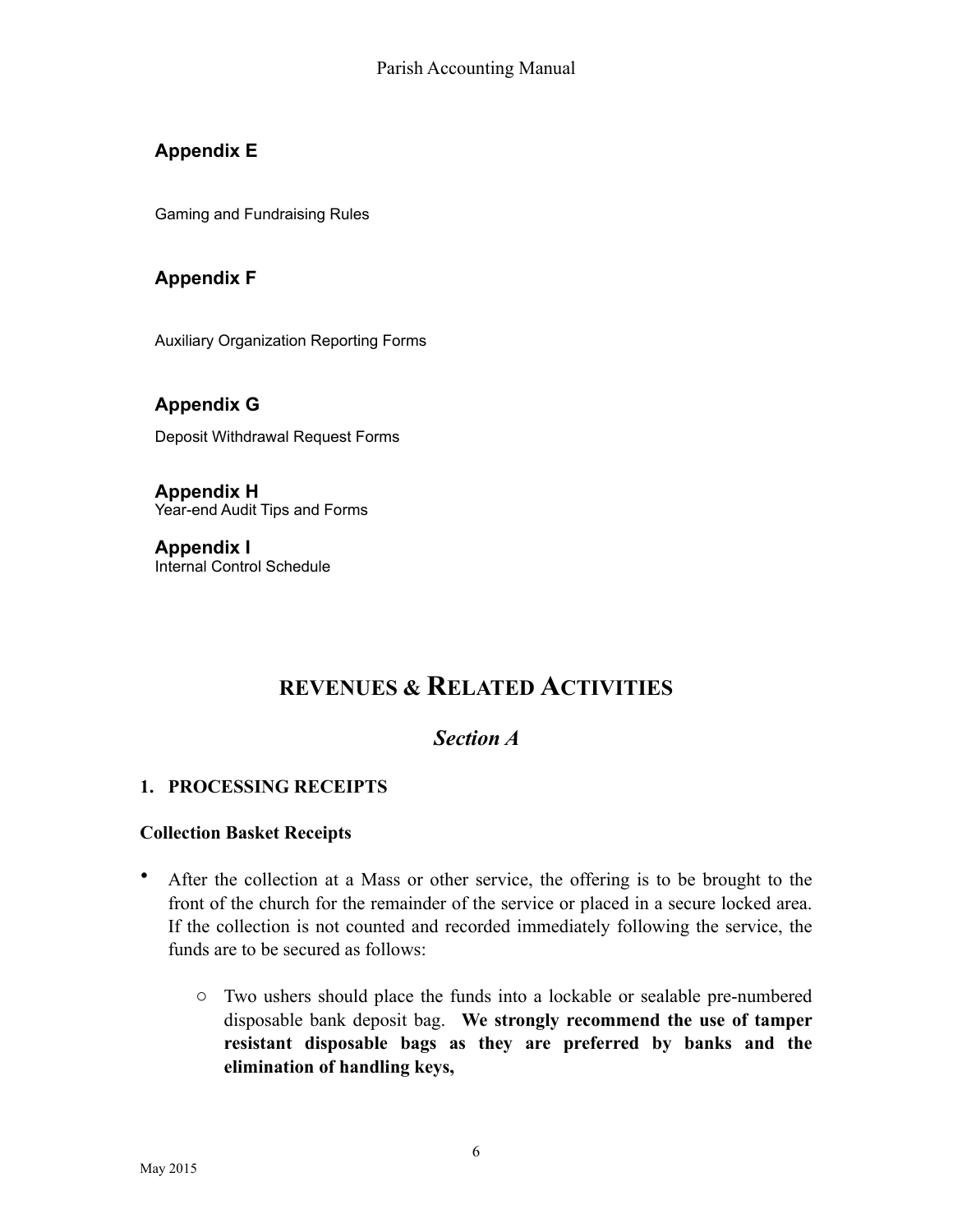- o The deposit bag should be sealed or locked and the key removed and retained by an individual who does not have access to the secured area in which the deposit bag is placed.
- o The locked bank bag should then be put or returned to the secured area, i.e., a safe or locked drawer or closet in the sacristy. (The secured area should be one that cannot be picked up or easily moved by someone). Keys to the locked area should be limited to persons with no counting responsibilities.
- The collection is to be counted and recorded by at least three designated, unrelated persons. (See section 2 for Count/Deposit Preparation Procedures).

#### **Fundraising**

#### *Important Notice on Gaming Events:*

The State of Tennessee considers gaming events such as raffles, cake walks, bingo, etc. illegal unless they are conducted after obtaining a valid registration for the event. Given this Diocesan organizations should not engage in gaming events unless they obtain approval from the Secretary of State, Division of Charitable Solicitations and Gaming ( See Appendix E for full details)

#### *Important Notice on Sales and Use Tax Exemption:*

- Tennessee Law provides that nonprofit exemption certificates may be used to buy, free of sales tax, goods and services that the nonprofit will use, consume, or give away. The exemption does not cover items that the nonprofit will resell except in limited situations outlined here:
	- $\circ$  Tenn Code Ann. Section 67-6-102(2) provides a sales and use tax exemption for organizations that hold no more than two sales events per calendar year for periods of 30 days or less. If the organization holds three or more such sales events, proceeds from all events will be subject to tax, including proceeds from the first two events.
	- o Organizations holding more than two events under the provision outlined above, must pay sales tax in one of two ways:
		- If the organization sells no more than \$400 per month (\$4,800 per year) in gross sales of tangible personal property and pays the tax to the supplier at the time of purchase, the organization does not have to register as a dealer for the purpose of sales tax collection and payment.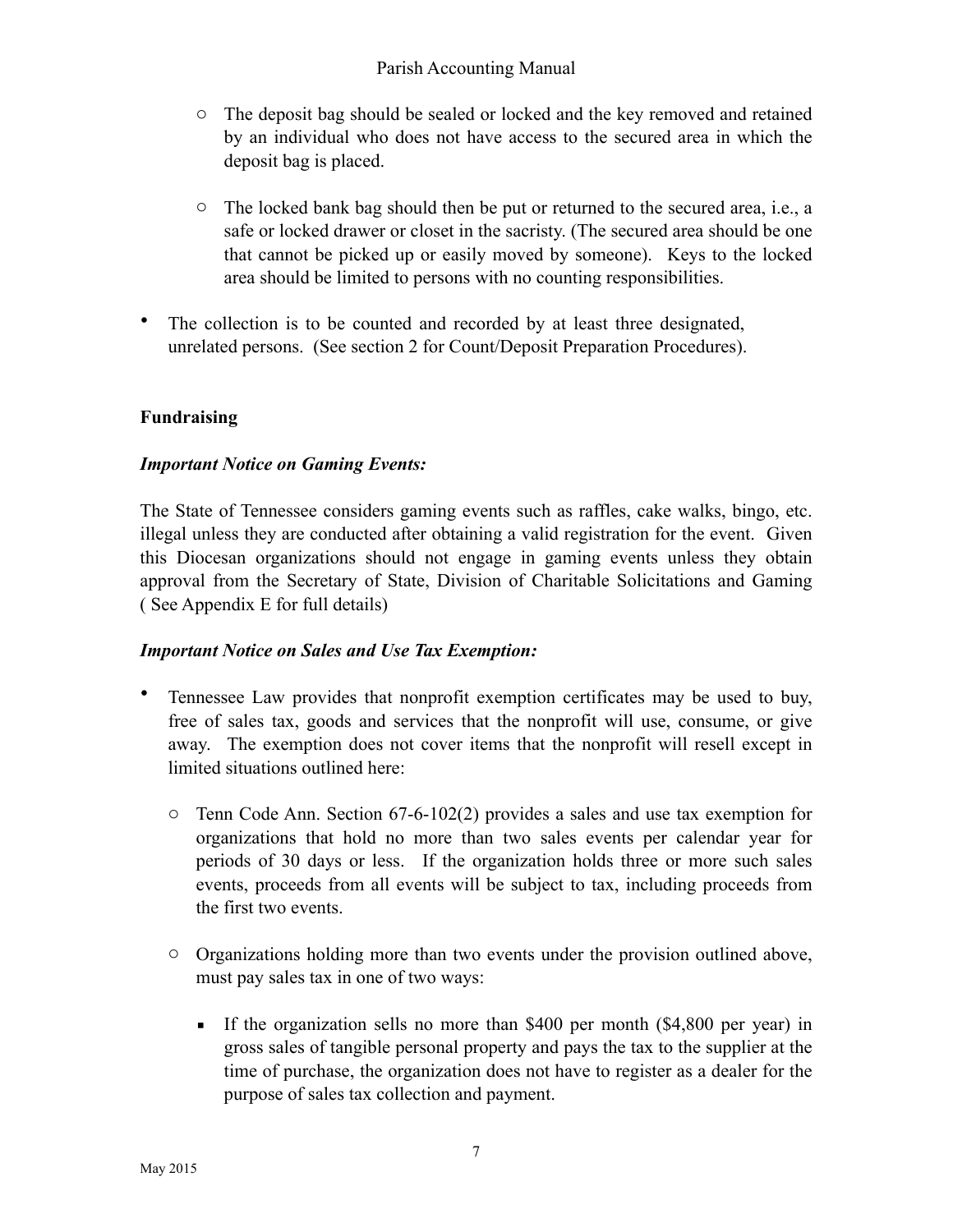▪ Organizations selling more than \$400 per month (\$4,800 per year) in goods and services are required to register as a dealer for sales and use tax purposes. Registration allows the organization to buy goods for resale, without payment of tax to the supplier, and requires the organization to collect and remit the state and local sales tax to the Department of Revenue. A separate registration application from the one used to apply for exemption is required.

#### *Internal Control of Fundraisers*

- For internal control purposes, tickets should always be used.
	- o A record of the tickets is to be kept, identifying the number of tickets distributed to each ticket seller and then reconciling the tickets and cash collected.
	- o Discrepancies should be investigated.
- The number of cash collection points should be held to a minimum.
	- o Ideally, there should be only one cash collection point.
	- o Cash at each collection point should be kept to a minimum.
- Two or more designated persons should be assigned responsibility for the funds.
	- $\circ$  These persons are to visit the cash collection point(s) throughout the event to collect all cash in excess of an amount needed to make change.
- The funds are then to be placed in a lockable or sealable disposable bank deposit bag.
- The deposit bag should be sealed or locked and the key removed and retained by an individual who does not have access to the secured area in which the deposit bag is placed.
- The locked bank bag should then be put in a secured area, i.e., a safe or locked drawer or closet. (The secured area should be one that cannot be picked up or moved by someone).
- At the end of the day, the funds are to be secured in a safe or taken to the bank for deposit (using the bank night depository if the bank is closed).
- The bank should be instructed not to process any deposit received in an open or unsealed deposit bag. An authorized signor on the account should be notified immediately if an open bag is received.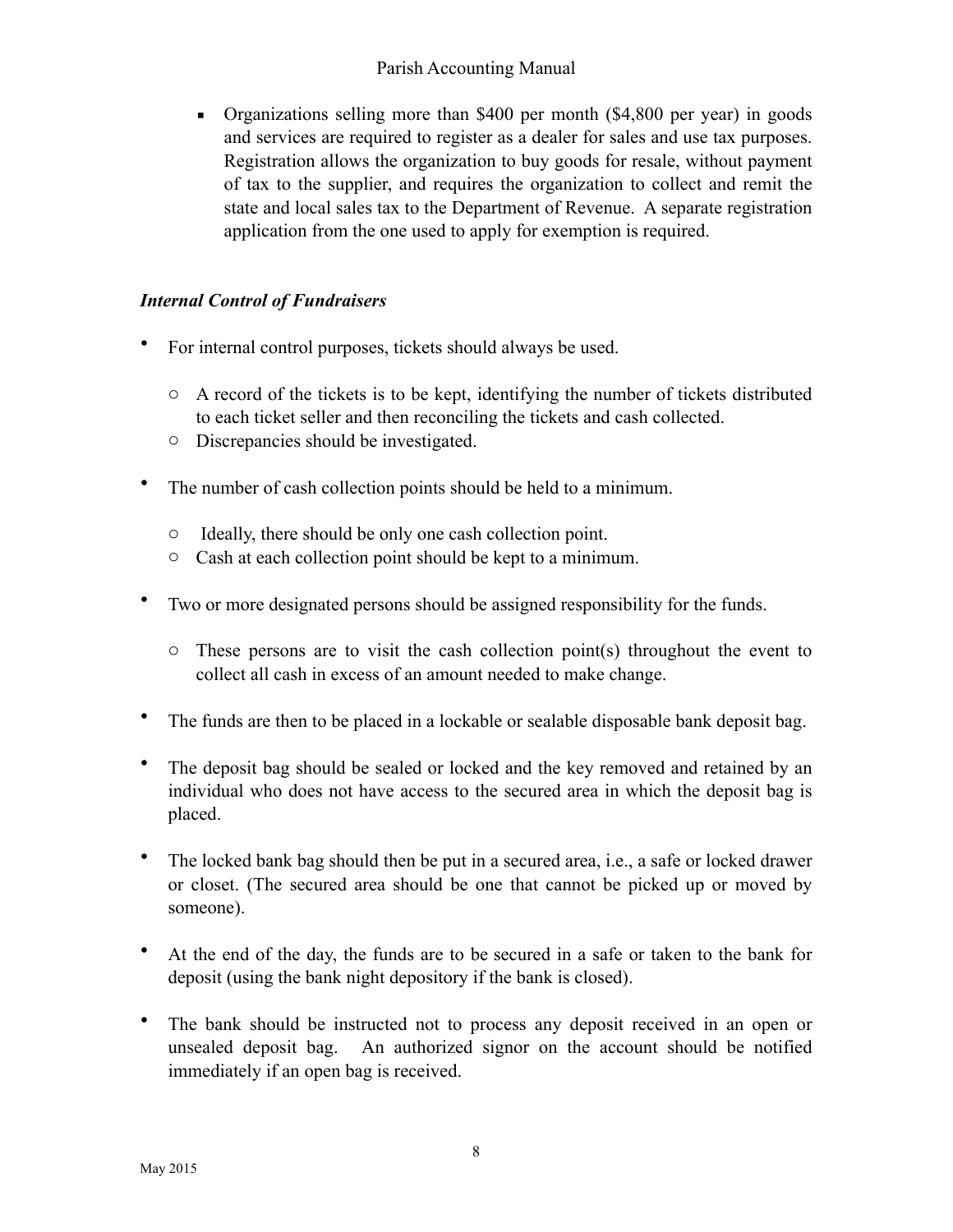- No funds are to be left unsecured overnight. A designated person should be responsible for making the bank deposit. This individual should not have access to the key to the locked bag.
- The key to the deposit bag should be held in safekeeping by a designated person other than the person authorized to retrieve the bag.
- At the close of the event, two designated, unrelated persons are to count and record the cash. (See section 2 for Count/Deposit Preparation Procedures)

#### **Poor Box/Votive Offerings**

- The funds are to be collected at least weekly.
	- $\circ$  At the time collected, the funds are to be counted and the amount documented, signed, and dated by the person(s) performing the count.
	- o They are to be placed in a non-portable secure area until deposited in the bank.
	- o Follow the applicable steps outlined under Section 2: Count/Deposit Preparation **Procedures**

#### **Receipts Received by Mail**

Receipts received by mail or those that are hand delivered should be processed by one of the following procedures:

- Funds received in a parish envelope should be placed in a non-portable secure area until the next regular collection. These receipts should be included when that collection is counted.
	- o For funds received with a special designation, the restriction/purpose should be recorded with the deposit. See Section on Restricted Gifts.
- Other funds received in the form of a check (not in a parish envelope) should be endorsed (for deposit only/church name/account number) and placed in a nonportable, secure area until the next collection. These receipts should be included when that collection is counted.
- Funds received in the form of cash should be counted and placed in an envelope, which is to be sealed. The amount is to be recorded on the envelope and signed and dated by the person performing the count. They should be placed in a non-portable,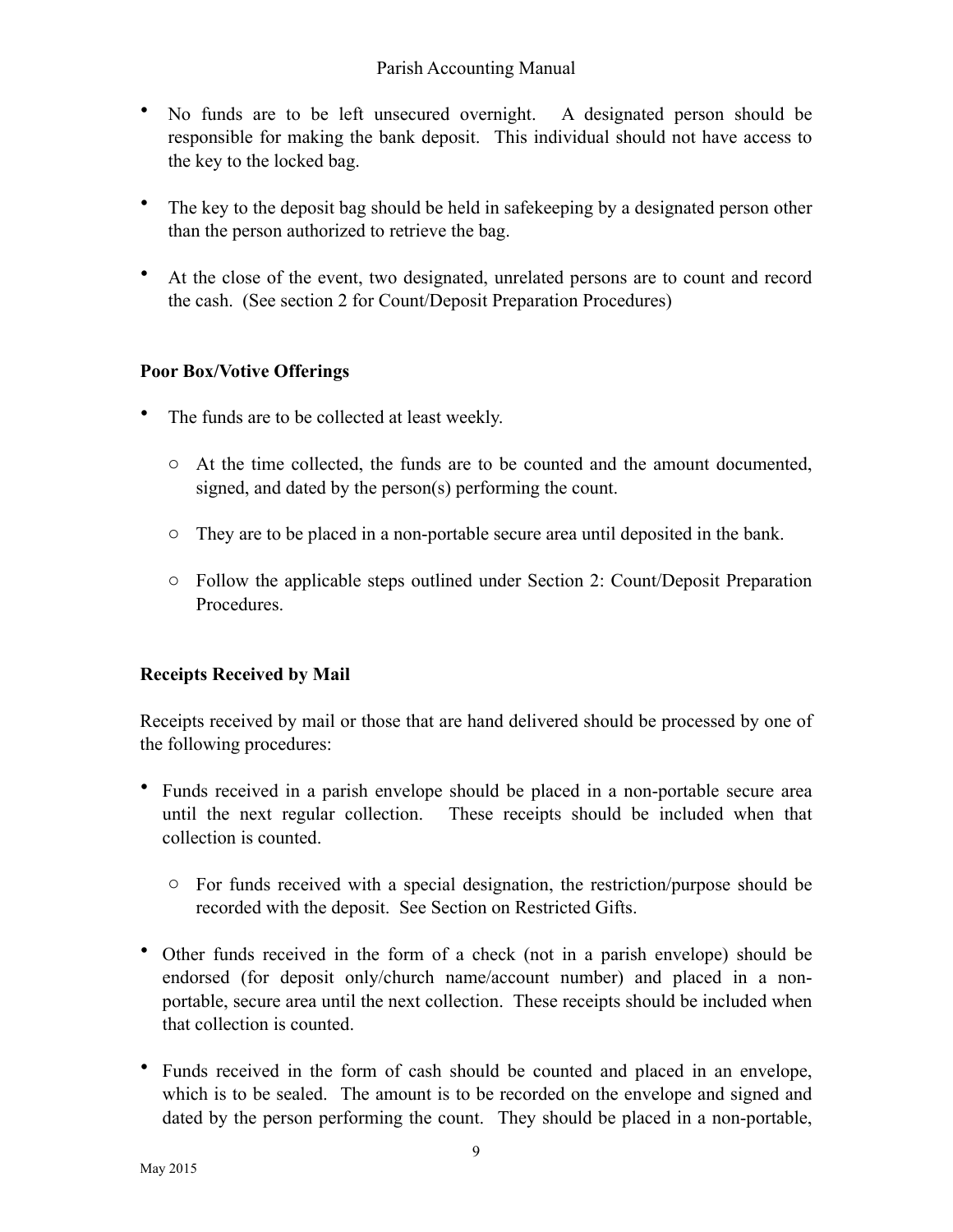secure area until the next collection. These checks should be included when the next collection is counted.

• If the amount is substantial, funds should be deposited in the bank on the day received. Follow the applicable steps outlined under section 2: Count/Deposit Preparation Procedures, including the completion of a signed cash count sheet.

## **2. COUNT/DEPOSIT PREPARATION PROCEDURES**

#### **Volunteer Counters**

- After each service, the funds are to be secured in serially numbered, tamper resistant bags and either stored in the safe or counted at the end of the services for the day and taken to the bank for deposit (using the bank night depository if the bank is closed).
	- o The bank should be instructed not to process any deposit received in an open or unsealed deposit bag. An authorized signor on the account should be notified immediately if an open bag is received.
	- o No funds are to be left unsecured in the church overnight. A designated person should be responsible for making the bank deposit.
- The count is to be performed by at least three designated, unrelated persons who are rotated at least every other week. If a designated counter is not available, then a substitute counter should be assigned.
- The collection is to be retrieved by at least two of the counters. The sealed deposit bags are to be unsealed in the presence of at least two of the counters.

The following supplies should be available before the count is started.

- 1. a count sheet,
- 2. deposit stamp ("for deposit only/church name/account number"),
- 3. deposit slip,
- 4. adding machine, and
- 5. parishioner listing.

The collection should be separated by the various accounts, as shown on the cash receipts journal. To simplify the count, one counter could do the regular collection and the other counter all of the miscellaneous donations and income. The following procedures are to be performed for each account: If applicable, please ensure that payments donated as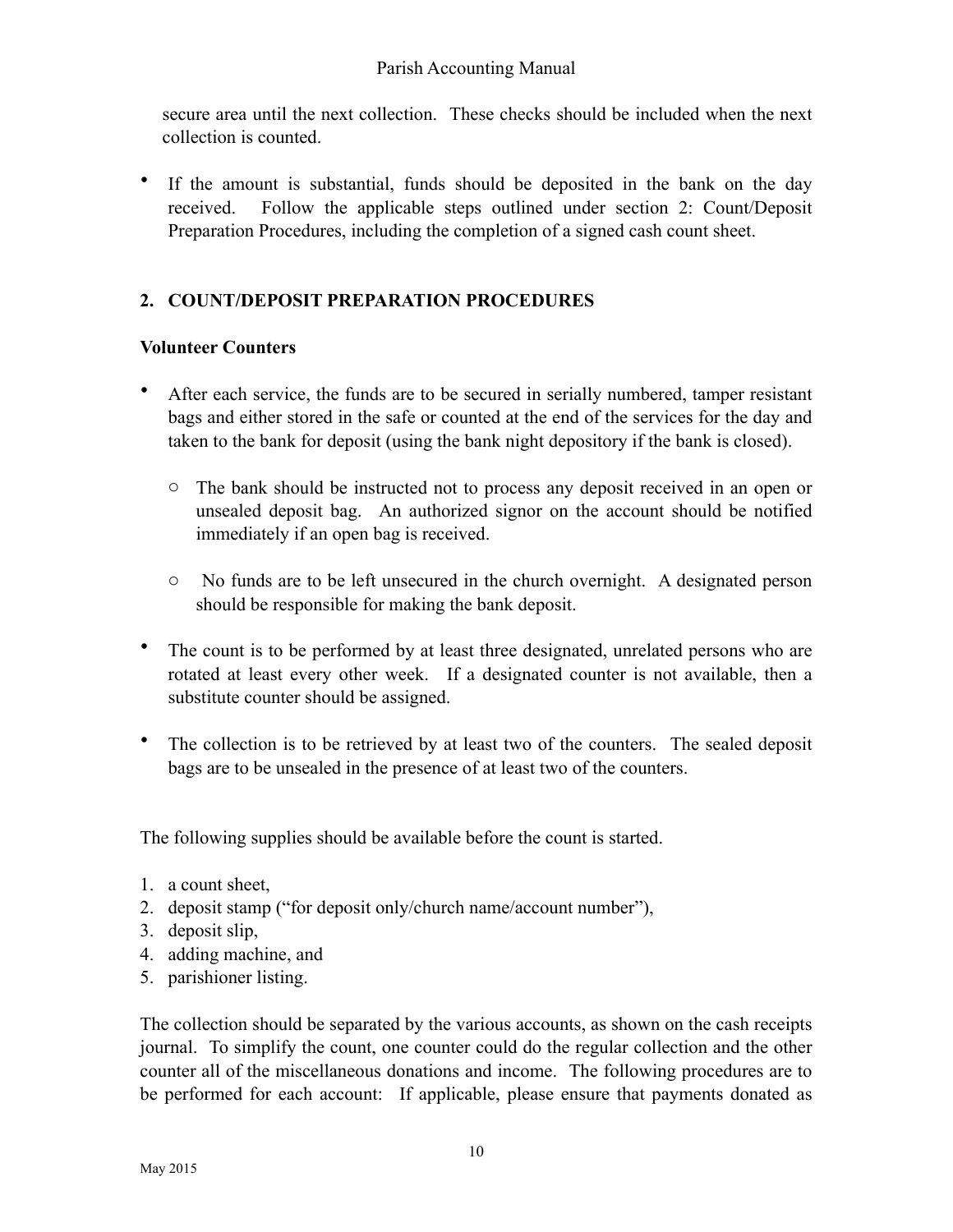building fund donations or pledge payments are reviewed, counted and copied separately to ensure they are not recorded as offertory.

- Separate church envelopes from loose checks and loose cash. Organize currency and coins by denomination.
- Count and record the cash, using the following procedures:
	- o Count and record the quantity of each denomination received (i.e., \$20 bills: 6; \$10 bills: 32, etc.). Multiply the denomination by the quantity and total these amounts. Record the total.
	- o Count the currency and coins in the traditional manner. Record the total.
	- o Then compare the totals in (a) and (b) above. Investigate any discrepancies.
	- o Record the total amount of currency and coins received on the deposit ticket.
- Checks which are not in an envelope should be kept separate and photocopied.
	- o Copies of loose checks should be bundled with opened envelopes.
- Open all envelopes and check to see if the amount written on the outside of the envelope agrees with the enclosed amount. Circle the amount, if correct. If incorrect, mark and circle.
	- o Opened envelopes should be bundled with loose check copies, then entered into the program.
- Endorse all checks, using the deposit stamp.
- Prepare an adding machine tape of all the checks received. (Set the adding machine so that the number of entries is accumulated on the left side of the tape.) Ensure that the totals agree to the countsheet .
- Compare the totals from the last two steps above. Investigate any discrepancies.
- Record the total amount of the checks on the deposit ticket and attach one of the adding machine tapes of the checks. Identify the adding machine tape by stamping with the deposit stamp.
- Record the totals on the count sheet corresponding to each account or type of income/ collection. All counters are to sign and date the cash receipts journal. Keep the deposit slip copy and send the original deposit slip to the bank.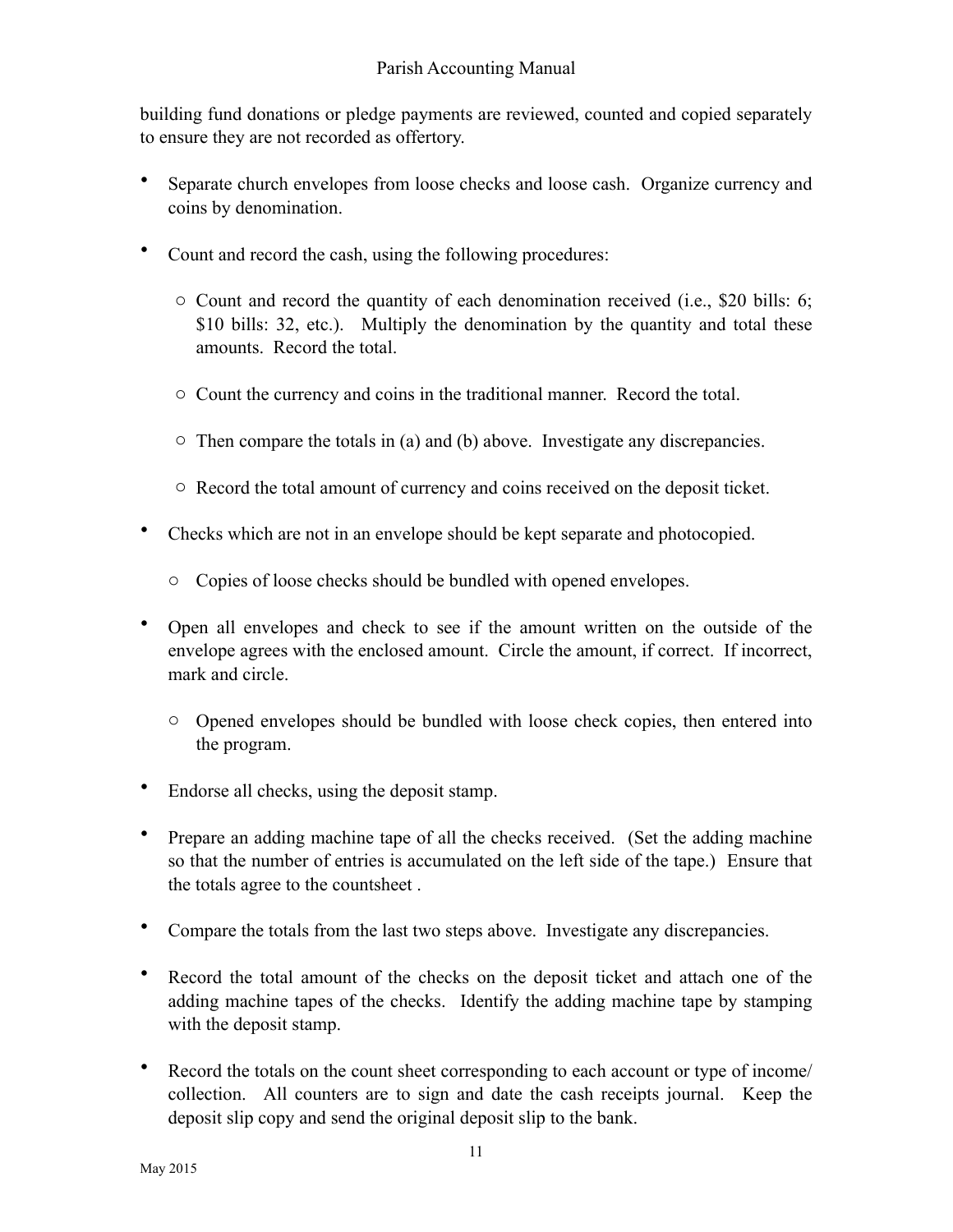• Place the deposit and the original deposit slip into the bank bag, seal the bag and deposit it in the bank. The bank will process a receiving slip for the deposit. If the parish has more than one mass, seal each offertory in a separate plastic bag and hold in a fireproof safe until the last offertory is counted.

#### **Bookkeeper**

- After the count has concluded, the envelopes and loose check copies should be entered into the census software program by the bookkeeper. If the name is not included in the parish database, create a new record for the donor.
- Using Church Office Management, print an edit sheet of items entered.
- An entry to record the deposit should be made in the general ledger with a reference to the completed edit sheet.
- Compare the validated deposit slip issued by the bank with the count sheet and the edit sheet. Investigate any changes or differences and resolve immediately.

#### **3. BOOKKEEPING PROCEDURES**

#### **Recording Routine Activity**

- After the receipts are counted, the totals of each account for which there is deposit activity are to be recorded in the cash receipts section of PDS by type of income/ collection. The deposit total in PDS Ledger should equal the total of the Church Office Management edit sheet.
	- o Each week all deposits should be entered in the PDS Ledger system.
	- o At the end of each month the total of all revenue accounts in PDS should agree to the total of the count sheets for that month.

#### **Deposit Adjustments/Corrections**

- Upon notification of an error by the bank, investigate the discrepancy to identify the cause, and perform the following:
	- o Make an adjusting entry to increase/decrease cash and debit/credit the appropriate account affected by the error.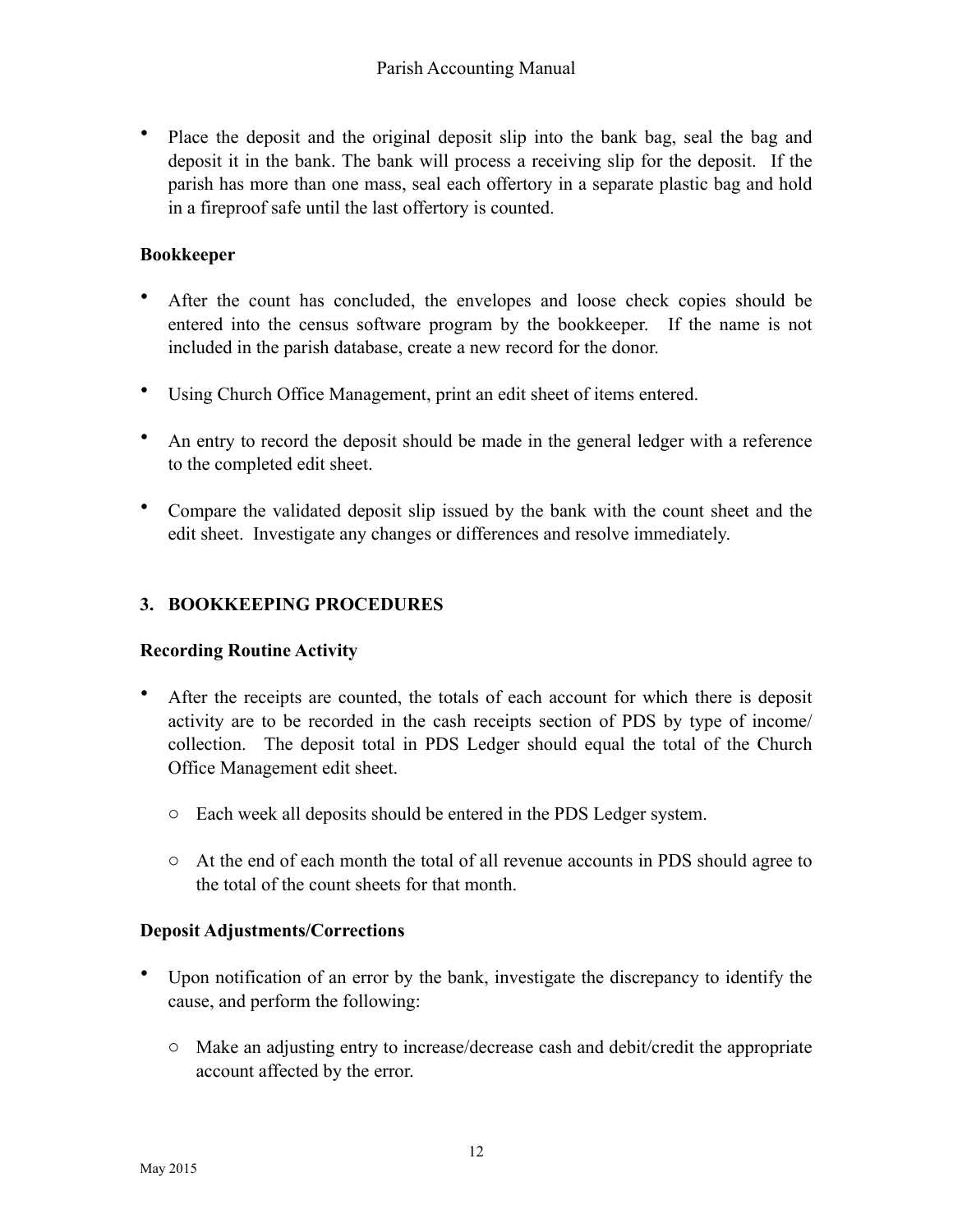- Upon receipt of a returned check by the bank (NSF, closed account, etc.), perform the following:
	- o Reverse the original entry recording the check in Church Office Management and the general ledger.
	- o Reverse the entry in census.
	- o If the check is from a parishioner, given as a contribution, file the check and take no further action.
	- o If appropriate, for other checks, contact the party writing the check and seek reimbursement.

## **4. ACCEPTING & ACKNOWLEDGING CONTRIBUTIONS**

#### **Stock Gifts**

- If an individual or family contacts the parish about making a donation of stock, please have them contact the Director of Planned Giving in the Diocesan Development Department.
- All contributions of stocks, bonds or mutual funds should immediately be sent to the Diocesan finance office.
	- o The finance office will deposit the certificates into a brokerage account to be sold.
	- o When the sale of the stock is complete and funds are deposited in the brokerage account, the finance office will mail a check for the proceeds to the respective parish for deposit into their checking account. Any fees incurred from the brokerage firm for the transaction will be deducted from the proceeds (Unless the stock gift was partially or totally for the benefit of the Diocese, i.e. Bishops Appeal).
	- $\circ$  The donor should receive credit for the fair market value of the stock on the day it is donated. The difference between this amount and the proceeds received by the parish should be posted by the parish bookkeeper to the income/expense account, Gain/(Loss) on the Sale of Stock in the general ledger.
	- o Under no circumstances is a parish permitted to open an account with a brokerage firm for the purpose of selling gifted securities or any other reason.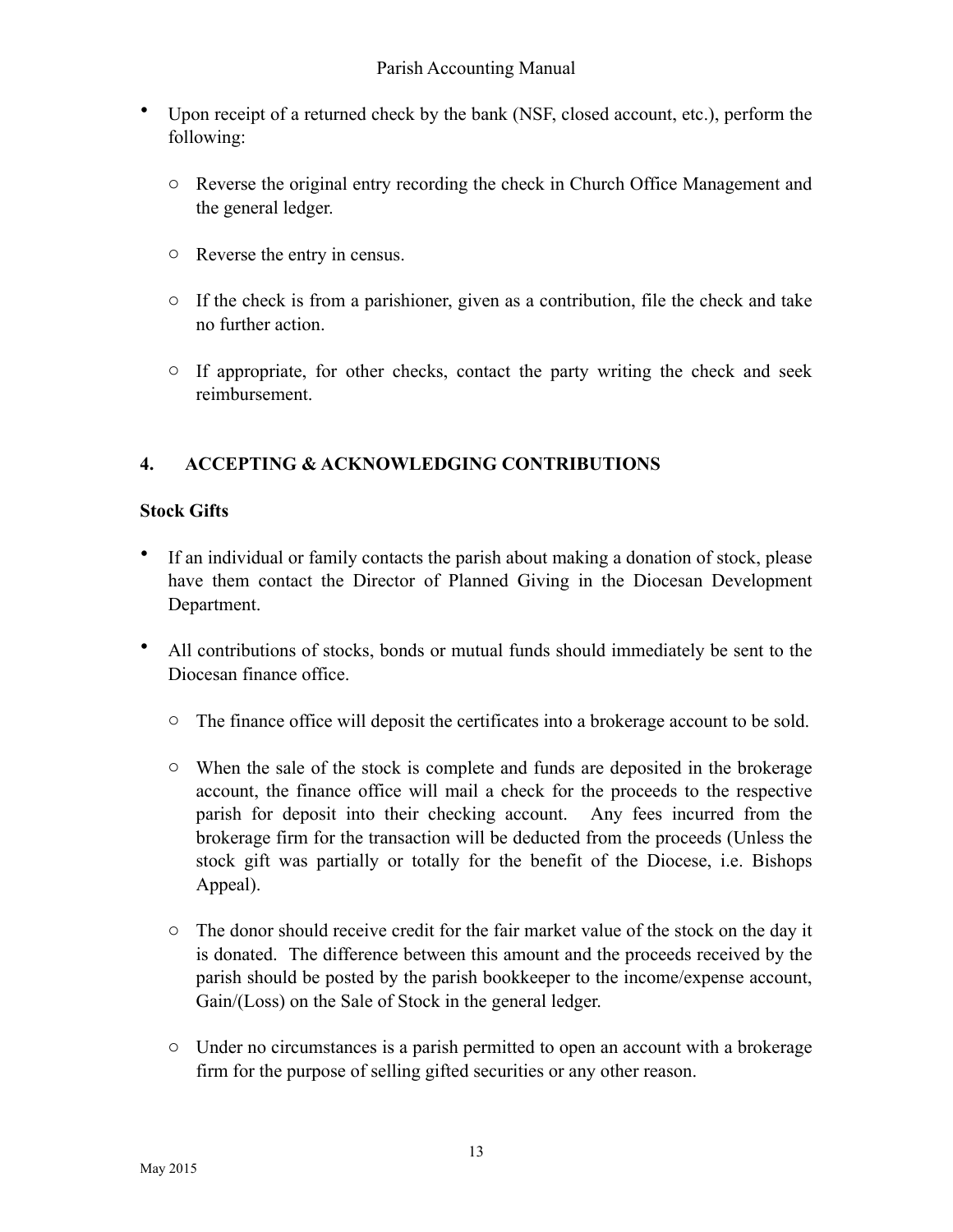- Acknowledgments of stock gifts which comply with IRS guidelines will be mailed directly from the finance office to the donor.
	- $\circ$  The parish has no responsibility to acknowledge these gifts, but should maintain a file documenting the stock gift.
	- o If the stock gift was designated by the donor to be applied to an outstanding pledge, the pledge receivable account should be reduced by the fair market value of the stock on the day it is donated.

**Example:** Individual donates stock whose FMV is \$1,000 on the date of the donation. The stock is sent to the Diocese and the brokerage firm where it is sold. After deducting fees, the amount of the proceeds from the sale of stock is \$970. When the bookkeeper receives the proceeds of the sale, the following entry is made: Debit Cash, \$970, Debit Gain/(Loss) on the Sale of Stock \$30, Credit Pledges Receivable \$1,000.

#### **Other Non-Cash Gifts**

All other non-cash gifts are not to be accepted unless approved by the finance office. These include: insurance policies, investment interests, real estate, vehicles, boats, etc.

#### **Acknowledgments-General**

The following is a summary of current IRS rules pertaining to tax deductible gifts of cash.

There are two general rules that organizations need to be aware of to meet substantiation and disclosure requirements for federal income tax reporting purposes:

- A donor is responsible for obtaining a **written acknowledgement** from a charity for any single contribution of \$250 or more before the donor can claim a charitable contribution on his/her tax return. For donations less than \$250, the donor is responsible to maintain written documentation such as a cancelled check or bank record of the donation or a written acknowledgement from the charity as mentioned above.
- A charitable organization is required to provide a **written disclosure** to a donor who receives goods and services in exchange for a single payment in excess of \$75.

#### *Written Acknowledgement-Defined*

Requirement: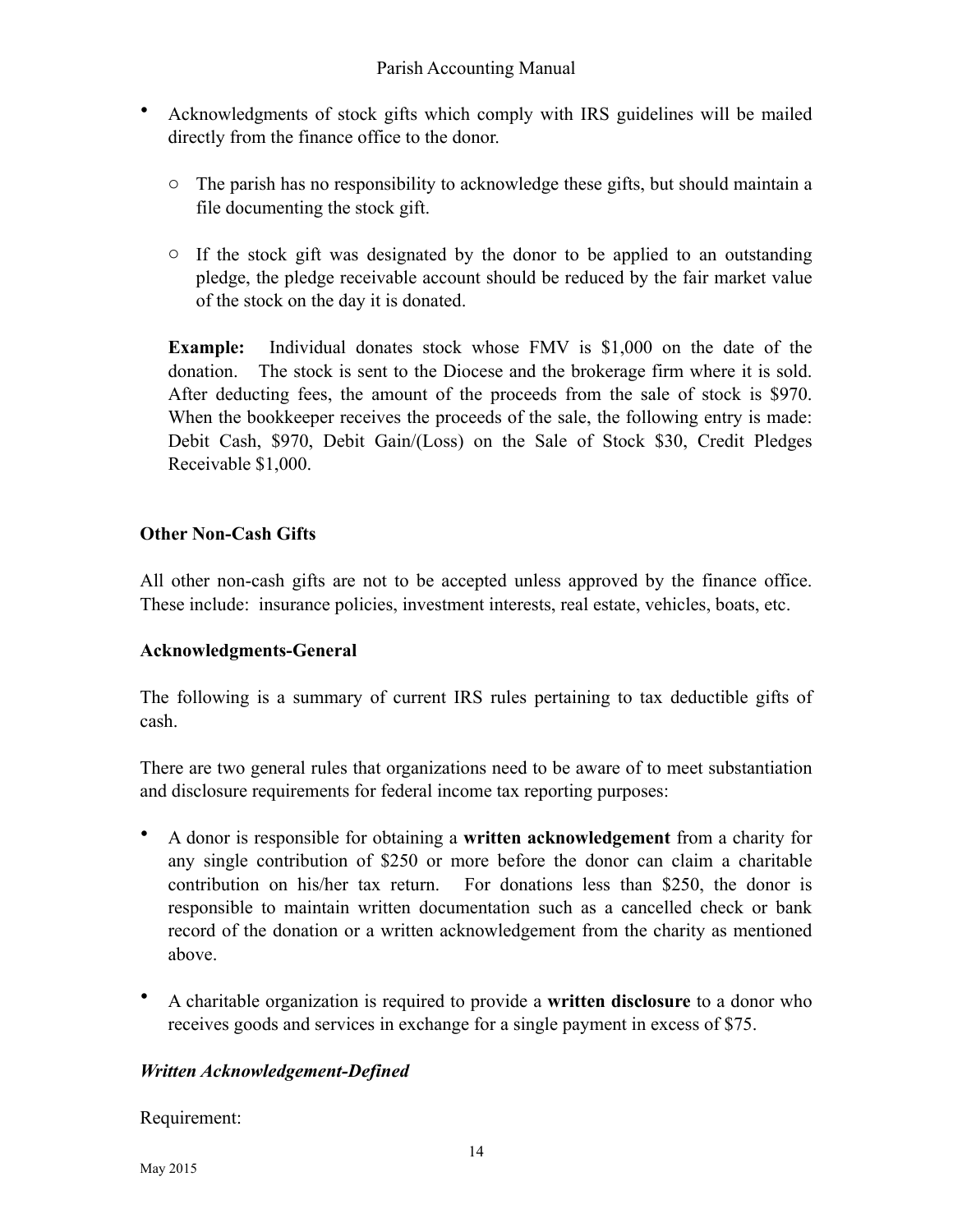A donor cannot claim a tax deduction for any single contribution of \$250 or more unless the donor obtains a **contemporaneous** (defined below), written acknowledgement of the contribution from the recipient organization. An organization that does not acknowledge a contribution incurs no penalty, but without a written acknowledgement, the donor cannot claim a tax deduction. Although it is a donor's responsibility to obtain a written acknowledgement, an organization can assist a donor by providing a timely, written statement containing the following information:

- 1. Name of the organization
- 2 Amount of cash contribution
- 3. Description ( but not the value) of non-cash contribution
- 4. Statement that no **goods or services** (defined below) were provided by the organization in return for the contribution, if that was the case
- 5. Description and good faith estimate of the value of **goods and services**, if any, that the organization provided in return for the contribution
- 6. Statement that **goods and services**, if any, that an organization provided in return for the contribution consisted entirely of **intangible religious benefits** ( defined below), if that was the case

It is not necessary to include either the donor's social security number or tax identification number on the acknowledgement. A separate acknowledgement may be provided for each single contribution of \$250 or more, or one acknowledgement, such as an annual summary, may be used to substantiate several single contributions of \$250 or more.

#### *Contemporaneous-Defined*

Recipient organizations typically send written acknowledgements to donors no later than January 31 of the year following the donation. For the written acknowledgement to be considered contemporaneous with the contribution, a donor must receive the acknowledgement by the earlier of: the date on which the donor actually files his/her individual federal income tax return for the year of the contribution; or the due date (including extensions) of the return.

#### *Goods and Services Defined*

The acknowledgement must describe goods or services an organization provides in exchange a contribution of \$250 or more. It must also provide a good faith estimate of the value of such goods or services because a donor must generally reduce the amount of the contribution deduction by the fair market value of the goods and services provided by the organization. Goods or services include cash, property, services, benefits or privileges.

#### **Examples of Written Acknowledgements**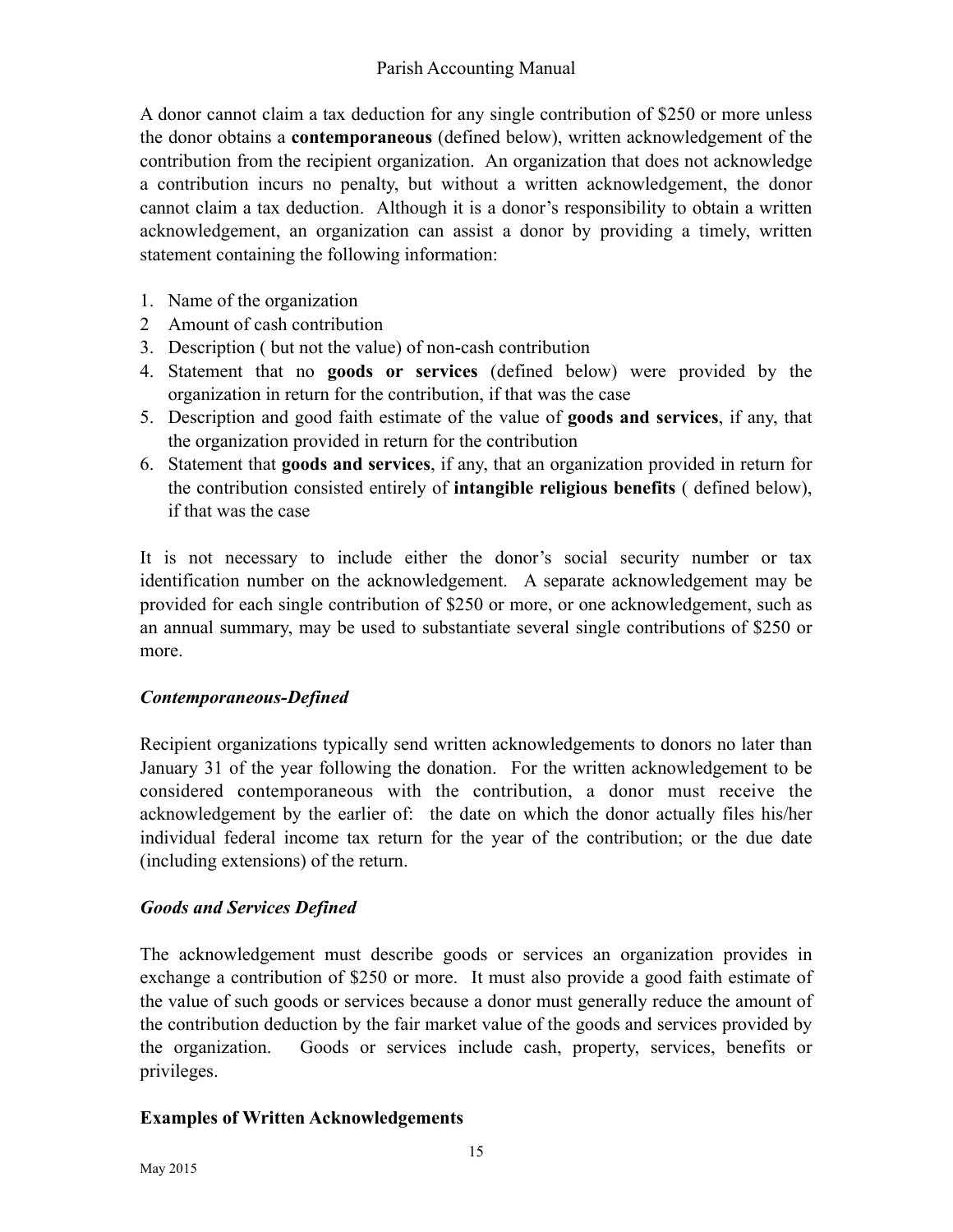- "Thank you for your cash contribution of \$300 that the St. Louis Church received on December 12, 2010. No goods or services were provided in exchange for your contribution<sup>"</sup>
- "Thank you for your cash contribution of \$350 that St. Michael's Church received on May 6, 2010. In exchange for you contribution, we gave you a cookbook with an estimated fair market value of \$60."
- "Thank you for your contribution of a used oak baby crib and matching dresser that Incarnation Church received on March 15, 2010. No goods or services were provided in exchange for your contribution."

#### *Written Disclosure-Defined*

#### Requirement:

A donor may only take a contribution deduction to the extent that his/her contribution exceeds the fair market value of the goods or services the donor receives in return for the contribution; therefore, donors need to know the value of the goods or services. An organization must provide a written disclosure statement to a donor who makes a payment exceeding \$75 partly as a contribution and partly for goods and services provided by the parish. A contribution made by a donor in exchange for goods or services is known as a *quid pro quo* contribution.

 Example of a *quid pro quo* contribution: A donor gives a parish \$100 in exchange for a concert ticket with a fair market value of \$40. In this example, the donor's tax deduction may not exceed \$60. Because the donor's payment (*quid pro quo* contribution) exceeds \$75, the parish must furnish a disclosure statement to the donor, even though the deductible amount does not exceed \$75.

A required written disclosure statement must:

- Inform a donor that the amount of the contribution that is deductible for federal income tax purposes is limited to the excess of money (and the fair market value of property other than money) contributed by the donor over the value of goods or services provided by the parish.
- Provide a donor with a good faith estimate of the fair market value of the goods or services.
- An organization must furnish a written disclosure statement to the donor in connection with either the solicitation or receipt of the *quid pro quo* contribution.**5.**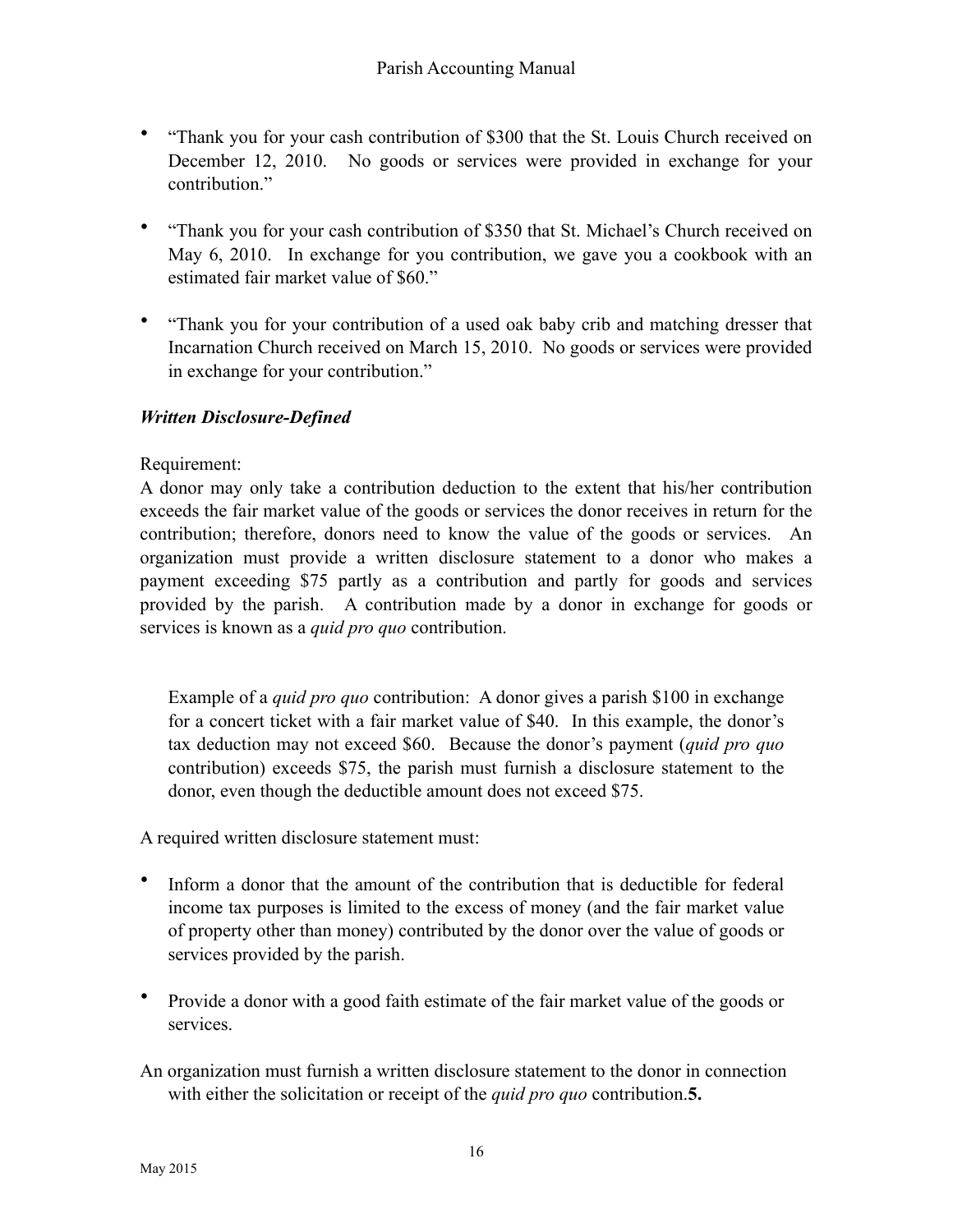#### **RESTRICTED DONATIONS**

#### **Restricted Donation Defined**

The American Institute of CPAs Statement of Financial Accounting Standards #117 defines a donor imposed restriction as a donor stipulation that is more specific than broad limits resulting from the nature of the organization, the environment in which it operates, and the purposes specified in its' bylaws.

Accordingly, a gift, received by the parish with a donor stipulation that is more specific than a purpose which is implicit to the nature of the parish, should be handled as a restricted donation.

- Examples of uses which are implicit to the nature of a parish are:
	- o evangelization,
	- o missionary work,
	- o faith formation,
	- o education,
	- o charity, and
	- o facilities improvements.

As such, these gifts would not be classified as restricted. However, a good faith effort would suggest you track these and use the money as stipulated by the donor. The restriction can be temporary or permanent, **BUT IT MUST BE IN WRITING FROM THE DONOR**. Some examples of restricted donations are:

- A contribution received from a donor who has sent a letter restricting its use to the purchase of a particular statue to be placed in the parish sanctuary in memory of a family member.
- A gift received from a donor accompanied by a letter stipulating that the parish invest the gift amount and use only the investment income for Catholic school tuition for local underprivileged children.

If there is any question of how to classify a gift, the parish should contact the Finance Office for assistance.

#### **Accepting Restricted Donations**

By accepting a restricted gift the parish agrees to abide by the restriction placed on the gift by the donor under the penalty of forfeiture.

#### **Record Keeping**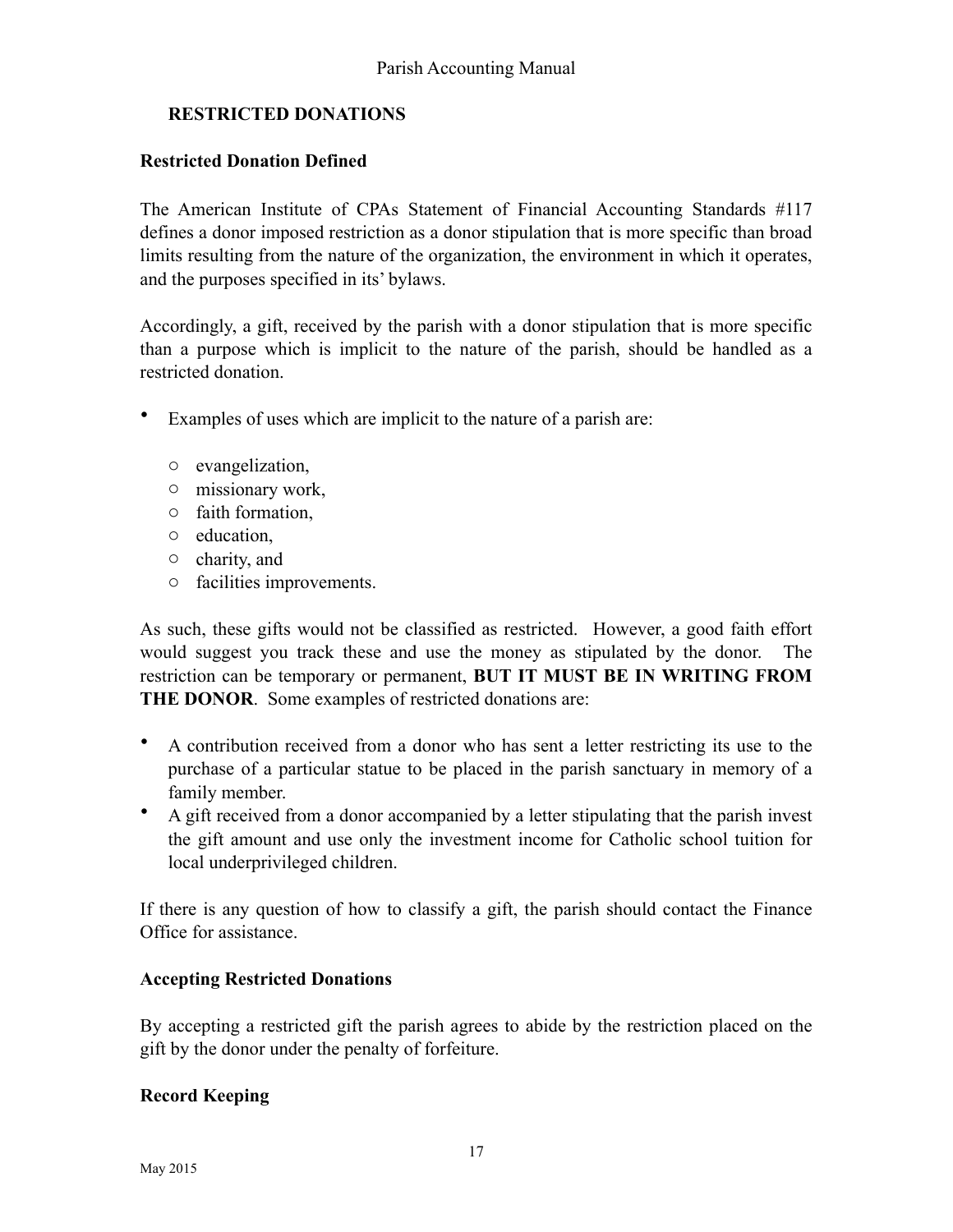- Careful records should be kept for each individual restricted gift from the time of acceptance to the time the gift has been expended.
- A file should be set up in the parish office for each individual gift, including the original donor letter and copies of all transaction activity concerning the gift.
- If the donor restrictions are received orally an activity file should still be kept, even though the gift is defined and recorded as an unrestricted donation.
- These records should be kept on file at least five years after the restriction has been met and the gift expended.

## **Reporting for Restricted Donations**

- The parish should report all activity for each restricted donation in a separate account even if the gift and subsequent expenditures occur in multiple years.
- The amount of the donation should remain segregated in a separate account until the restriction has been satisfied or the gift fully expended. At this point, the parish should report this fact in writing to the donor.
- If the gift has not been expended, but the restriction has been satisfied, the remaining amount should be reclassified to an unrestricted account.
- **This documentation, whether handwritten or electronic, should be sent to the finance office with the annual year-end submission.**

## **6. ACCOUNTING FOR PLEDGES**

New pledges should be supported with complete pledge cards only. Pledge cards should be kept and filed until the end of the drive. Verbal pledges should never be recorded.

Initial pledges submitted:

- In Church Office Management
	- o Set up new pledges in a new fund. Each campaign should have a separate corresponding fund.
	- o Each family has a separate ID number.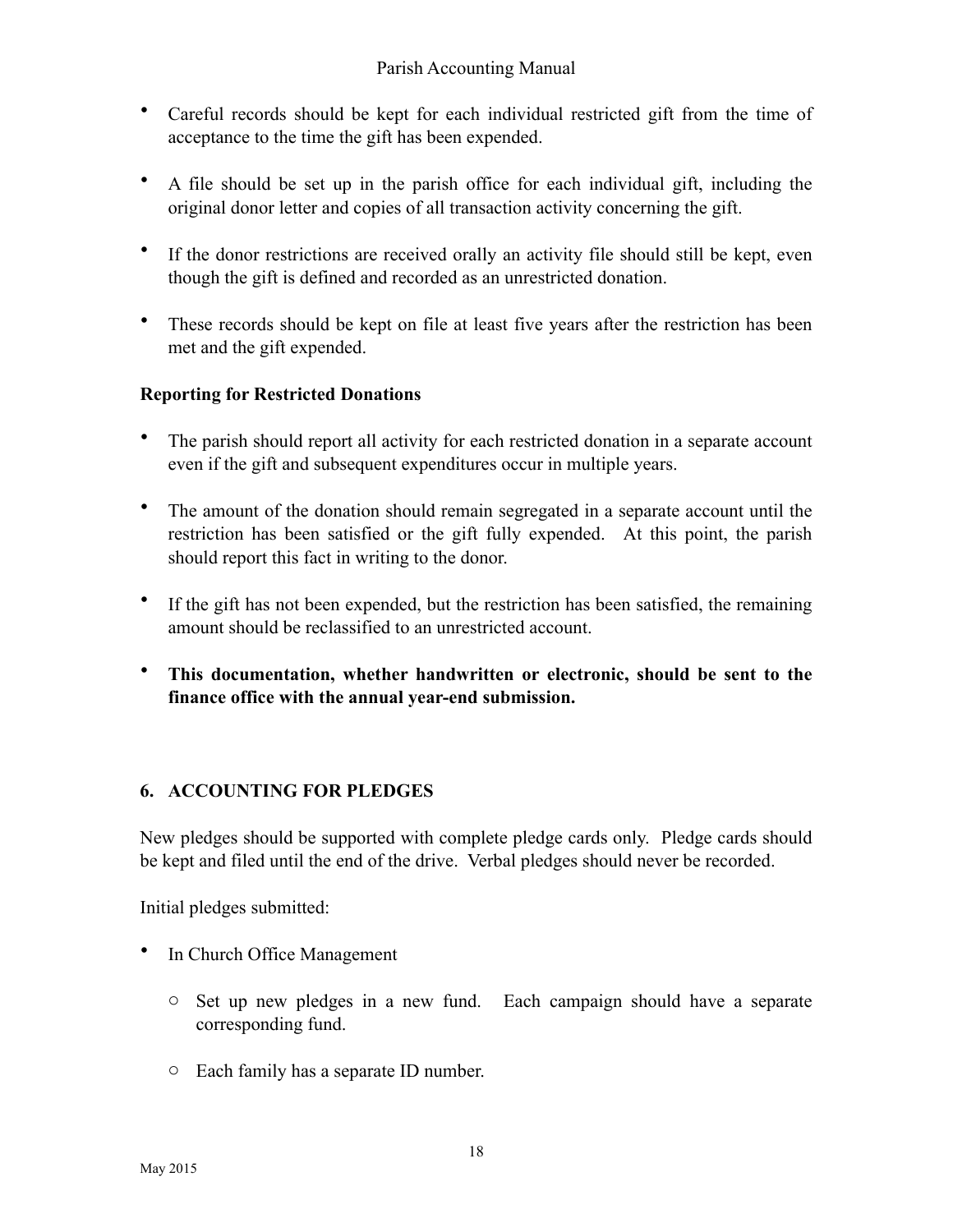- o Once all initial pledges are received, run a Pledge Drive Status Report using a period at least a year longer than the entire pledge drive as the beginning and ending dates. For example the ending date should be at least one year beyond the ending date of the pledge drive to include pledges received after the original period.
- o Save this Report until the pledge drive is complete.
- In PDS Ledger
	- o Post the total for all families under total pledged on the last page of the Pledge Drive Status Report as a debit to Pledges Receivable and a credit to Revenue (Building revenue or the revenue account associate with the pledged drive).

Subsequent pledges received:

- In Church Office Management
	- o For each subsequent month in which new pledges are received, run a new copy of the Pledge Drive Status Report. Note the new date and save until the drive is complete.
- In PDS Ledger
	- o Find the new total for all families under new pledges and determine the difference between the new amount and the previously saved copy.
	- o Post the difference as a debit to Pledge Receivables and a credit to Building Fund revenue.

Payments received on pledges made and previously posted (as noted above):

- In Church Office Management
	- o Enter the payments to each donor's record.
	- o Run an edit report summarizing your entries.
- In PDS Ledger
	- o Post the totals of the edit report as a cash receipt with a **credit to Pledges Receivable.**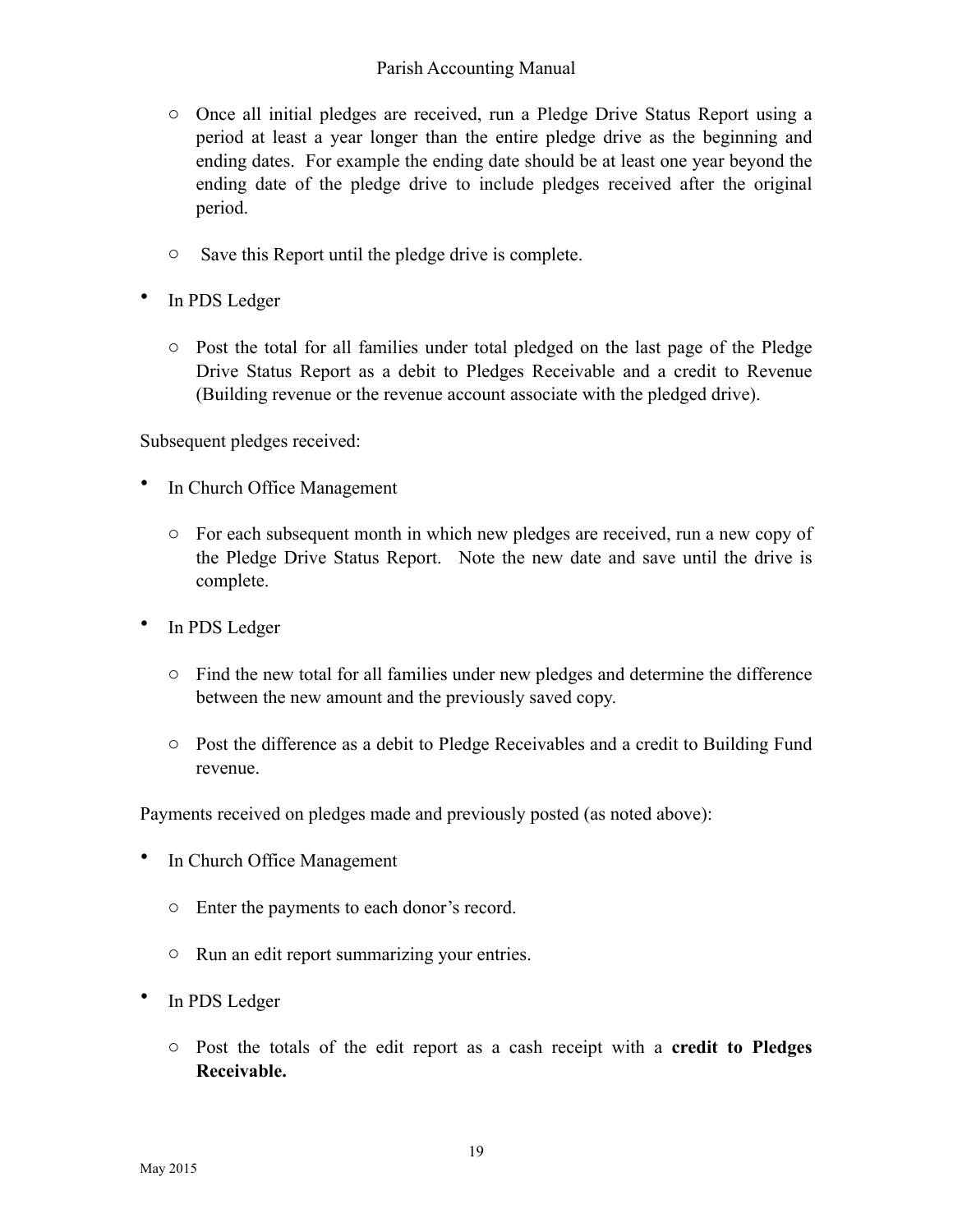o The Balance due for all pledges in Church Office Management should **Always**  equal the balance in the Pledges Receivable account in Ledger.

Payments received from donors that exceed the amount pledged:

- In Church Office Management
	- o Prior to posting the cash received, increase the donor's total pledge to the point that it equals the total amount of the donations paid including the donation just received.
	- o Post the payment received and confirm that the amount pledged and amount paid are equal.
	- o Run an edit report summarizing your entries.
- In PDS Ledger
	- o Post the pledge entries as a debit to Pledge Receivable and a credit to Revenue; the cash received as a debit to cash and a credit to Pledges Receivable.
	- o The total Balance due for all pledges in Church Office Management should **Always** equal the balance in the Pledges Receivable account in Ledger.

#### o **There should never be a negative balance on your Pledge Drive Report in Church Office Management.**

Pledge Drive Management

- Pledge statements should be compiled and sent to parishioners at a minimum of twice a year, preferably as of May and November.
- In May of each year, individual pledges should be reviewed by the bookkeeper, Parish Priest or business manager and any pledges deemed to be uncollectible should be compiled and sent to the finance office with the regular year end financial submissions.
	- o Please indicate on the list how many years the pledge drive has been ongoing.
	- o Once these uncollectible pledges are reported to the finance office, the uncollectible portion of the pledge should be posted to the appropriate member/ family ID as a non-cash payment type to reduce the pledge amount in census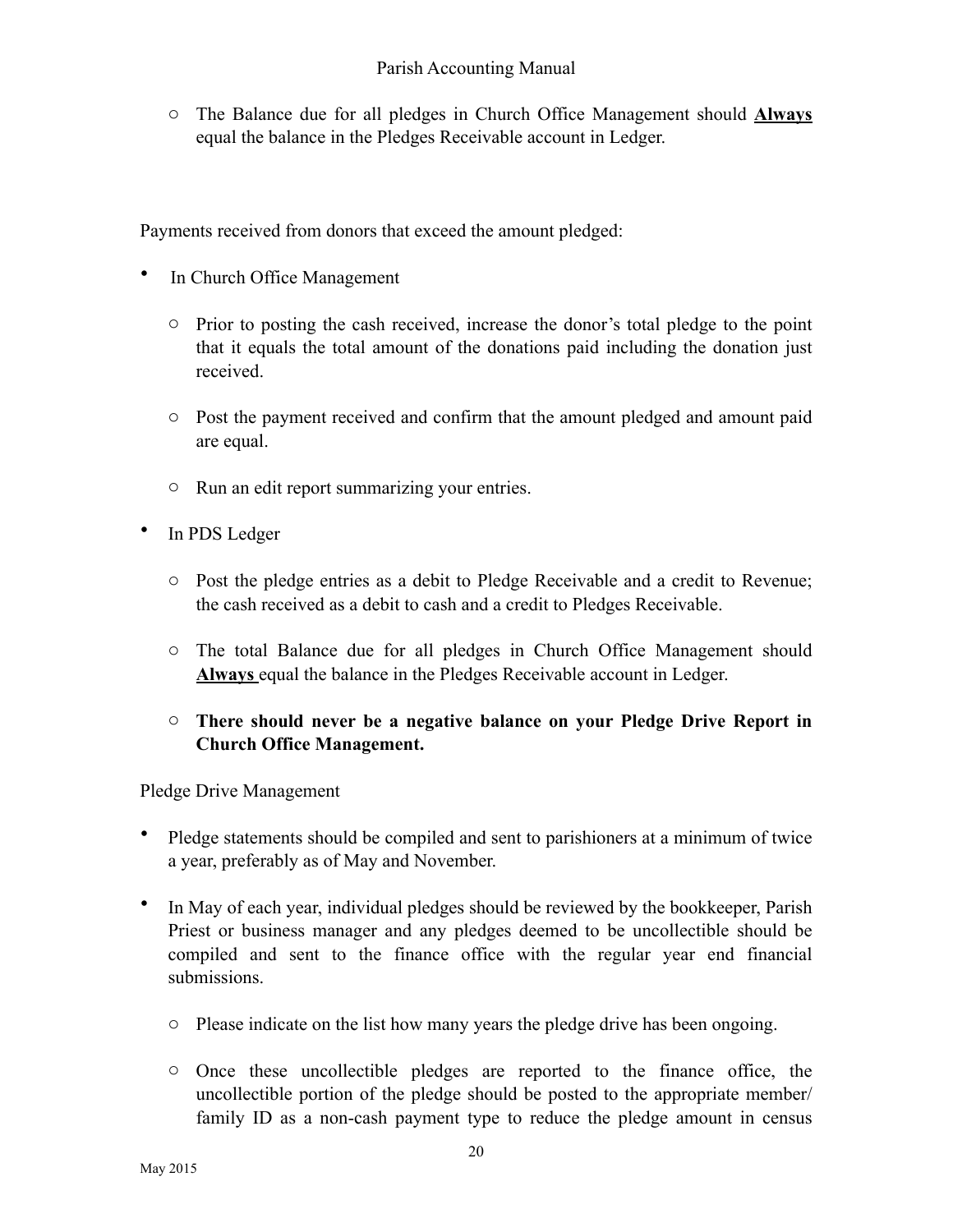(Church Office Management) records. The following entry should be made in PDS Ledger.

- o Debit Bad Debt Expense and credit Pledge Receivables for the remaining amount of the pledge to record this direct write-off of pledges.
- If there are any other amounts which represent families or members no longer active with the Parish, move the entire pledge to a new ID number with a "W" preceding the number, to identify the pledge as unlikely to be collected. Use this procedure only if prior approval has not been obtained. Appropriate documentation should be maintained for this transaction. The following entry should be made in PDS Ledger:
	- o Debit Bad Debt Expense and Credit Reserve for Uncollectible Pledges.
- After completing this process an entry should be made to set aside funds for future uncollectible pledges. Using a sliding scale of percentages, multiply the appropriate percentage by the remaining balance of pledge receivables after the write-off above.
	- o The sliding scale is :

 10% - first year of pledge campaign 15% - second year of pledge campaign 25% - third year of pledge campaign 30% - fourth year of pledge campaign 40% - fifth year of pledge campaign

- o Locate the balance in the reserve or allowance for uncollectible pledges account (usually just under pledge receivables on the balance sheet).
- o Determine the difference between the amount in this account and the amount you just calculated above.
- o Make the following entry to either increase or decrease the reserve account using this difference.
	- To increase the reserve account: debit bad debt expense and credit the reserve for uncollectible pledges account.
	- To decrease the reserve account: debit the reserve for uncollectible pledges account and credit bad debt expense.

## *Example:*

Pledges receivable balance on April  $30 = $2,000,000$ Reserve for uncollectible pledges = \$200,000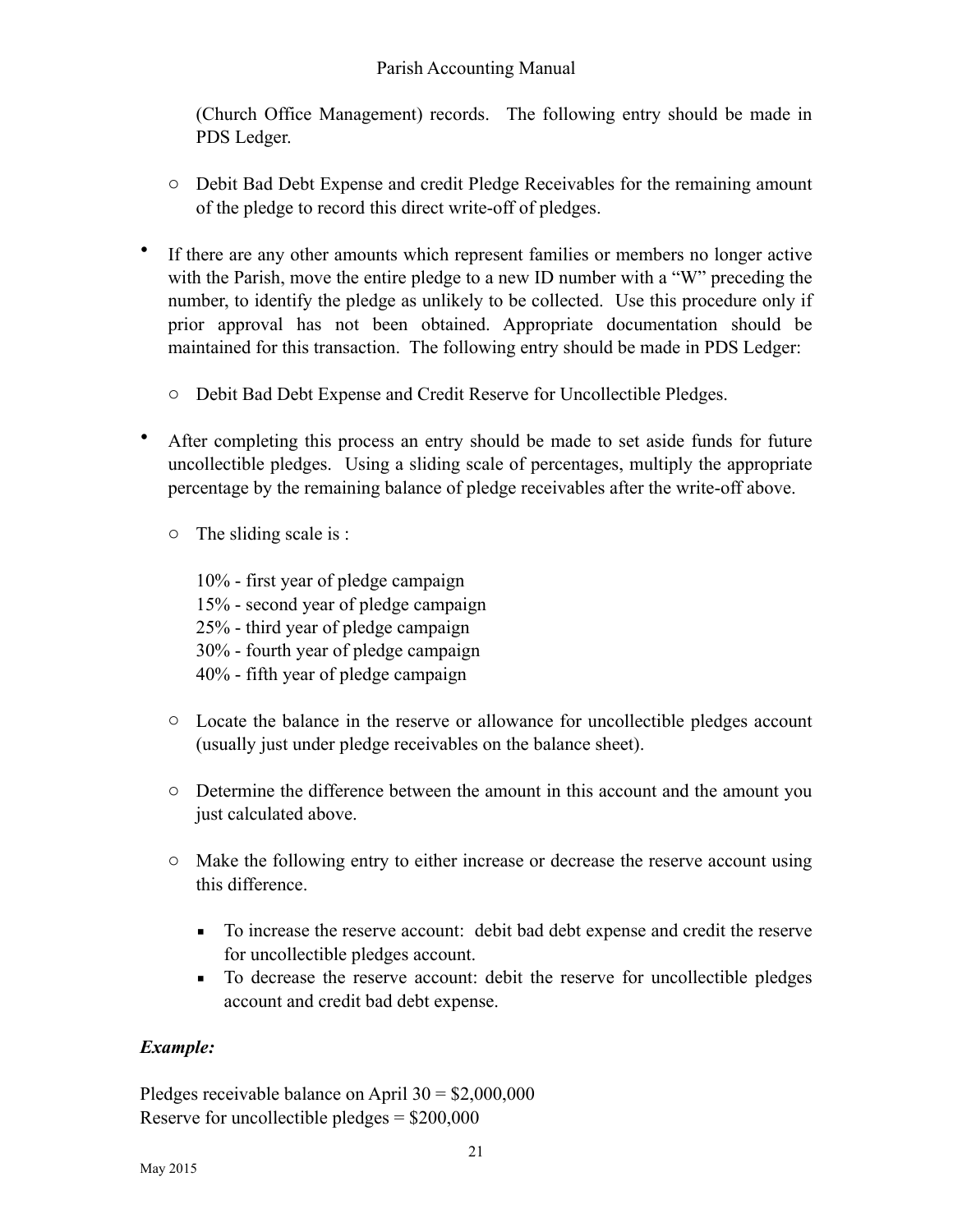Forth year of the pledge drive= 30% on the sliding scale

During the month of May you review the outstanding pledges and determine that \$50,000 of pledges is not collectible because the individual has moved, passed away or other reason. After receiving approval from the pastor or church administrator, immediately post a non-cash payment type for the remaining amount of the pledge in Church Office Management. The pledge balance should now be zero. Send the details of this transaction to the finance office. Next, make a journal entry to debit Bad Debt Expense and credit Pledges Receivable for \$50,000.

If during the month of May, you determine that some of the pledges are now unlikely to be collected (Use \$25,000 for this example). Use this method if, you are unable to get approval for the above method. Do not use this type of write-off unless the individual making the pledge is no longer an active parishioner.

Move the account in Church Office Management to a separate ID number and identify the number by putting a "W" in front of the number. This will help to identify these accounts until approval can be obtained. No approval is necessary for this transaction, but there should be a sound business reason for the transaction. Next, make a journal entry to debit Bad Debt Expense and credit Reserve for Uncollectible Pledges for \$25,000.

After completing this process, multiply the remaining balance in pledge receivables,  $($2,000,000-$50,000=1,950,000)$  by the appropriate percentage from the sliding scale above  $(\$1,950,000 \text{ x } 30\% = \$585,000)$ . Next locate the balance sheet account reserve for uncollectible pledges (usually just below pledge receivable) and determine the difference between the amount in that account (\$200,000) and the amount calculated from the sliding scale (\$585,000) or \$385,000. Since this will require increasing the reserve account the journal entry would be to debit bad debt expense and credit the reserve for uncollectible pledges for \$385,000.

#### **7. RENTAL OF PARISH PROPERTY**

- Parishes may rent their facilities for weddings, anniversaries, and other gatherings of parishioners, and to other nonprofit (501.c.3) organizations.
- Parishes may not rent facilities to for-profit organizations or to individuals who are not parishioners.
	- o Rental of the parish facilities in such a manner could result in the loss of your parish Sec 501c3 (tax exempt) status due the receipt of unrelated business income or loss of property tax exemption.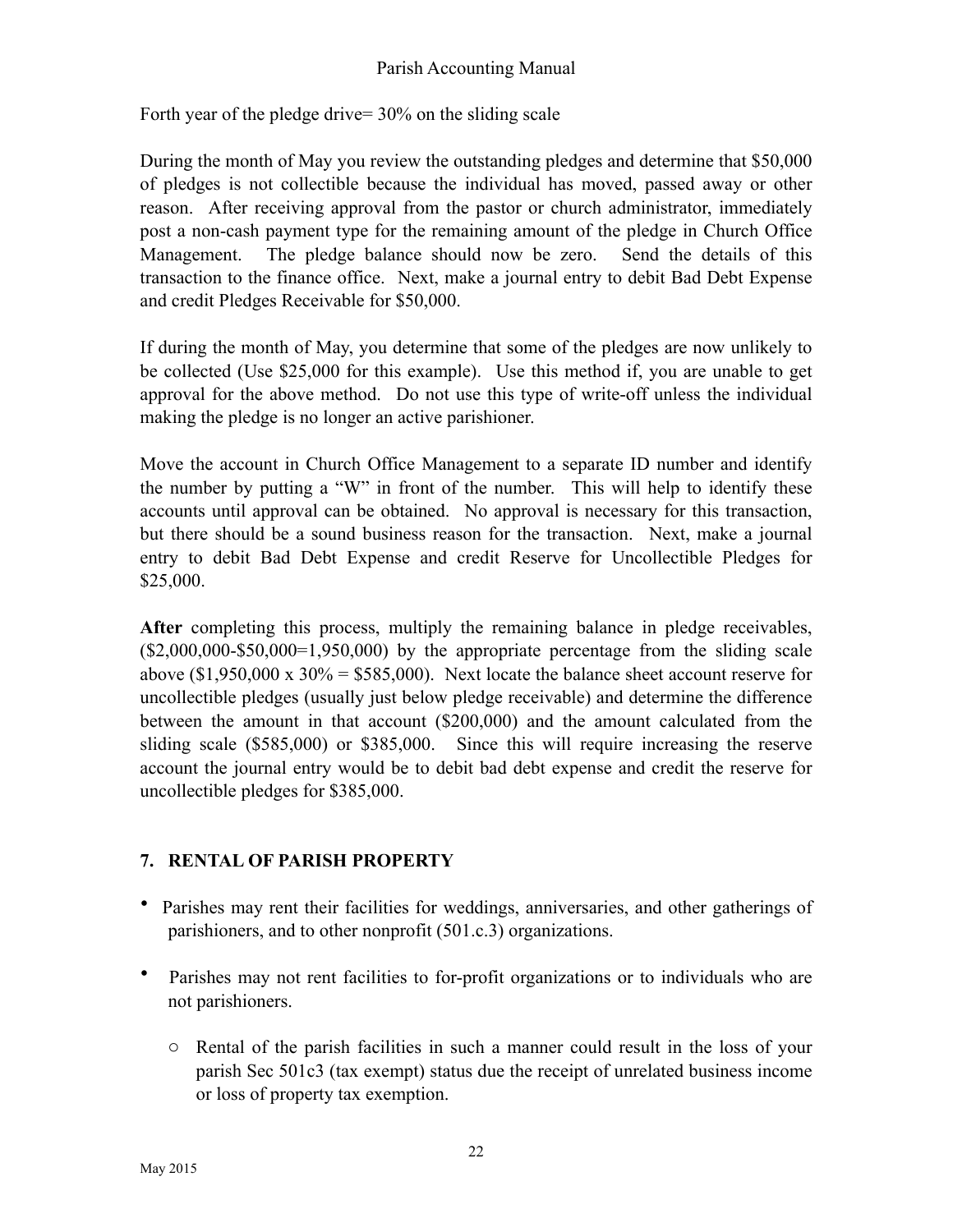• Whether parish property is rented, or provided without charge, the person or organization using the facility is required to purchase or provide evidence of insurance. Catholic Mutual writes Special Events Coverage.

## **EXPENDITURES & RELATED ACTIVITIES**

## *Section B*

## **1. GENERAL PROCEDURES & CONTROLS**

#### • **Checking Accounts**

o Parishes located in Shelby County should continue to use Regions Bank accounts. This unified approach will allow for uniform and efficient banking procedures and will allow the Catholic Center to monitor overdrafts and make account transfers as needed by the parish. Parishes may also use First Tennessee Bank.

This unified approach will allow the Catholic Center to negotiate banking services at a lower cost and help parishes with online banking services. Since the diocesan loans and line of credit are with these banks, the unity of diocesan checking accounts will be a factor in maintaining the line of credit and in securing new loans.

- Parishes shall notify the finance office of all banks utilized by the parish for documentation and audit.
- o All disbursements, with the exception of petty cash, should be made by check or ACH.
- o All accounts should include the pastor as a signor and signature cards should be reviewed every two years.
- o The Diocese requires that only Priests, business managers or CFO's (with no cash handling or recording duties) and finance officials be authorized signers.
- o No one other than authorized signers may sign checks.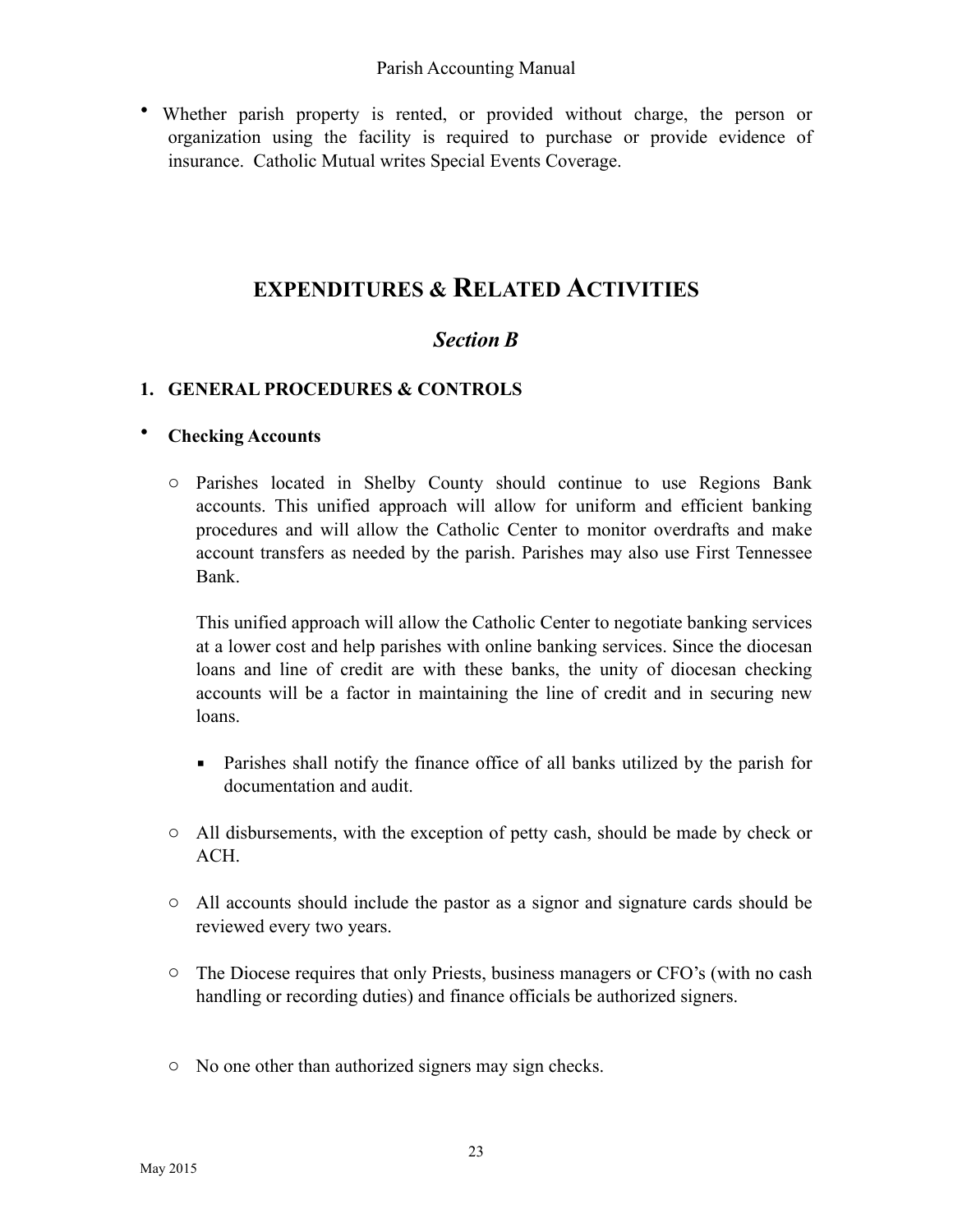- Facsimile signatures are never to be used unless the parish system of internal controls has been specifically approved by the finance office.
- **Blank checks are never to be signed.**
- Checks are to be prenumbered and used consecutively.
- They are to be stored in a locked receptacle with limited access.

## • **Purchasing**

- o The pastor is responsible for all commitments made on behalf of the parish. He may delegate purchasing responsibilities as he deems appropriate per Diocesan guidelines.
- o Purchases should be made within the constraints of the budget.
	- Since the budget represents a guideline for parish spending, purchases in excess of the budgeted amount require specific authorization from the pastor or department head.
	- **•** Purchases should be made proportionately throughout the year, based upon cash flow.

## • **Receiving**

- o Upon acceptance of a delivery of merchandise, the person receiving the goods should verify the delivery, document the receipt thereof and initial the documentation.
- o The receiving document should be forwarded to the parish office promptly.

## • **Processing Invoices**

- o Upon receipt of an invoice, verify that the material was received or service provided.
	- **•** Preferably verify that there is a separate receiving document, initialed and dated to indicate receipt.
	- **If there is not a separate receiving document, indicate in writing on the invoice** whether the material was received or service provided and initial and date.
- o Schedule the invoice for payment appropriately and file accordingly.
- o In the absence of a vendor invoice, a written check request is required before a check can be issued.
- o Vendor's month-end statements should be reconciled to vendor invoices.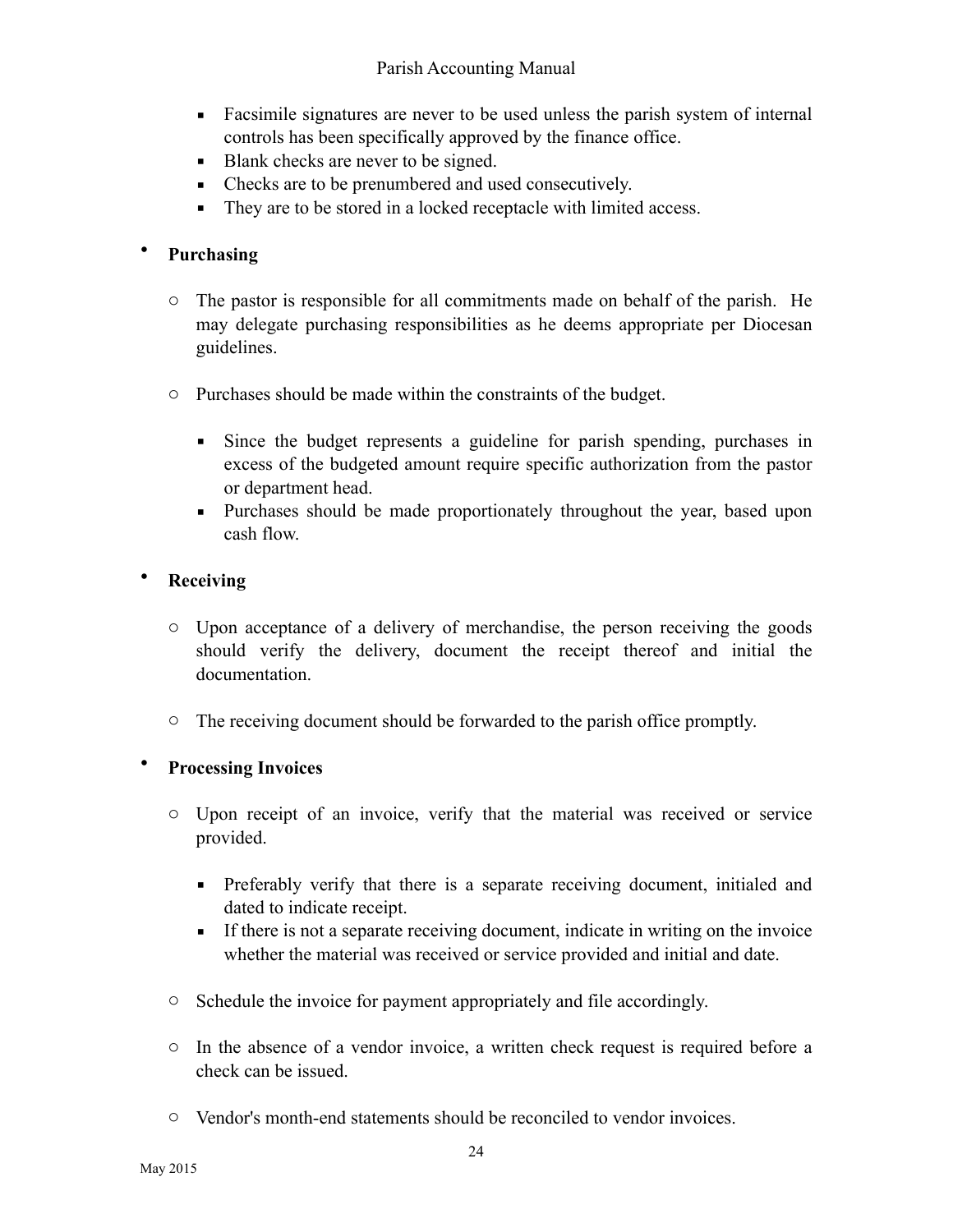o Disbursements should not be made from statements without supporting documentation.

#### • **Check Preparation**

- o Periodically, i.e., weekly, bi-weekly, etc., checks should be prepared on the basis of an original vendor invoice (not a photocopy) or other appropriate documentation which has been approved for payment, initialed and dated. The check and/or remittance advice should include the vendor's invoice number(s) or equivalent.
- o The checks and supporting documentation (i.e., invoices, check requests) are to be forwarded to the parish Pastor for approval and authorized signature.
- o Once paid, the invoice or check request is to be stamped "paid" and the check number written on the invoice. Paid invoices should be filed in either chronological or alphabetical order and retained for seven years.
- o Voided checks should be defaced and filed.
- o All checks written (and voided checks) should be recorded in the cash disbursements or paid invoice section of PDS. The following information is to be recorded:
	- $\blacksquare$  date,
	- **payee**,
	- amount, and
	- account number/description.

#### • **Petty Cash Disbursements**

- o All disbursements from petty cash should be documented by either a petty cash voucher or an invoice.
- o Vouchers should indicate the date, account number or purpose, to who paid, and the amount.
- o The person receiving the cash should always sign and date the petty cash receipt or the invoice to acknowledge his/her receipt of the cash.
- o Vouchers and/or paid invoices should be kept with the petty cash until the account is reconciled.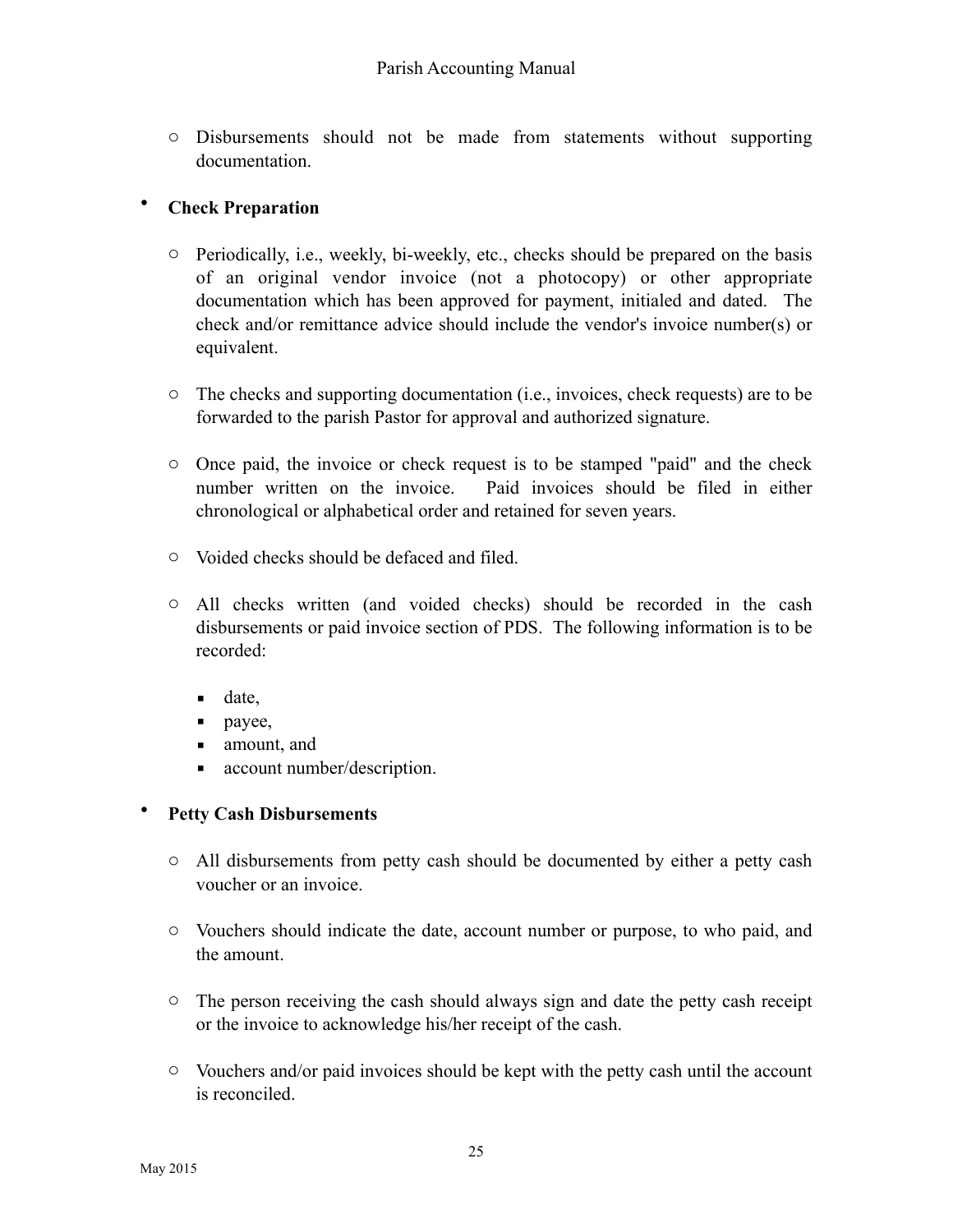- o The account shall be reconciled when replenished (by someone other than the person authorized to disburse payments, when possible).
- o A listing of totals by account number should be entered on a petty cash reimbursement voucher along with the total amount of reimbursement.
- o After reconciliation, the petty cash vouchers and supporting invoices are to be attached to the petty cash reimbursement voucher.

## • **Expense (Out-Of-Pocket) Reimbursements/Travel and Meal Expenses**

- o An approved expense report is to be submitted to the parish office for reimbursement of out-of-pocket expenses, and for documentation of all travel and meal expenses whether paid by the employee or by parish check or credit card.
	- Mileage reimbursement is not to exceed the diocesan budget rate.
	- All expense reports are to be approved in writing by the individual's supervisor or the pastor.
	- No one may approve his/her own expense report.
- o The following information pertaining to each expense item is to be provided on the expense report:
	- date of the expenditure,
	- **u** amount,
	- **•** purpose of the expenditure,
	- an original receipt from the vendor or provider of services substantiating the date, amount, and nature of the expenditure,
	- **Exercise** names of persons other than yourself for whom you paid, and their relationship/role to the parish.
- o Employee expense reimbursements are to be handled in conjunction with accounts payable processing, if the following four rules are met,
	- The reimbursement is not considered wages and, thus, is not subject to withholding or payroll taxes.
	- The individual must have paid or incurred deductible expenses while performing services on behalf of the church;
	- The individual must submit a written accounting for these expenses (i.e., expense report); and
	- The individual must return any excess reimbursement.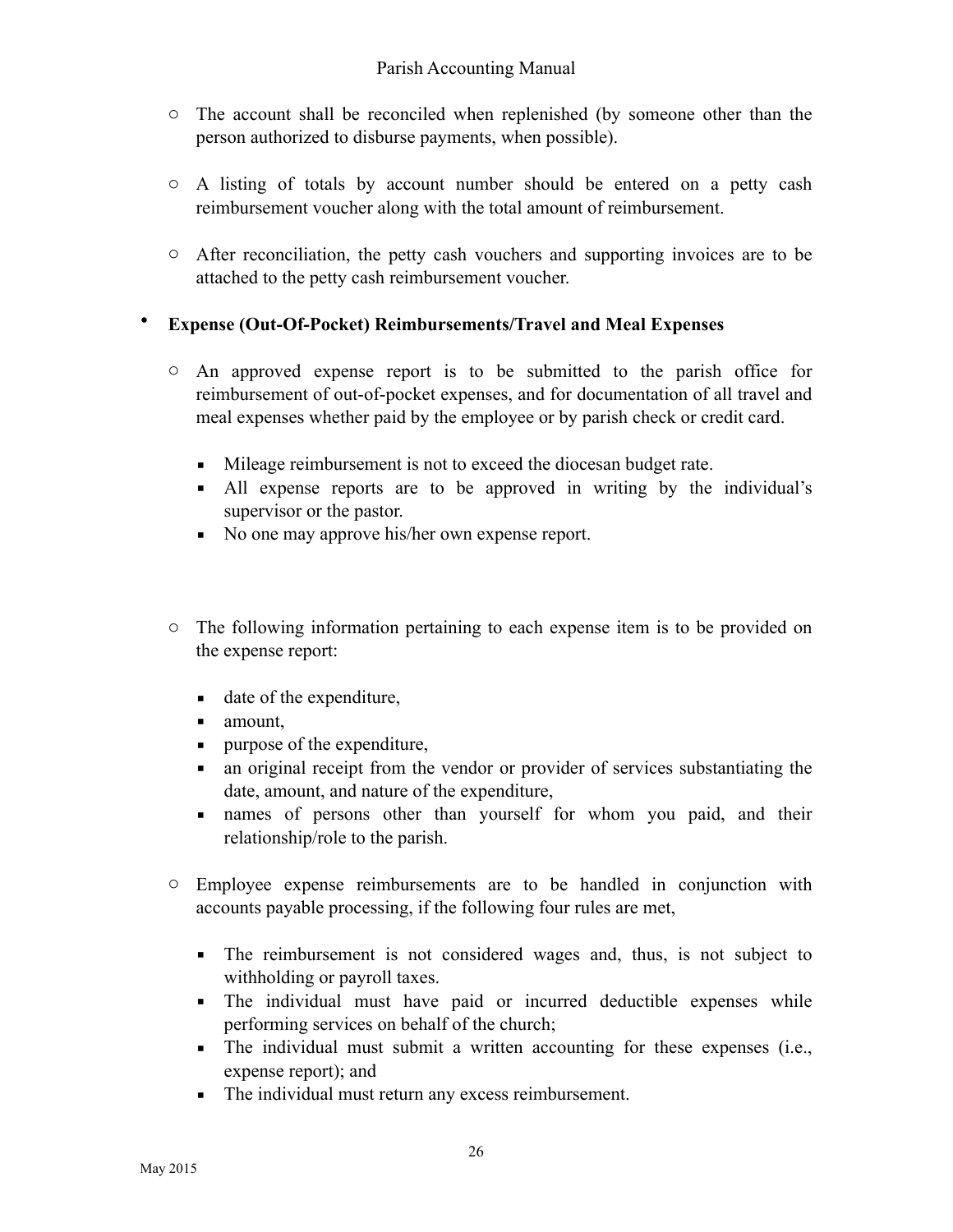## • **Cathedraticum**

- o A certain sum of money shall be contributed annually for the support of the Bishop, as a mark of honor and in sign of subjection to the Cathedral Church.
- o The percentage of assessment for each parish will be determined by the total revenue from the previous 6/30 audit.
- o Assessable revenue includes all parish revenue minus approved building fund/ debt reduction revenue and subsidy revenue received from a school, cafeteria, another parish, or the diocese. The following are examples of included revenues:
	- All Sunday and Holy Days of Obligation offertory collections
	- Year End monetary gifts
	- Gifts of stock certificates
	- Offerings for operating expenses and /or equipment repairs
	- **Estate bequests**
	- Income from rental property

Examples of Exempt Revenue:

- Building Fund/Debt Reduction program revenue **with the approval of the Bishop**
- Special Improvement Revenue **with the approval of the Bishop**
- Subsidy Revenue-revenue from a school, cafeteria, another parish, or the Catholic Center is an in-house transfer and is exempt from Cathedraticum and from High School Assessment. Indemnity from an insurance company for a loss is also exempt.
- National and Diocesan collections for the benefit of others, e.g. Villa Vianney, Seminarians, Rice Bowl, Mission Sunday, etc.
- Education Revenue-school tuition, school fund raisers, parish religious education fees, parents day out programs, school cafeteria revenue.
- Certain revenue is exempt because it is intended to benefit specific memorials or organizations, such as altar societies, priests, parish and social outreach organizations:
	- Flowers for the altar Votive Candles Stole fees Stipends Social fund raisers St. Vincent de Paul Society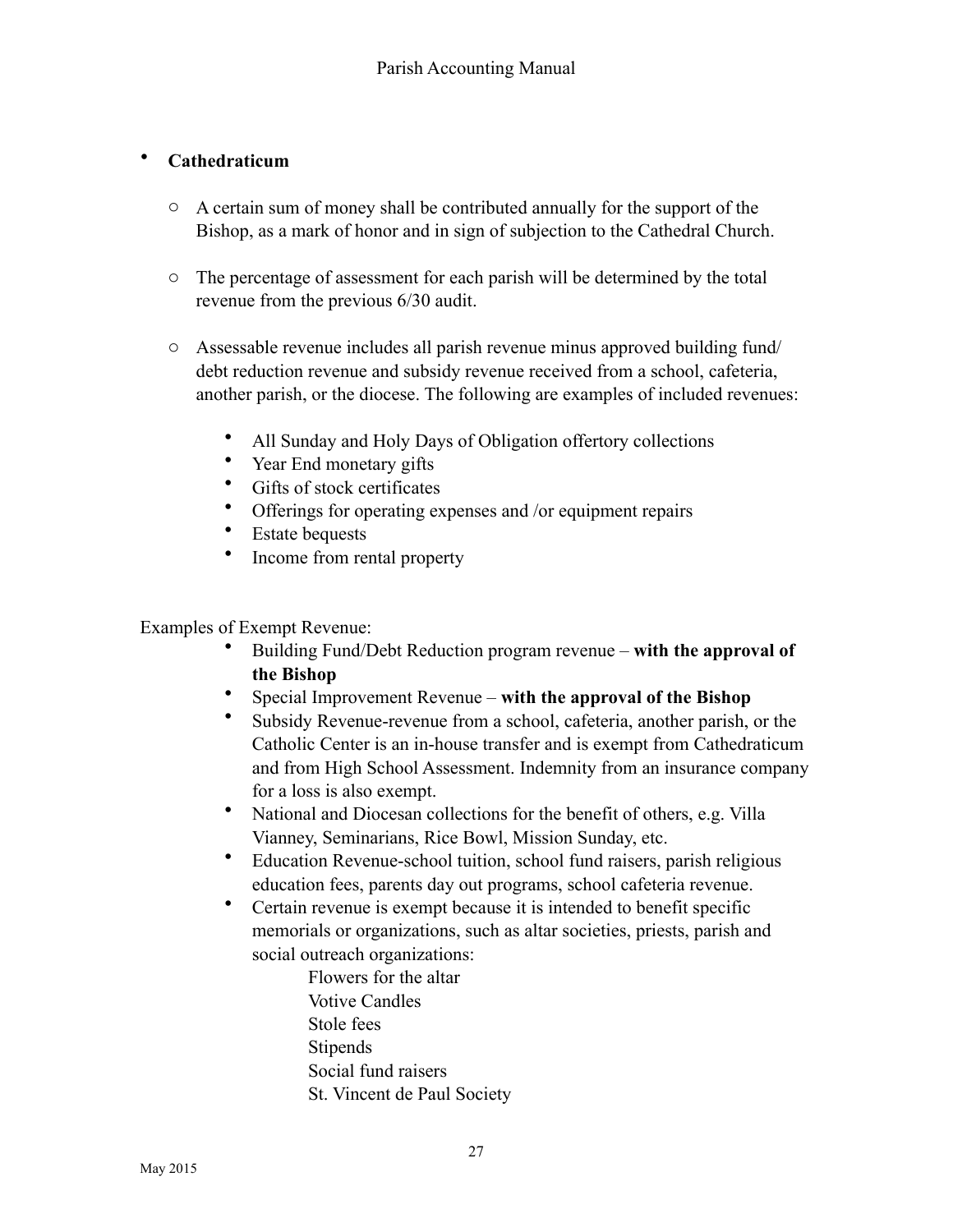#### • **Journal Entries**

- o Journal entries should be prepared on a timely basis when it is evident an adjustment is necessary to the general ledger.
- o All journal entries should include adequate documentation supporting the transaction. This documentation should be attached to the journal entry.
- o All journal entries should be approved by the parish Priest in or his designee in writing and filed in chronological order.

## **2. PROCEDURES FOR CONSTRUCTION, EXPANSION, OR MAJOR RENOVATION OF FACILITIES**

#### **Policy**

The intent of the Diocesan procedures for **capital projects**, which are projects for the construction, expansion, or major renovation of facilities, is to insure that projects are financially sound and meet the needs of the parish. Capital projects do not include normal operating expenses or emergency repairs. Planning and execution of the financial plan for the project are key ingredients to the success of the project.

#### **Pre-Construction**

- *1.*This document presumes that the Pastor has already had consultation with the parish pastoral council and finance council and other parish ministries and organizations to determine and prioritize the building and/or renovation needs of the parish. It is also presumed that the Pastor has or will appoint a **building or planning committee** to assist throughout the course of the project.
- *2.*In the preliminary planning stage, it is essential that all understand there can be no presumption that any project can commence without consultation with and **permission of the Bishop**. To do so could cause serious misunderstanding between the parish leadership, parishioners and the Bishop's Office.
- *3.*It may be necessary for the Pastor, pastoral council and finance council to seek general advice from an architect and/or contractor in order to obtain an idea of what the future project could cost. However, in doing so, caution must be taken to assure all that this first step is **merely preliminary** and not an indication that the project has or will receive approval. Preliminary cost incurred for advice should be minimal in case the project is not completed.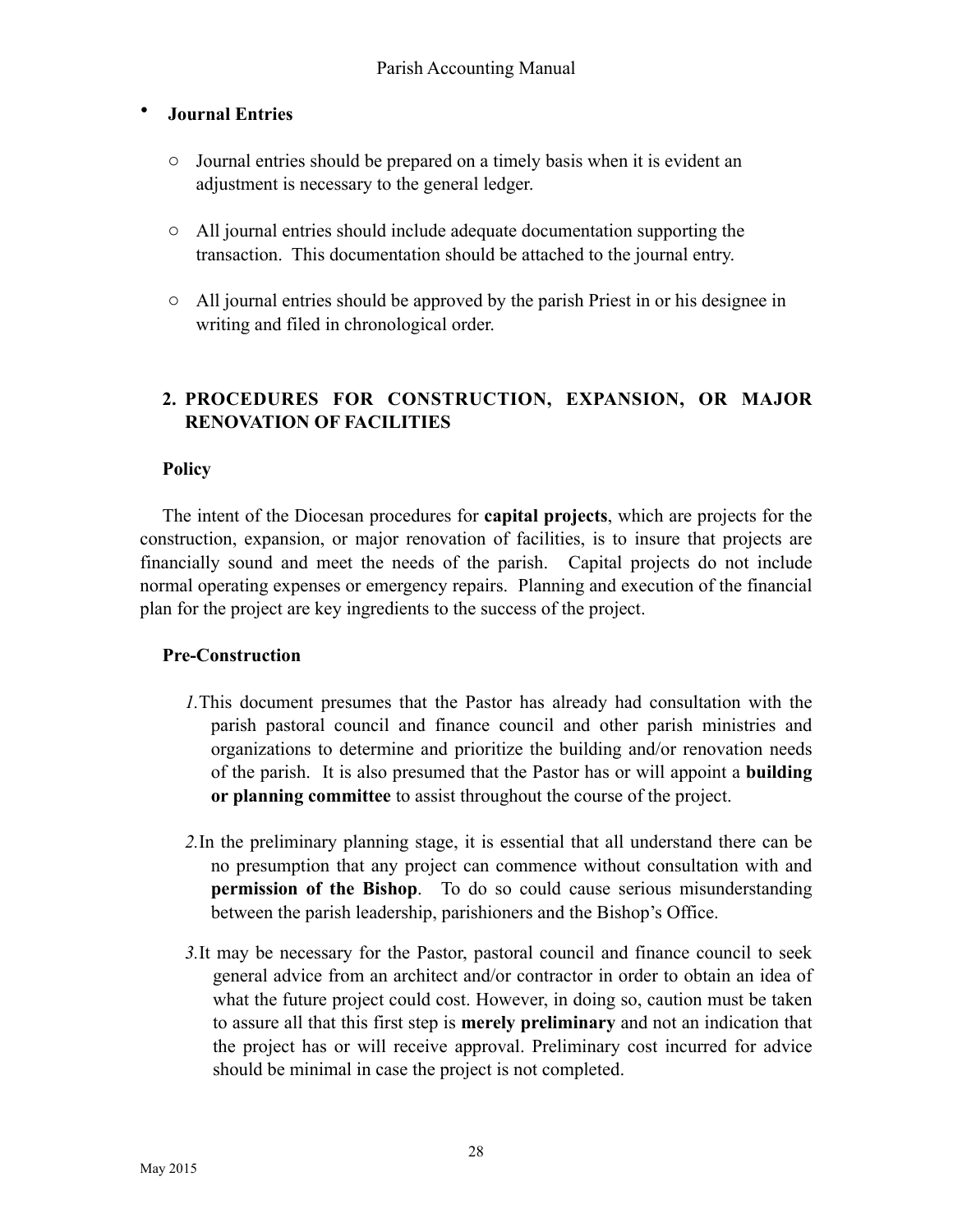- A. It is presumed that the Pastor will consult with his finance council to determine if the projected cost is within the **financial ability of the parish** and how the parish is to raise the funds for the project in accordance with Diocesan Guidelines.
- B. If the parish leadership determines the project is financially feasible, a written **financial plan** for the project must be prepared.
	- 1. Description of the project
	- 2. Preliminary estimated cost of the project
	- 3. Sources of all funds necessary for the completion of the project
	- 4. Projected operating cost for the project once completed
	- 5. A detailed plan for repayment of amount borrowed and payment of additional operating costs
	- 6. A list and description of pledges and an evaluation of the collectability of pledged amounts obtained.

The parish should decide if they wish to work with a contractor from the inception of the project or wait for bid submission after project is approved by the Bishop. The Pastor should consider that the design-build practice of using a contractor from the beginning of a project is sometimes preferred by the architect. **If the parish decides to use designbuild, they should interview three or four contractors to see what they will charge for their services and to determine which one the Pastor, Committee, and the architect feel most comfortable working with.** 

If financing is required to complete the project, the debt service detailed in the written financial plan should be on terms no longer than a 15 year amortization of principal and interest with a 10 year balloon and at the prevailing rate of interest. The written financial plan should include a 3-year historical **cash flow statement** and a **cash flow projection** for the next five years. The cash flow statement and projections should be based on reconciled bank accounts, current financial statements, and **include all operating costs of the new facility.** 

If needed, pastors are encouraged to seek the assistance of the diocesan Chief Financial Officer (CFO) in the development and preparation of the written financial plan for the project. At a minimum, the Pastor should send the written financial plan to the CFO for review. The CFO's review should focus on whether the financial plan for the project meets Diocesan Guidelines, whether the financial plan is based on current financial statements and current bank reconciliations, and whether the proposed project will have any adverse effects on the economic viability of the parish.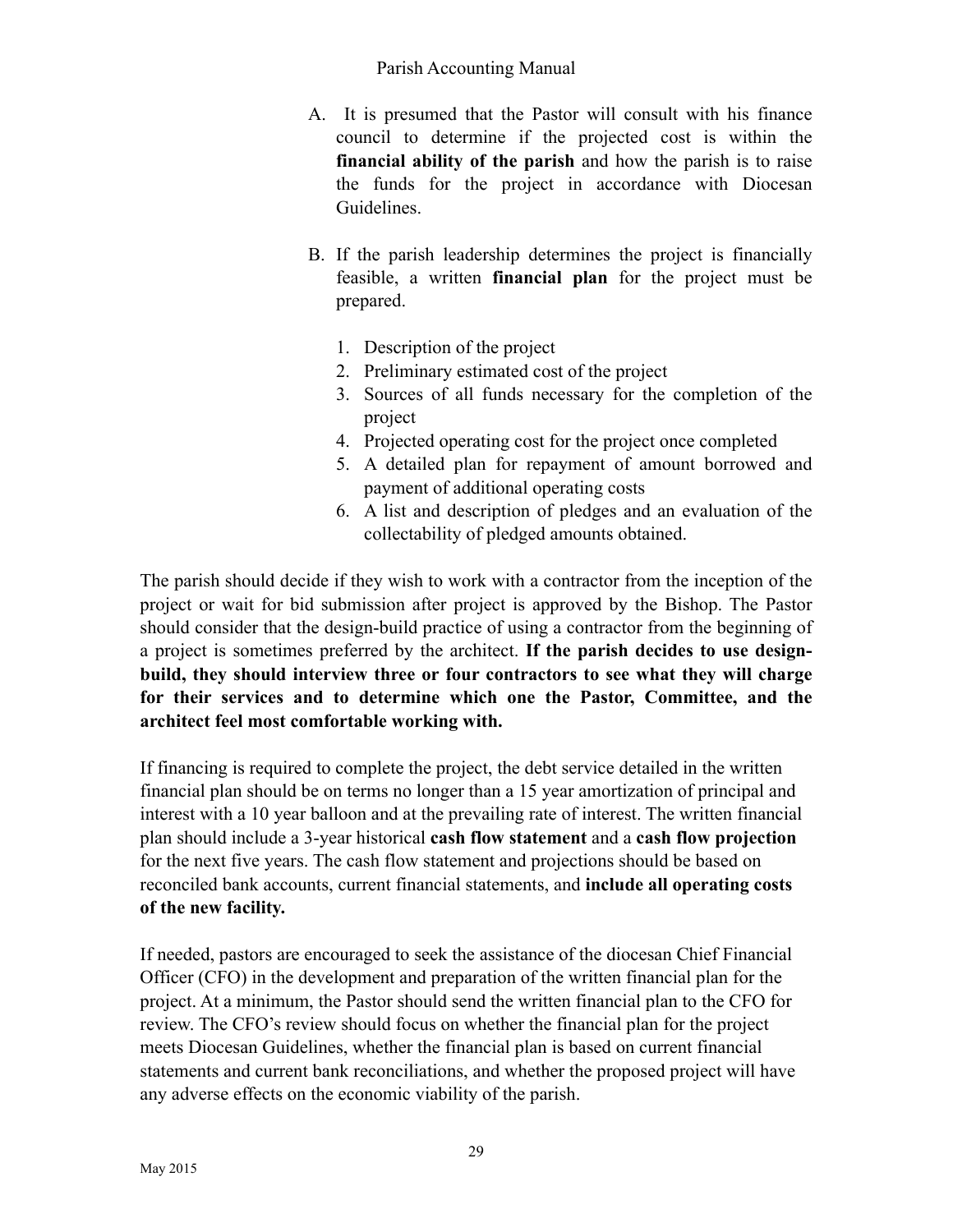#### **Preliminary Approval by the Bishop**

 Once the above analysis has taken place, the Pastor is then to write the Bishop informing him of the overall plans, clearly stating the reasons the project is necessary and requesting permission to proceed with the project. The Pastor must submit the written financial plan for the project and request permission to undertake a **capital campaign**, if required, to raise the needed cash and pledges for the project.

If the Bishop agrees that the preliminary analysis and estimated costs are reasonable, he will send a letter to the pastor describing his approval and outlining the subsequent steps in the process.

#### **Projects Not Requiring Diocesan Financing**

- Projects costing **less than \$25,000** may be handled by the Pastor. The Facilities/ Risk Management office should be notified.
- Projects costing **more than \$25,000 but less than \$100,000** must receive the permission of the Bishop, who consults with the Diocesan CFO and the Facilities Risk Management Director.
- Projects costing **\$100,000 or more** (prior to receiving the Bishop's permission), require the review of the Banking, Credit and Facilities Committee and the Diocesan Building and Property Commission.

#### **Projects Requiring Diocesan Financing**

- Projects costing between \$25,000 and \$100,000 must receive approval of the Bishop who will consult with Diocesan CFO and the Facilities/Risk Management Director.
- Projects costing more the \$100,000 have the following requirements.

#### **Approval for Financing**

After the Bishop grants **preliminary approval** of the project, the Pastor may proceed with any planned capital campaign to raise the needed cash and pledges for the project. The diocesan guidelines for projects costing more than \$100,000 and requiring financing are as follows:

- The parish must be **current in all obligations** to the diocese, i.e. Cathedraticum, high school assessment, or loans.
- 50% of the project cost must be in cash and on deposit at the diocese.
- 25% of the project cost must be in collectible short-term (3-year) pledges
- 25% of the project cost may be borrowed through the diocese. Borrowing from a third party must be approved by the Bishop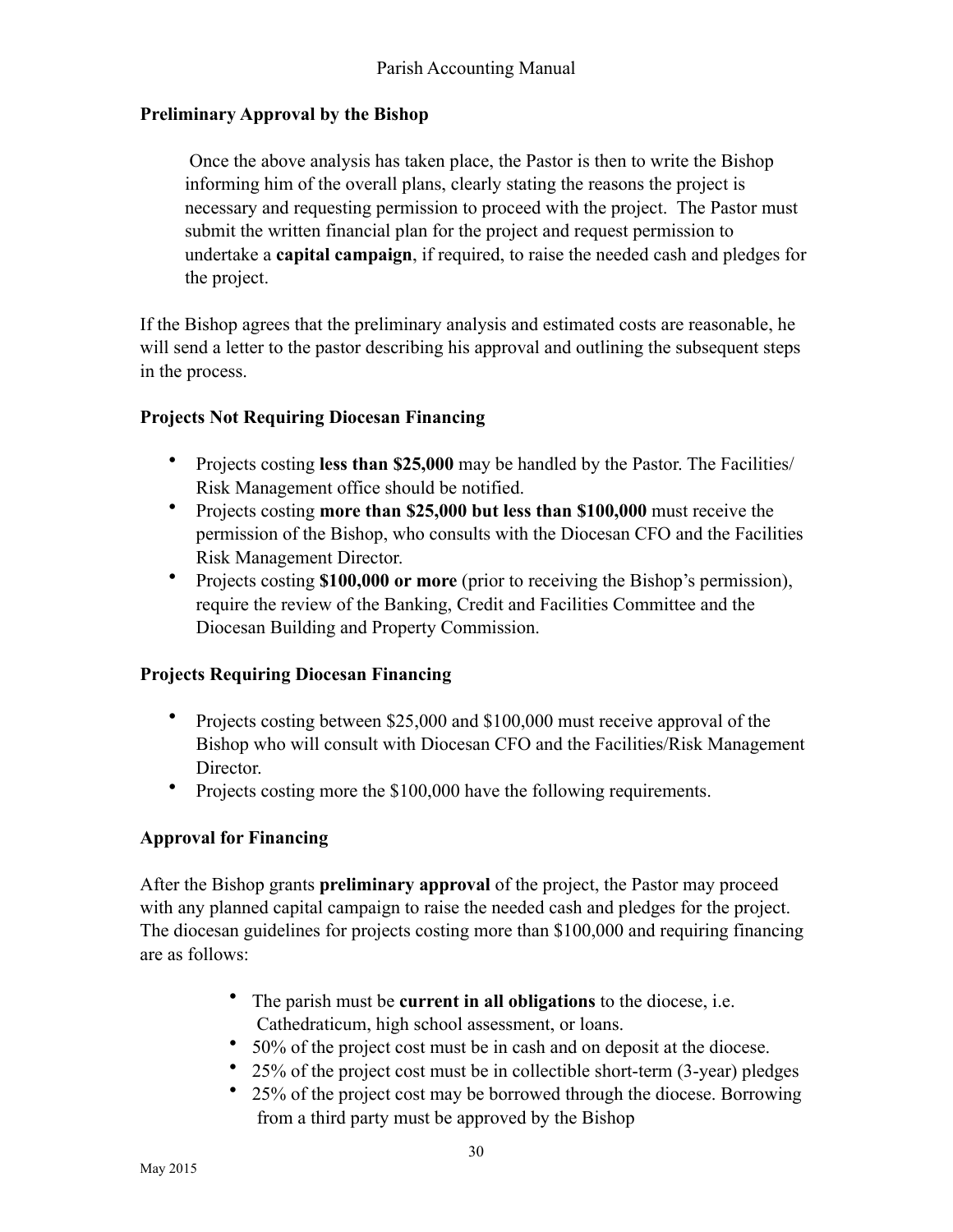**Pledges** are a commitment to pay towards the project and are subject to confirmation during the financial audit.

**Any exceptions** to these guidelines must be supported by compelling reasons as determined by the Bishop in consultation with the **Banking, Credit, Facilities Committee**, and committee of the Diocesan Finance Council.

Once the pastor determines that the project will meet the Diocesan Guidelines, the architect should proceed to the **design and development stage**. The written financial plan for the project should be updated to reflect the then current estimated cost for the project and the results of any capital campaign conducted by the parish. The updated written financial plan shall be submitted to the diocesan **Building and Property Commission** and the diocesan **Banking, Credit, Facilities Committee**. The Pastor with his advisors and the architect shall meet with the **Banking, Credit, Facilities Committee** and the Building and Property Commission to discuss the project and the written financial plan.

As soon as practical after meeting with the Pastor and his advisors, the **Banking, Credit**, **Facilities Committee** will make its **recommendation to the Bishop** and, if approved, the project is ready for the architect to prepare final plans and specifications.

#### **3. CONSTRUCTION PROCEDURES**

Note: Procedures #1,2,3, and 4 do not apply if a **pre-selected contractor** is used during the design and development phase.

- 1. Final plans, specifications, and bid documents are given to the Facilities/Risk Management Director. If everything is in order, the **bid process** begins.
- 2. The bid package (plans, specifications, and contract documents) are sent to appropriate contractors and a specific date and time are set.
- 3. At the appointed time and place bids are opened.
- 4. Immediately after bids are opened, a meeting is held with the pastor and parish building committee to determine which contractor to use. If the selected **contractor's bid exceeds** the estimated project costs detailed in the written financial plan, the Pastor must inform the CFO and obtain the approval of the Bishop before a contract is negotiated. The Bishop shall seek the advice and recommendation of the **Banking, Credit, Facilities Committee** before approving a contract which is in **excess of 110% of the estimated project cost** detailed in the written financial plan for the project.
- 5. The selected contactor must present a contract to the Pastor to be reviewed by the Facilities/Risk Management Director. The selected contractor must present a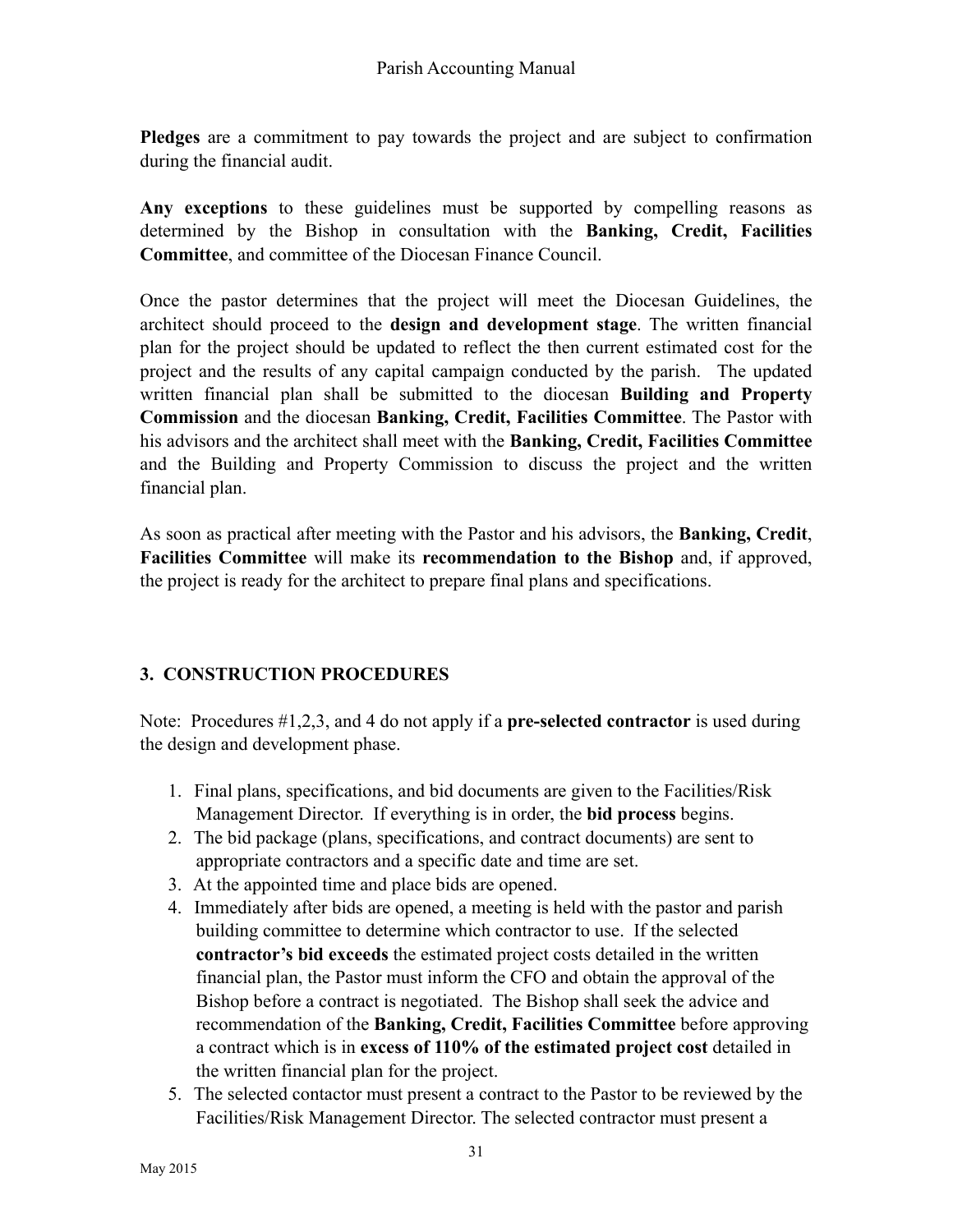surety bond to insure job completion. Frequently the bond requirement is waived if the contract provides for a retained amount and if the **Banking, Credit, Facilities Committee agrees.** If the architect approves the bond and the Facilities/Risk Management Director and diocesan attorney approve the contract, the contract is signed.

- 6. A notice to proceed is issued to the contractor by the architect.
- 7. During construction the architect will **inspect the job** to insure compliance with plans and specifications. The architect also reviews and approves **draw requests** made by the contractor. Also a representative from the Catholic Center must be present at the draw-request inspection.
- 8. The architect **with the approval of the Pastor** may approve **change orders**, but change orders aggregating more than \$25,000 must be approved by the Bishop, or his representative.
- 9. When construction is at the appropriate stage, the architect will issue a **certificate of substantial completion and the building is ready for occupancy**. Then the architect makes a list of items requiring completion or correction is given the contractor. At this point the pastor needs to secure property insurance for the project.
- 10.A **final inspection** is conducted by the architect and if the job is complete except for some minor punch-list items, final payment and the 10% retainage is released to the contractor.
- 11.If the parish supervises construction, the parish will select the architect and a member of the parish building committee will be the contact person for the architect. The other described procedures remain the same.

## **Special Additional Guidelines for Construction/Renovation of a Church**

- 1. Once the Pastor and appropriate parish committees have determined the time is right to proceed with the building or renovation of a church, the Bishop's permission is to be obtained to undertake the project. A **liturgical specialist** is to be engaged to insure the church will be built consistent with contemporary liturgical practices. The **diocesan liturgy office** can be of assistance in this stage. It is essential that the architect and liturgical specialist work together in developing the plans for the church.
- 2. The **architect and liturgical specialist** are to work closely with the pastor and parish building committee to incorporate the proper building philosophy into the plans. The architect and liturgical specialist are to be informed of how much money is available for the total project. It is presumed that several meetings will be necessary before finalizing the plans and cost estimate.
- 3. Once the plans have been finalized and approved by the Bishop, should there be a need or desire to make **major changes** in the planning or building stages that affect the financial cost of the project, the Bishop must be informed immediately. He will seek advice and recommendation of the **Banking, Credit, Facilities Committee** before approving the changes and/or additional cost.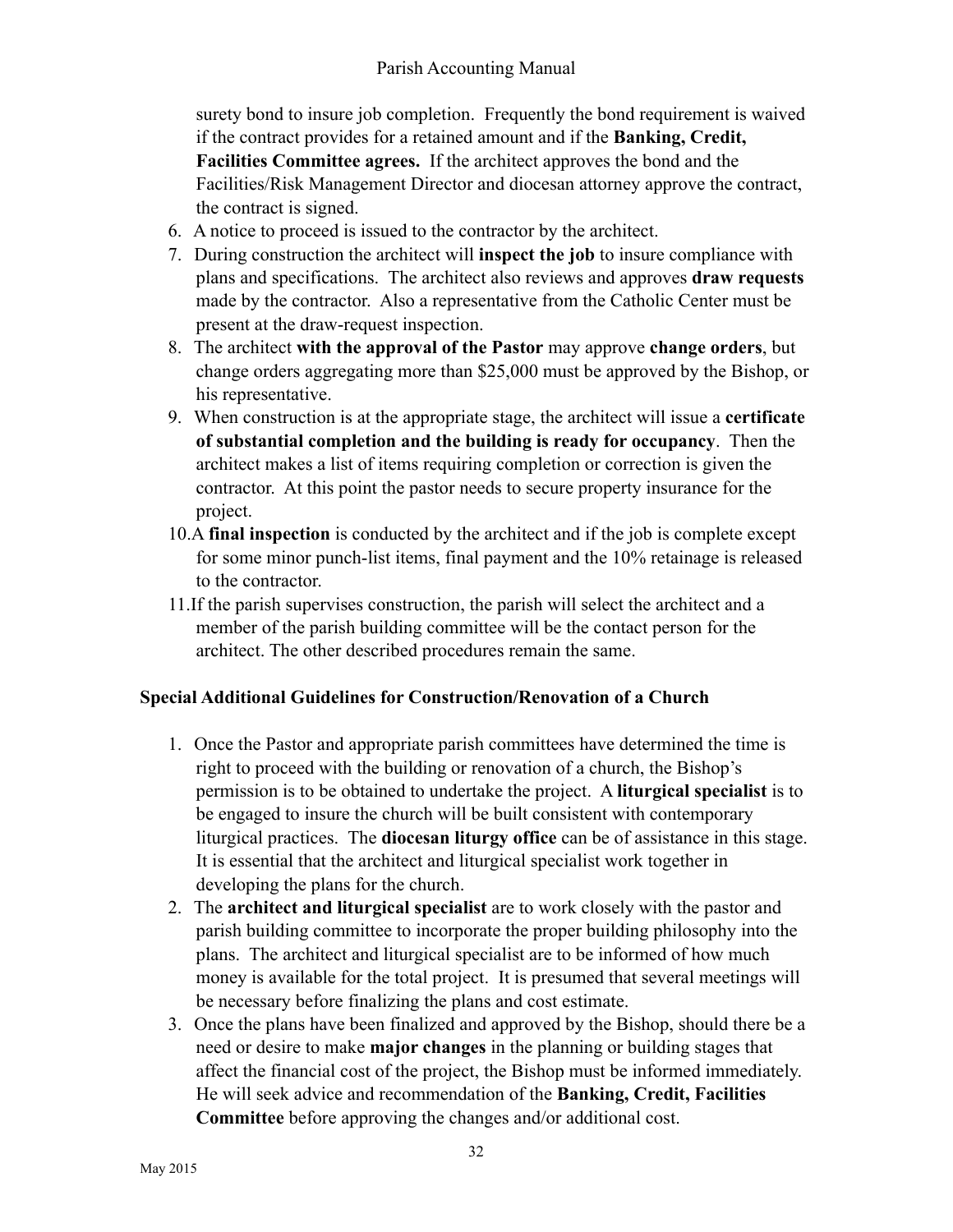## **Post Construction**

- 1. Once construction is complete, a loan amortization schedule is prepared based on the prevailing interest rate for a period of 15 years.
- 2. The financial analysis should foresee the ability of the parish to **meet debt service** (principal and interest) and **increased costs of operations**. However, if the parish does encounter difficulty in making required payments, the parish should contact the CFO immediately for assistance. The **parish should be kept informed** about the progress of debt reduction.

## **4. INDEBTEDNESS**

The Bishop is the only person who may commit a parish or the Diocese to any debt. Therefore, all loans and mortgages must be negotiated by the Diocesan finance office and signed by the Bishop.

## **5. PROPERTY/LIABILITY INSURANCE**

All diocesan property is insured through Catholic Mutual. Coverages and forms can be accessed at [www.catholicmutual.or](http://www.catholicmutual.or); username = 0277mem and password = service. Each parish is billed separately by Catholic Mutual, who allows parishes to pay quarterly, but all premiums must be paid before June 30 of the coverage year.

## **6. PROPERTY TAXES**

Property tax must be paid on all real estate not being directly used for church or school purposes. Additionally, all real and personal property (i.e., automobiles) acquired during the year (having not previously been declared tax exempt) are subject to property tax due at the end of the calendar year in which purchased. Upon receipt of the tax bill, a copy is to be forwarded to the Diocesan Risk Management Office so that tax-exempt status can be obtained prior to the next annual filing date (January 1). All taxable church properties should be filed each January with the tax collector's office in each county and city. All properties are to be listed as follows:

> Most Reverend J. Terry Steib S.V.D., D.D. Bishop of the Roman Catholic Diocese of Memphis c/o (your church name and mailing address)

*Note:* City/County assessments are not considered property taxes and, thus, must be paid.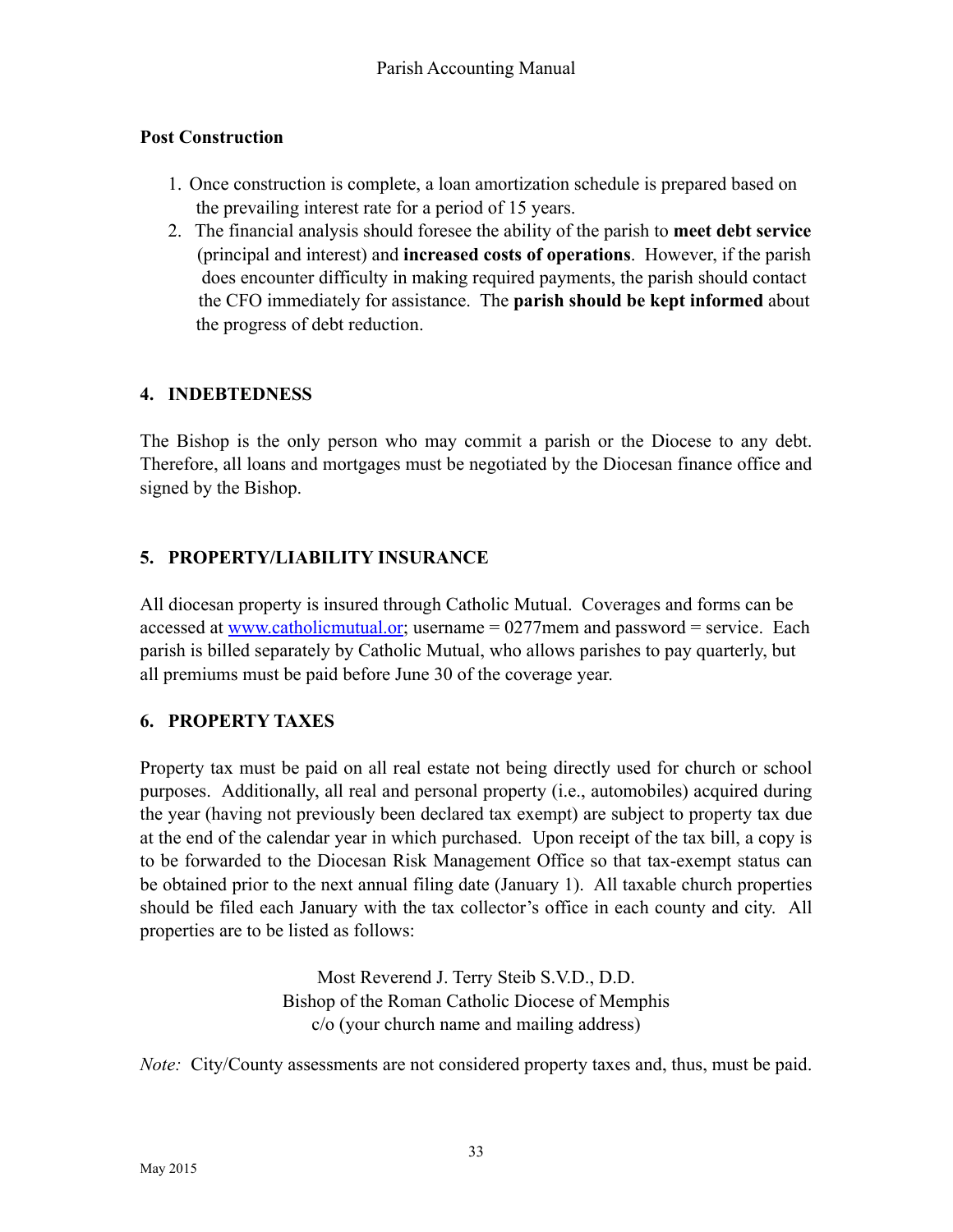#### **7. PARISH AUXILIARY ASSOCIATIONS-PROCEDURES & CONTROLS**

#### • **Definition**

- o These policies apply to all parish auxiliary associations. Parish auxiliary associations are those organizations sponsored by the parish or school that qualify as tax-exempt by virtue of the parish's tax-exempt status and/or use of the parish taxpayer identification number for purposes of establishing a bank account. Examples of these organizations are:
	- **·** The Men's Club
	- **•** The Ladies Club
	- **-** The Altar Society
	- Parent Teacher Association
	- **EXECUTE:** Athletic Club
- o Certain associations are affiliated with other organizations and their tax status is determined by virtue of that relationship. These associations use their affiliated organization's taxpayer identification number when establishing bank accounts. Examples of these organizations include the Knights of Columbus and the Catholic Daughters. These organizations are not covered by this policy.
- o Each parish auxiliary association should have a clearly defined purpose that is consistent with the mission of the parish/school. All fundraising activities should be consistent with the principal purpose of the association.
	- **•** Appendix  $\vec{F}$  is to be filled out by each organization and submitted to the parish office each month.

#### • **Specific Internal Control Procedures**

- o In addition to the following rules specific to these associations, they must adhere to all financial policies and civil regulations put forth in this manual.
- o Internal Control Procedures:
	- Each organization may have one checking account at a local bank approved by the pastor. If additional accounts are needed, approval is to be obtained from the Diocesan Finance Office. The organizations' bank accounts are to be in the name of the church or school with a second line containing the name of the organization. The address is to be the parish finance office.
	- Authorized signatures should be limited to two officers and the pastor or principal.
	- Only authorized signers may sign checks.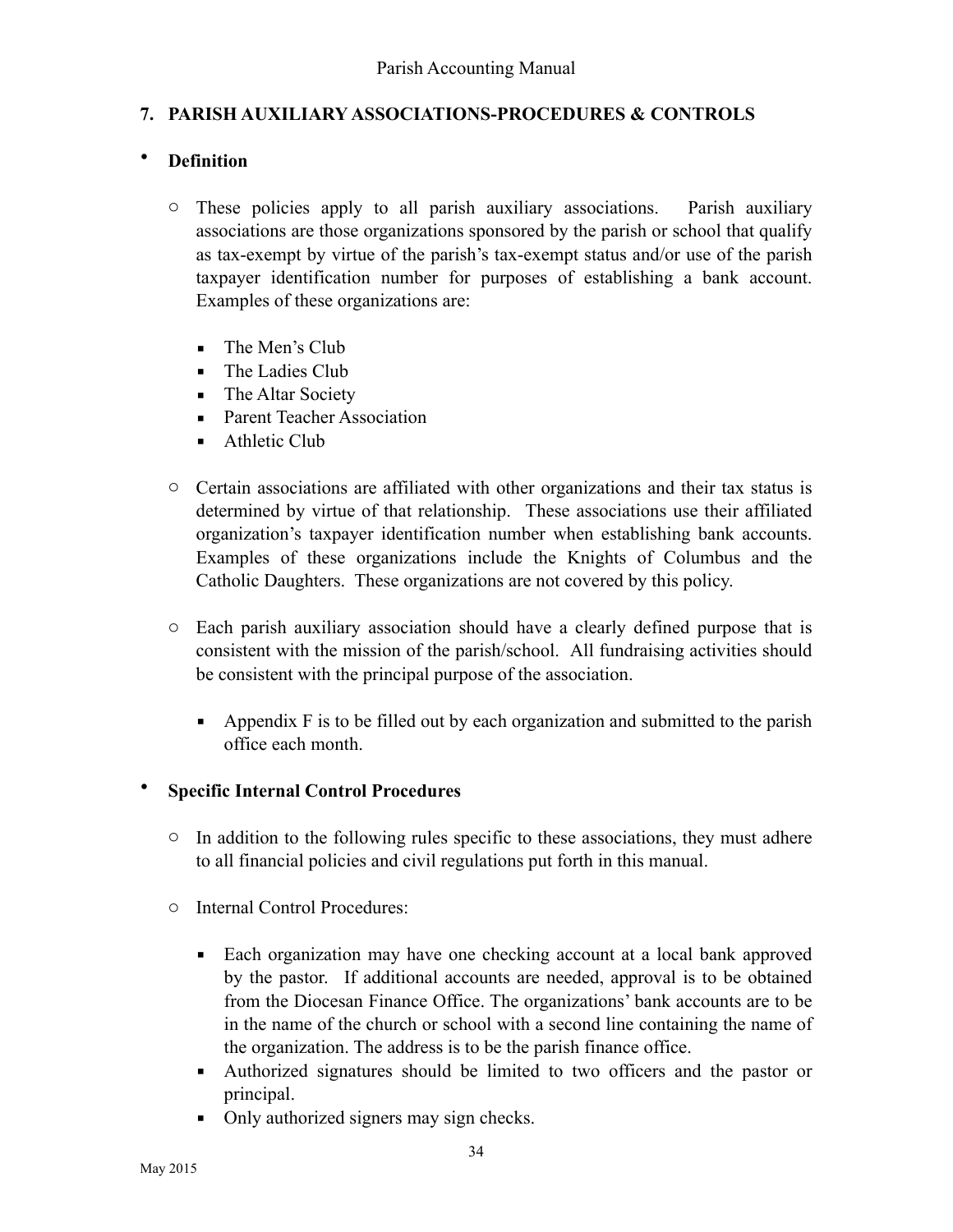- Facsimile signatures are never to be used unless the parish system of internal controls has been specifically approved by the finance office.
- One signature is required on checks written for less than \$500. Two signatures are required on checks written for over \$500. The pastor or principal must be one of the signatories on any check written over \$1,000. All future check stock must provide lines for two signatures and must be printed with the following above the signature lines: "two signatures required for amounts \$500 and above".
- Blank checks should not be signed.
- Checks should be pre-numbered and used consecutively.
- The stock of unused checks should be securely stored and regularly inventoried.
- A designated person, preferably the , pastor at the church or school is to open and review the bank statements before they are forwarded to the organization. The review should include a check of signatures on the checks or facsimile copies of the checks for authenticity.
- Bank reconciliations should be prepared monthly, as soon as the bank statement is received. The bank reconciliation should be signed and dated by the person who performed the reconciliation. Once a month a designated member of the organization who is independent of cash and checking activities should review the bank statements and reconciliations. The officer reviewing the reconciliation should sign and date the bank reconciliation indicating a satisfactory review of the information. For example, the secretary prepares the bank reconciliation and the pastor signs off on it.
- A financial statement should be prepared monthly using the Monthly Financial Report of Auxiliary Organization form. (Appendix F). The statement will include all revenues and expenses, and reconcile all activity to the beginning and ending cash balances. This report and a copy of the bank statement are to be sent to the pastor/principal for review within 30 days of each month end. The financial statement, bank reconciliation and bank statement should be presented at the organization's meetings and made available to all constituents.
- Contributions received by the parish on behalf of auxiliary organizations should be counted by parish count teams, following the same internal control procedures used for Mass and other collections.
- o Bookkeeper Responsibility
	- **If parishioners other than the bookkeeper are responsible for an auxiliary** organization's record keeping, they should be informed of the above internal control procedures and their responsibility to adhere to them.
	- Each **month**, the bookkeeper should receive a current copy of the auxiliary organization's bank statement and Appendix F reports. The cash balance and the offsetting liability balance on the Parish general ledger should be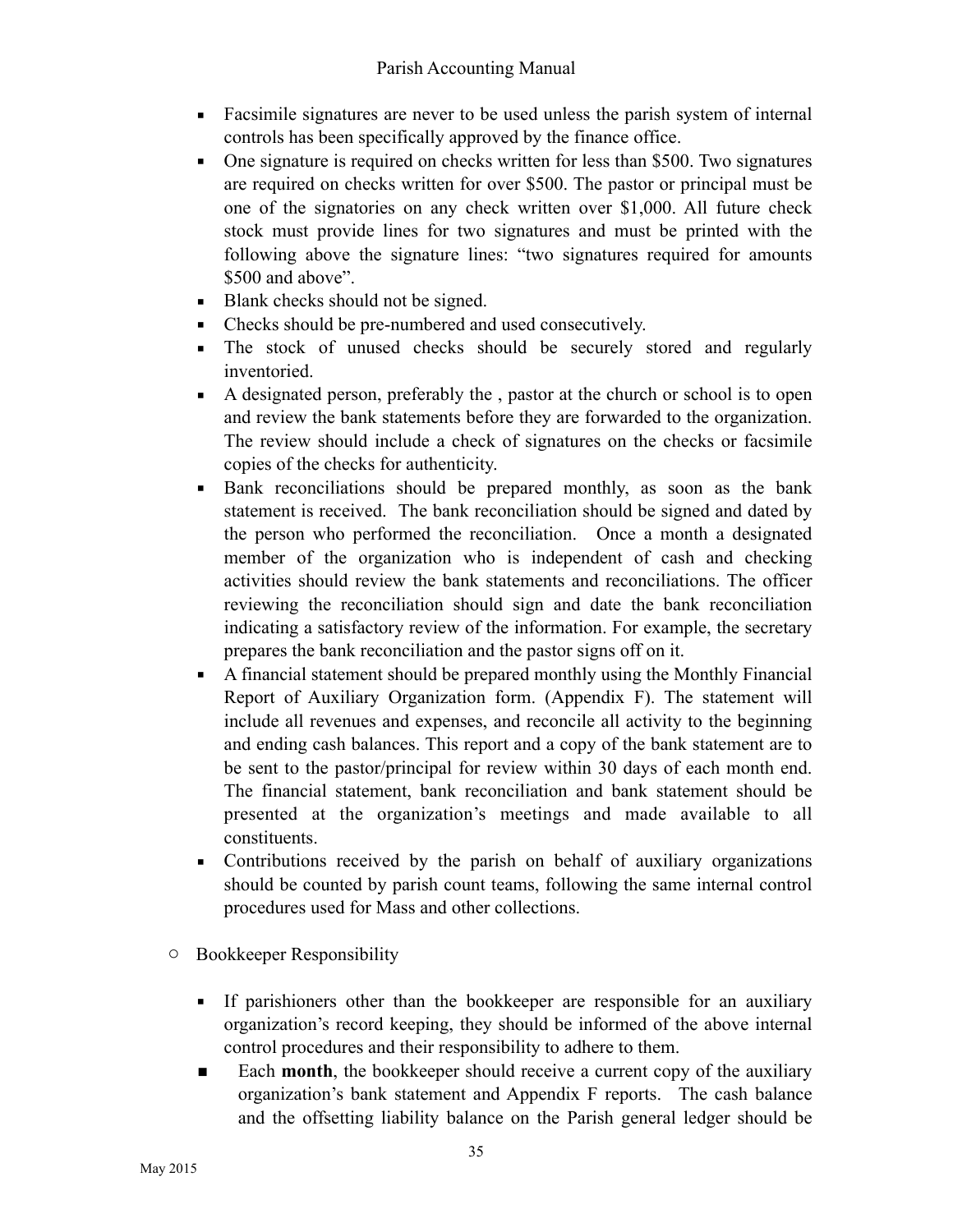adjusted to the bank statement balance. Keep these forms in the finance office.

**EXECUTE:** Auxiliary organizations fall under the IRS regulations concerning payments to individuals for services rendered. Example of such includes payments to referees, child-minders, traffic officers. Payments made to all persons and other unincorporated entities to which you have paid \$600 or more for services rendered require a 1099 to be issued prior to January 31 and accompanying transmittal form 1096 must be mailed to the IRS by February 28. To facilitate complete and accurate reporting for tax purposes, auxiliary organizations should **NOT** issue checks directly to individuals in payment for services rendered. Instead, the auxiliary organization is to issue a check in the amount of the payment to the church for deposit into the general operating account. The church is to issue the check to the individual for payment of services rendered on behalf of the auxiliary organization. The church is to maintain records on collective payments to individuals from all groups that operate under the umbrella of the church.

## **EMPLOYEE/INDEPENDENT CONTRACTOR ACTIVITIES**

## *Section C*

## **1. GENERAL**

- **Employees or Independent Contractor?** 
	- o All lay persons performing services for compensation are to be classified as either:
		- an employee, or
		- an independent contractor.
	- o Financial assistance provided to needy persons should never be given under the guise of "working for money," unless the individual is hired as an employee. In that case, the financial compensation is considered taxable income.
	- o To help you determine whether an individual is an employee or independent contractor, the IRS has identified 20 factors that indicate whether sufficient control is present to establish an employer-employee relationship. It does not matter that the employer allows the employee freedom of action, so long as the employer has the *right* to control both the method and the result of the services.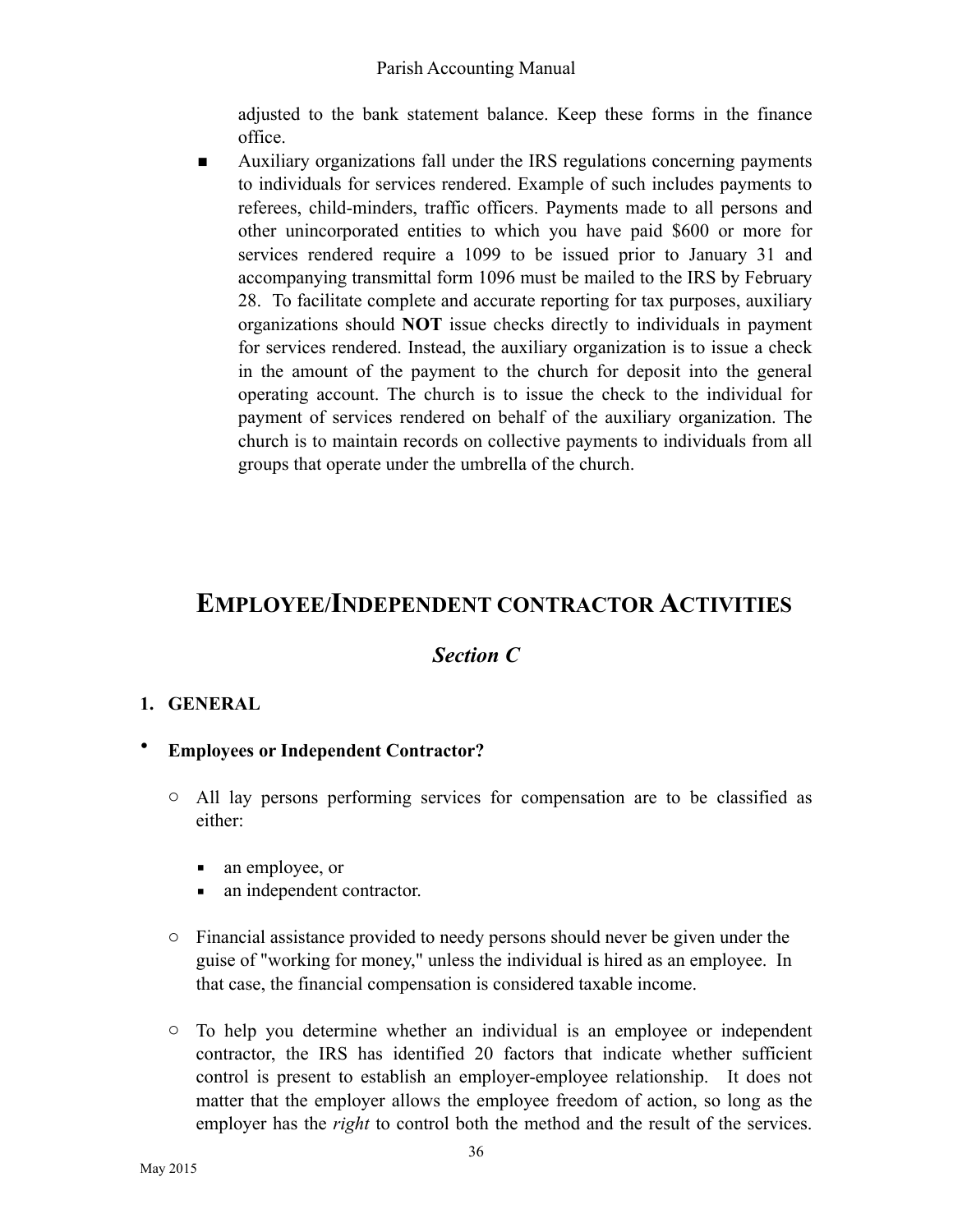The degree of importance of each factor varies depending on the context in which the services are performed. The 20 factors indicating whether an individual is an employee or an independent contractor are:

- 1. *Instructions*. An employee must comply with instructions about when, where, and how to work. Even if no instructions are given, the control factor is present if the employer has the right to give instructions.
- 2. *Training*. An employee is trained to perform services in a particular manner. Independent contractors ordinarily use their own methods and receive no training from the purchasers of their services.
- 3. *Integration*. An employee's services are integrated into the business operations because the services are important to the success or continuation of the business. This shows that the employee is subject to direction and control.
- 4. *Services rendered personally*. An employee renders services personally. This shows that the employer is interested in the methods as well as the results.
- 5. *Hiring assistants*. An employee works for an employer who hires, supervises, and pays assistants. An independent contractor hires, supervises, and pays assistants under a contract that requires him or her to provide materials and labor and to be responsible only for the result.
- 6. *Continuing relationship*. An employee has a continuing relationship with an employer. A continuing relationship may exist where work is performed at frequently recurring although irregular intervals.
- 7. *Set hours of work*. An employee has set hours of work established by an employer. An independent contractor is the master of his or her own time.
- 8. *Full-time work*. An employee normally works full time for an employer. An independent contractor can work when and for whom he or she chooses.
- 9. *Work done on premises*. An employee works on the premises of an employer, or works on a route or at a location designated by an employer.
- 10. *Order of sequence set*. An employee must perform services in the order or sequence set by an employer. This shows that the employee is subject to direction and control.
- 11. *Reports*. An employee submits reports to an employer. This shows that the employee must account to the employer for his or her actions.
- 12. *Payments*. An employee is paid by the hour, week, or month. An independent contractor is paid by the job or on a straight commission.
- 13. *Expenses*. An employee's business and travel expenses are paid by an employer. This shows that the employee is subject to regulation and control.
- 14. *Tools and materials*. An employee is furnished significant tools, materials, and other equipment by an employer.
- 15. *Investment*. An independent contractor has a significant investment in the facilities he or she uses in performing services for someone else.
- 16. *Profit or loss*. An independent contractor can make a profit or suffer a loss.
- 17. *Works for more than one person or firm*. An independent contractor may give his or her services to two or more unrelated persons or firms at the same time.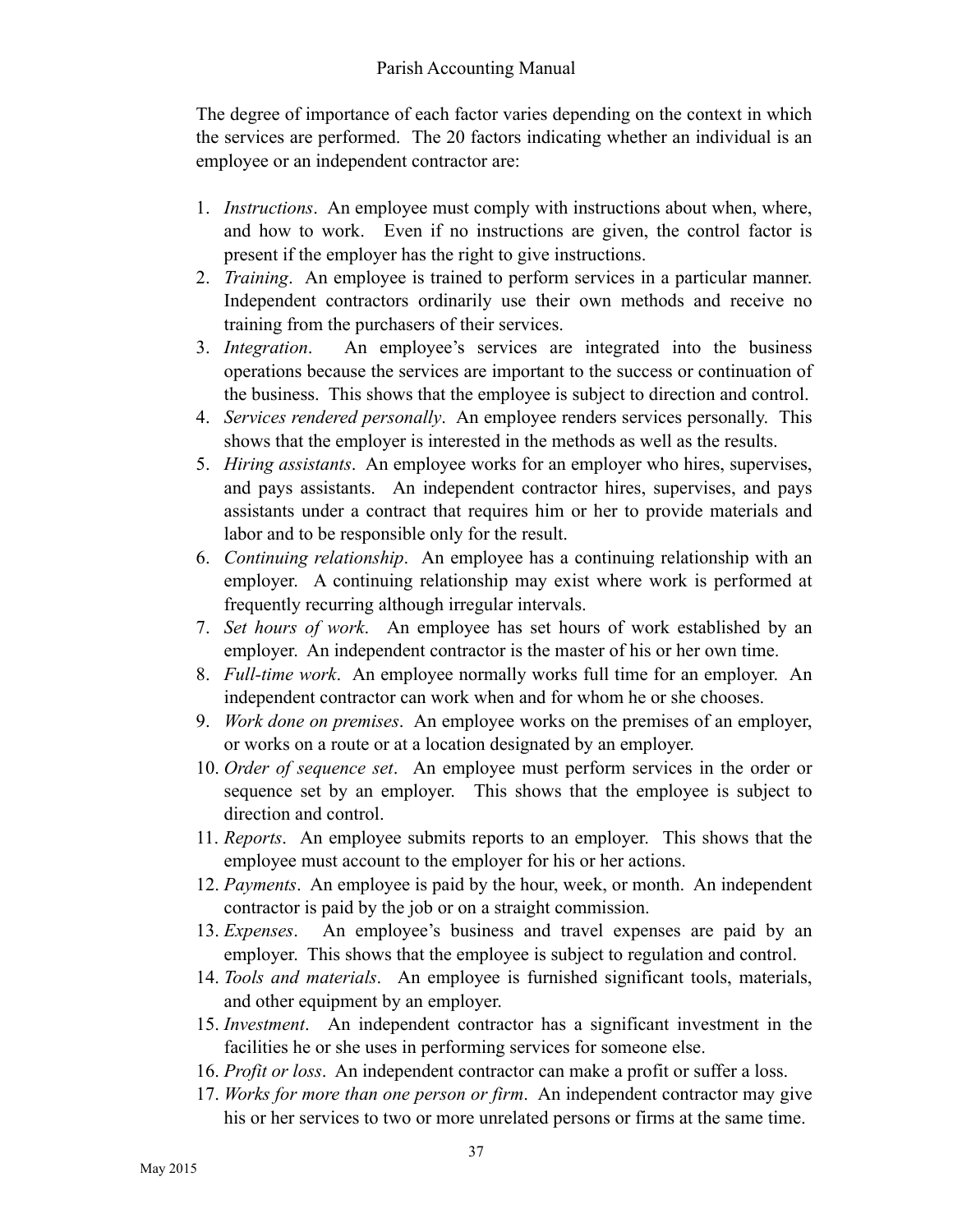- 18. *Offers services to the general public*. An independent contractor makes his or her services available to the general public.
- 19. *Right to fire*. An employee can be fired by an employer. An independent contractor cannot be fired so long as he or she produces a result that meets the specifications of the contract.
- 20. *Right to quit*. An employee can quit his or her job at any time without incurring liability. An independent contractor usually agrees to complete a specific job and is responsible for its satisfactory completion, or is legally obligated to make good for failure to complete it.

#### • **Hiring an Employee/Contracting with an Independent Contractor**

- o The forms required for each employee when hired are as follows:
	- $\blacksquare$  W-4,
	- $-I-9$ , and
	- **Employee Handbook acknowledgment receipt.**
	- **•** Sexual Misconduct Policy Acknowledgement (for employees who work with children and vulnerable adults. Documentation indicating a completed background check (and Virtus training class for employees who work with children or vulnerable adults).
- $\circ$  These forms must be kept on file in the parish office of your location. In addition to the above, the Diocesan Personnel Policies Manual requires that a personnel file be established and maintained for all employees. This file should contain a completed Job Application, an Employment Interview Form and a signed Payroll/ Status Change Notice. If your payroll is processed through the Diocese, all of these forms and the personnel file should be sent to the Diocesan Human Resource Department.
- o The information required of independent contractors is as follows:
	- Business name and address, and
	- **Example 1** Taxpayer identification number (this may be an individual's social security number).
	- Form W-9 **must** be requested of all independent contractors. The forms provide space for the above information and also require certification by the independent contractor as to whether federal backup withholding is needed.
	- Payments to contractors may be withheld if Form W-9 is not completed.
	- Form W-9 is available on the IRS.Gov website.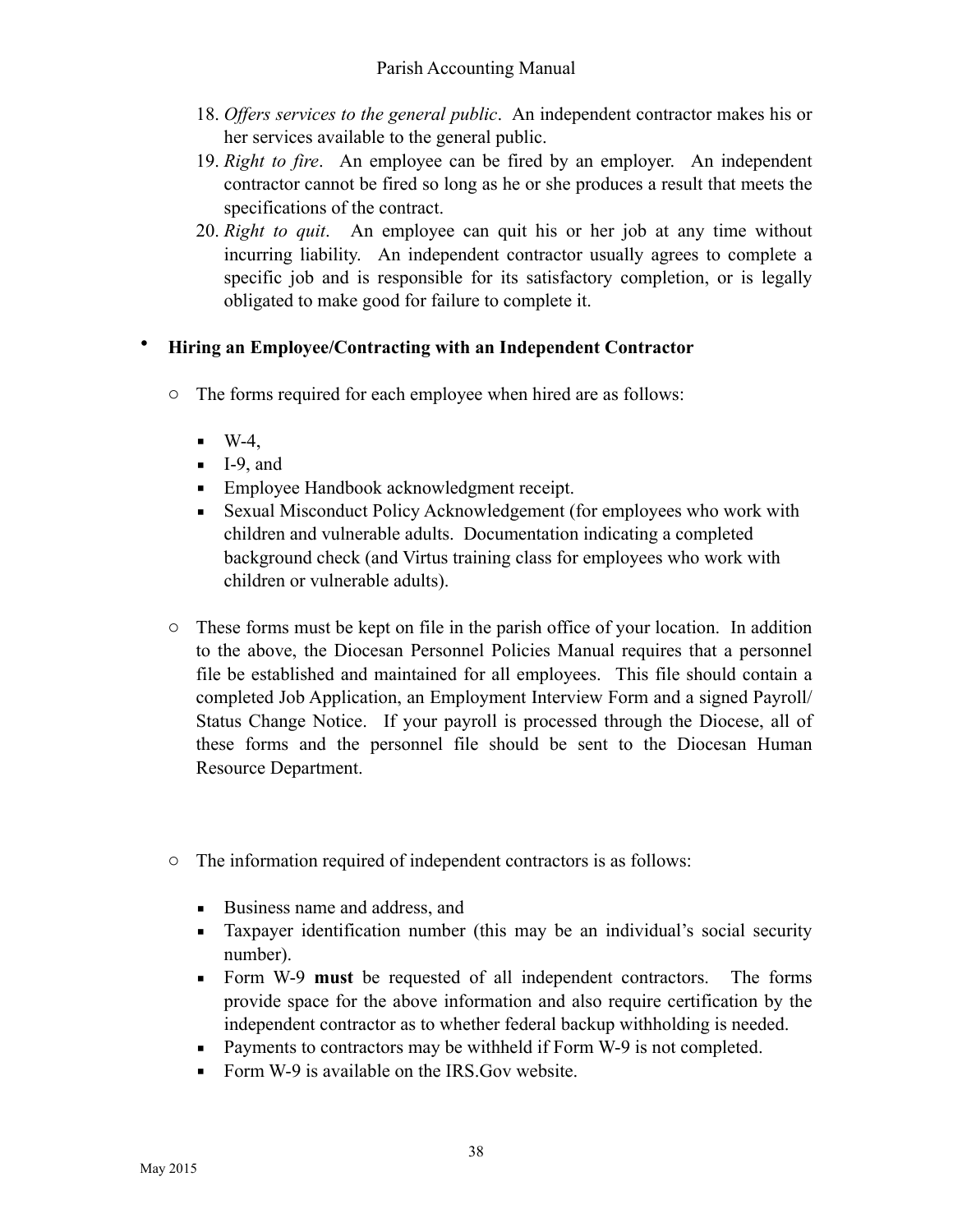#### • **Benefits**

- o Employees, who work more than 20 hours per week, are eligible for participation in the Diocesan benefit programs. All employee benefit programs are administered by the Diocesan Human Resources Department. These include:
	- **•** Group health insurance,
	- **EXECUTE:** Term life insurance,
	- **•** Long term disability insurance,
	- $\blacksquare$  403(b) retirement plan,
	- **Compensatory time off programs.**
- o The parish pays the premium for individual coverage in the group health insurance program (except for a monthly co-payment, , which the employee contributes) and, also, the basic life insurance program. Dependent participation in the group health plan and dependent and supplemental life insurance represent optional coverage, which employees pay via payroll deduction. Each parish is billed directly for these programs.
- o The long-term disability program is also funded by the parish. Each parish is also assessed a percentage of its gross lay salaries by the Diocesan office to fund the retirement plan and the 403b plan match. The assessment is computed on total wages of all lay employees. The retirement plan contribution is processed through the Paylocity system.

## **2. PAYROLL & RELATED ACTIVITY**

#### • **Payroll Processing**

- o Hourly/non-exempt employees are to record time worked on Web-Time system. The parish administrator will approve time keeping when processing payroll. No one may approve his/her own time report.
- o Hours **worked** in excess of forty hours per weekly pay period will be paid at 1 1/2 times the hourly rate.
- o Exempt employees' gross pay is computed by dividing the annual salary by the number of pay periods per year. Exempt employees do not receive additional compensation for time worked in excess of the standard workweek.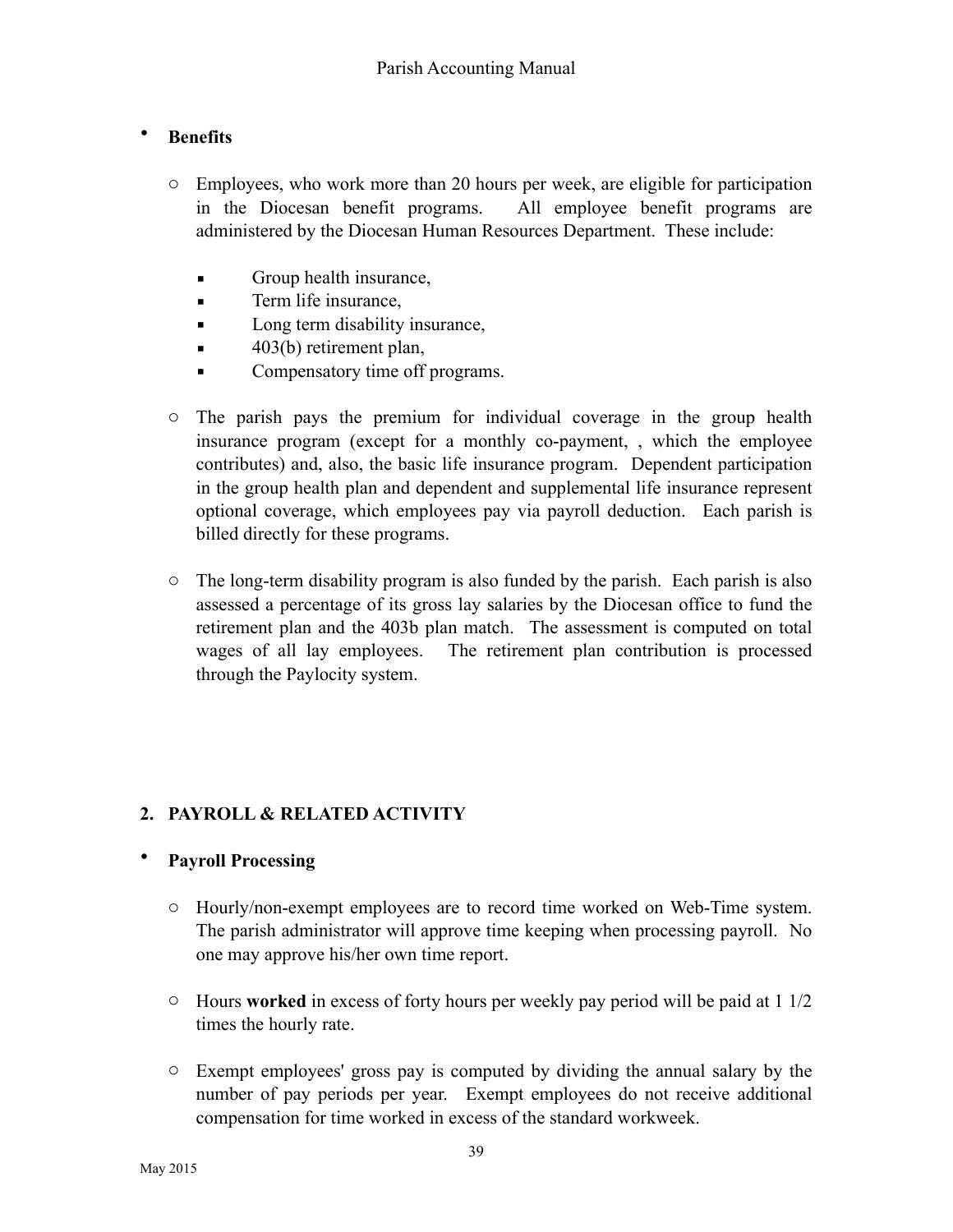- o The Priests' semi-monthly pay consists of both their salary and professional allowance. The amount of the salary and professional allowance is determined by the Diocese prior to the beginning of each fiscal year.
- o Payroll deductions include the following:
	- **•** payroll taxes,
	- health insurance co-payment,
	- court and government imposed levies,
	- **•** premiums for employee supplemental life insurance, and
	- **•** premiums for dependent life insurance.
	- $\blacksquare$  TSA (403B)
- o The net amount after deductions is payable to the employee via direct deposit to the employee's bank account. The Diocese prefers that all employees utilize the direct deposit service.
- o According to IRS code, religious Priests, brothers, and sisters providing services to Diocesan entities are considered agents of their order, and are not liable individually for federal income or employment taxes on compensation paid by their employer, provided three criteria are met:
	- **•** The religious order member must be subject to a vow of poverty.
	- **•** The religious order member must be providing services for a Diocesan entity at the direction of his or her ecclesiastical superiors.
	- **•** The religious order member must remit compensation to his or her religious order, which must be exempt from federal income tax under IRS code section 501c (3).
- o If any of these criteria fails to be met, the religious order member is taxable individually on compensation received.
- o Compensation can be paid by check payable to the religious order, or by check payable jointly to the religious order and the individual religious order member. If the payment criteria listed above is satisfied, and compensation is not taxable to the individual religious order member, no reporting on Form W2 or Form 1099 is required.
- o **No check should ever be written for any reason, payable to CASH**
- **Payroll Tax Deductions**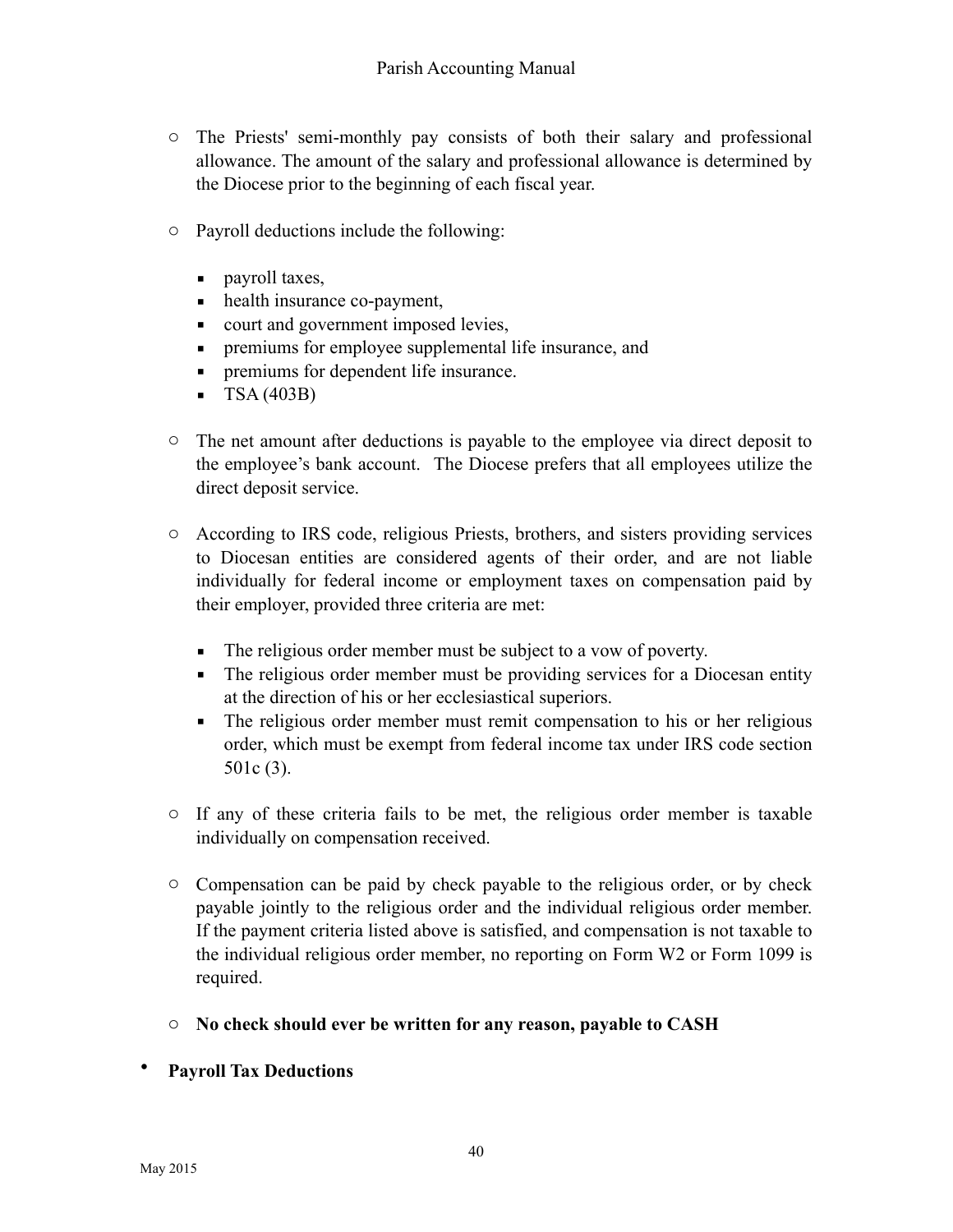- o All compensation paid to employees for services rendered is considered taxable wages (including stipends, bonuses and monetary gifts), and, therefore, is subject to payroll withholding and employer payroll taxes. However, taxable income is reduced by 403b contributions and by cafeteria benefits. The following taxes must be withheld from all lay employee wages:
	- Federal income taxes,
	- Social security, and
	- Medicare
- o Payroll taxes are computed as follows:
	- Federal income tax is computed on gross salary less health insurance premiums and cafeteria benefit withholdings, 403b deductions, and the portion of premiums paid for life insurance not subject to income tax. Please note that the first \$50,000 of life insurance is not subject to income tax or FICA (\$10,000 basic life plus the first \$40,000 of supplemental life). However, the premium associated with supplemental coverage over \$40,000 is subject to tax under provisions of the IRS Code.
	- Social Security and Medicare are computed on gross salary less health insurance co-payment, and the portion of premiums paid for life insurance not subject to Social Security or Medicare.
	- **•** Diocesan Priests are considered parish employees for income tax purposes, but are considered self-employed for Social Security purposes. As such, a Priest's wages are not subject to withholding for Social Security or Medicare.
	- **•** Diocesan Priests are not required to have income taxes withheld from their pay. They may pay federal taxes quarterly, as estimated payments to the IRS. Alternatively, a Priest may elect to have his parish withhold federal income tax from his pay. He may elect to have sufficient amounts withheld as federal income tax to cover both federal income taxes and federal self-employment taxes. He would have to complete, sign, and date the appropriate withholding forms (Fed. Form W-4).

#### • **Payroll Tax Remittances - Electronically**

The Paylocity HR/Payroll system implemented January 1, 2015 processes payroll tax calculations and deposits the taxes. The parish bank account is debited for the employer deposits.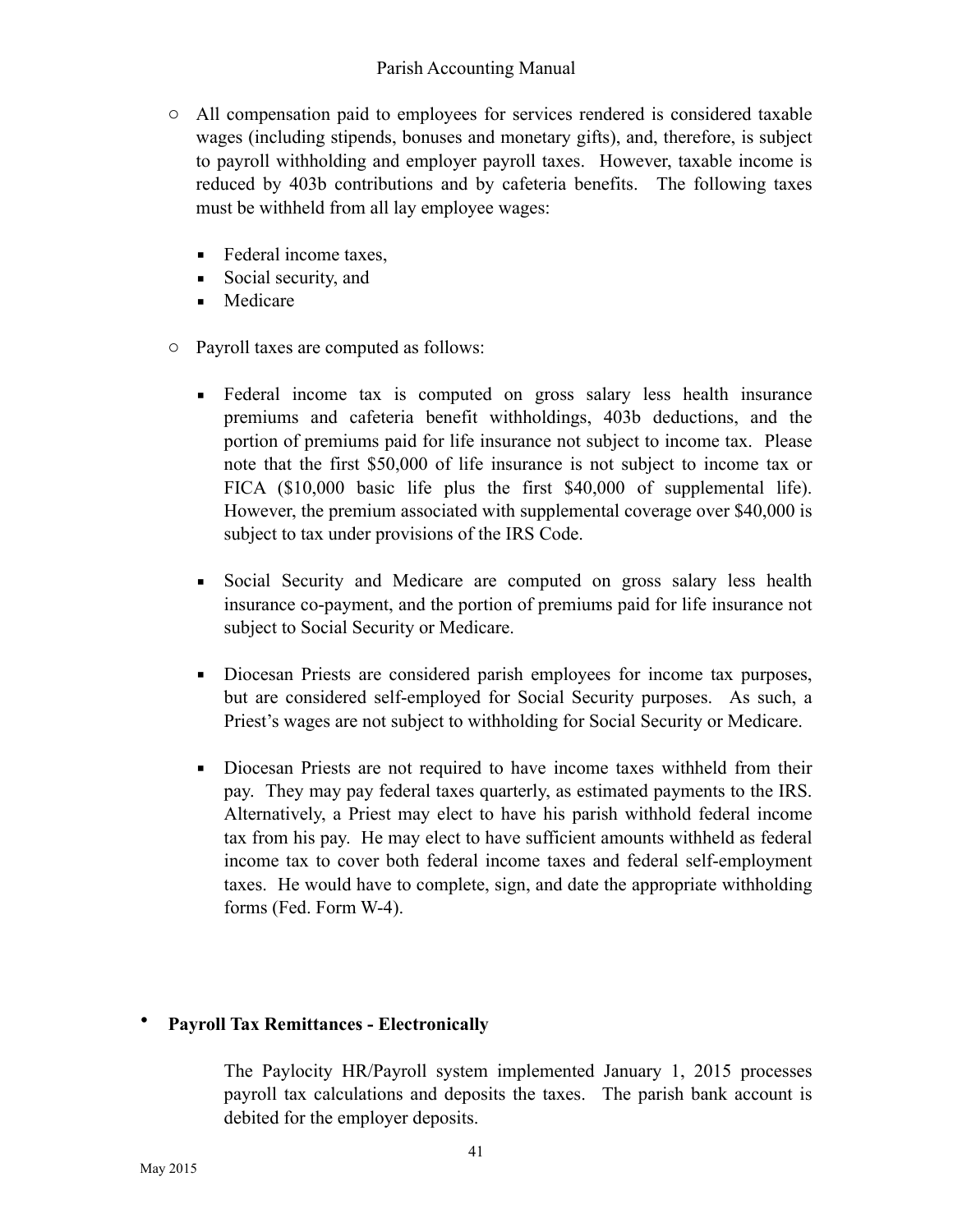- o Quarterly:
	- Federal Form 941 must be completed and filed with the IRS quarterly. The Paylocity system completes and files the 941.
- o Annually:
	- W-2 forms must be completed and mailed to employees by January 31.
	- W-2 forms and accompanying transmittal form W-3 must be mailed to the Social Security Administration by February 28, or March 31 if filed electronically. The Paylocity system processes and files the W-2 and W-3
	- Mark box 13 "Retirement Plan" if the employee was a participant in the Lay Retirement Program or Clergy Retirement Plan.

#### • **Journal Entries**

In order to prepare the school monthly financial statements, the payroll activity as recorded in the church payroll module is to be summarized by general ledger account and posted to the school general ledger each pay period or monthly.

#### • **Tennessee Privacy Laws**

State law places limits on the use and dissemination of Social Security numbers (SSNs). The law will prohibit the public posting or display of an individual's SSN, and prohibits the SSN from being printed on any materials mailed, unless it is required by law or the document is a form or application. The law will also prohibit requiring a person to transmit a SSN over the Internet, unless the Internet connection is secure and the SSN is encrypted. It is also prohibited to require consumers to use their SSN's to log onto or access a Web site, unless it is used in combination with a password or other authentication device.

#### • **Disposal of Records**

To prevent identify theft state law restricts how businesses can dispose of records with personal identifying information about individuals. The law requires businesses to destroy, or arrange for the destruction of, a customer's records within its custody or control containing personal information, which is not longer to be retained by the business, by shredding, burning, erasing or otherwise modifying the personal information in the records to make them unreadable. Personal identifying information includes Social Security Number, driver's license number, bank account numbers, complete credit or debit card numbers, PIN numbers or passwords, health insurance numbers or unique biometric data.

*For a complete list of Record Retention-see Appendix D*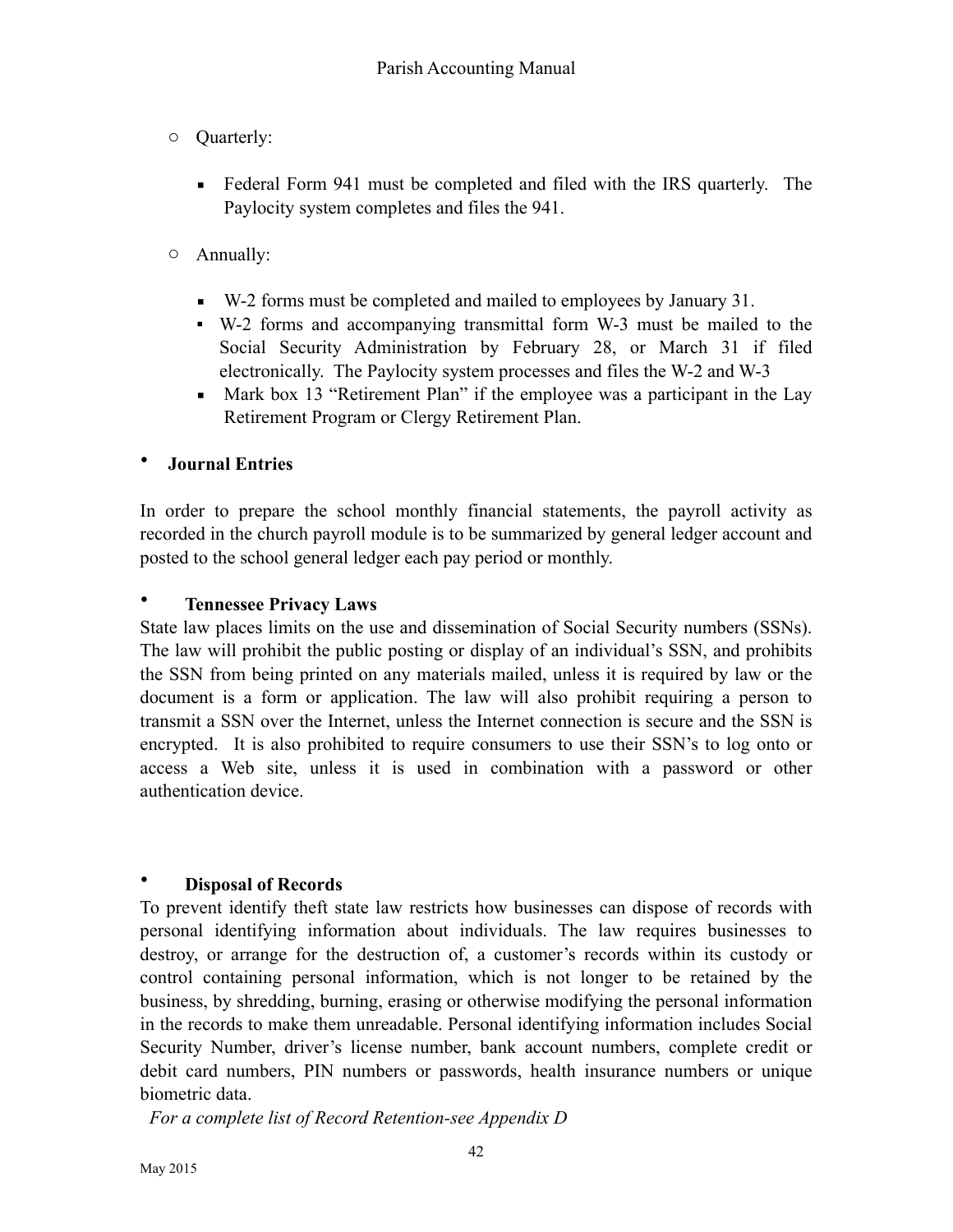## **3. REPORTING PAYMENTS FOR SERVICES RENDERED (NON-PAYROLL)**

Annually:

- Forms 1099 must be completed and mailed to all persons and other unincorporated entities to which you have paid \$600 or more in rent or for services rendered during the calendar year by January 31 of the following year. Corporations, but not LLC's, are excluded.
- Forms 1099 and accompanying transmittal form 1096 must be mailed to the Internal Revenue Service by February 28 of the following year.
- There are IRS penalties ranging from \$15 to \$50 per return for these returns filed late or filed with incorrect or incomplete data.
- Each form 1099 requires a listing of the person and/or unincorporated entity's Social Security or Taxpayer Identification Number.

Prior to making Payment:

- Form W-9 should be sent to each new vendor when you expect to make payments that exceed \$600 in any calendar year.
- Since it somewhat difficult to ascertain in advance whether an individual or entity will exceed the \$600 threshold, it would be prudent to send a W-9 form to all individuals and unincorporated entities.

## **4. TAXABLE INCOME TO DIOCESAN PRIESTS**

Priests have several sources of income from parishes. Priests are responsible for completing their tax returns.

#### Taxable Income

- Salary- Pastors are paid a salary which is set by the Diocesan Finance office in an annual letter to Priests.
- Room and board provided at the rectory- The value of these items, housing and food, must be included in your self employment wages (on Form 1040, Schedule SE) and self employment taxes must be paid on these amounts. Determining the value of the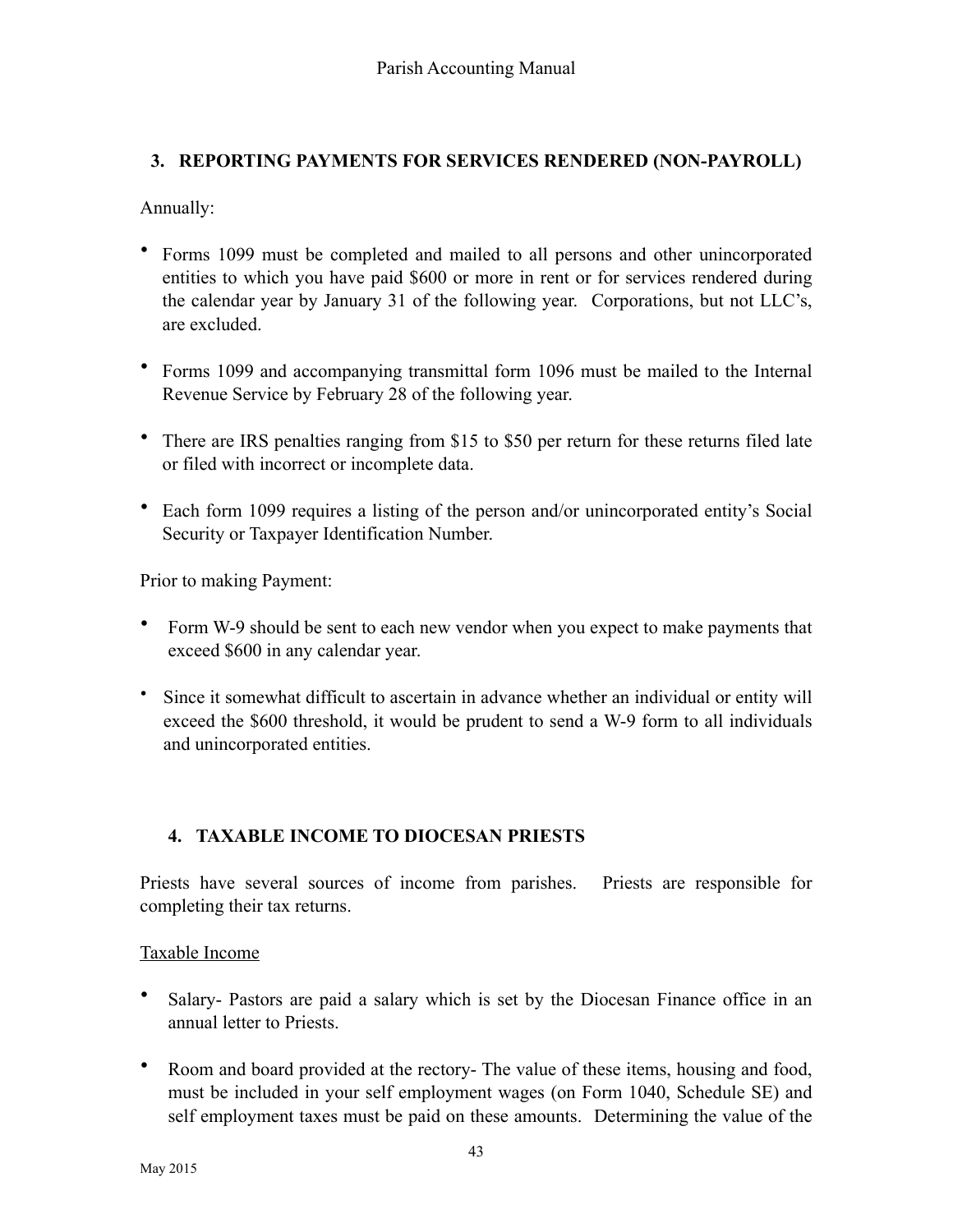housing and food can vary depending on the location of the housing, whether or not it is in a parish rectory, the level of privacy, etc. The IRS suggests that the Priest use a reasonable method to value both the room and meals based on comparable data Please note that this amount is only subject to self employment tax, not income tax.

- Stipends- Any mass stipends and/or other fees received are taxable income regardless of whether you received them from the parish or from an individual. Amounts paid directly from individuals are not included on Priest's Form W-2. This would include amounts paid for services performed such as masses, weddings, baptisms, etc. These payments should be reported on Schedule C or Schedule C-EZ of the Priest's federal income tax return. The amounts are taxable whether they were given as a result of established fees or in those cases when there are no set fees.
- Professional Allowance Any allowance received is non-taxable to the extent it was used to purchase professional material. Theses purchases must be supported by valid receipts.

#### Non-taxable Income

• Gifts not related to services rendered - Gifts given for birthday, anniversary, goingaway, and get-well-soon presents are not taxable.

The following table summarizes the above tax issues:

|                                                                                       | Reported to<br>Priest | Subject to<br>Income Tax | Subject to Self<br><b>Employment Tax</b> |
|---------------------------------------------------------------------------------------|-----------------------|--------------------------|------------------------------------------|
| Salary (inc. auto allow.)                                                             | $W-2$                 | Yes                      | Yes                                      |
| Room and board                                                                        | Not reported          | $No*$                    | Yes                                      |
| Professional Allowance- Must<br>be supported by receipts and<br>deducted on Form 2106 | $W-2$                 | Yes                      | Yes                                      |
| Stipends paid by parish                                                               | $W-2$                 | Yes                      | Yes                                      |
| Stipends rec'd from others                                                            | Not reported          | Yes                      | Yes                                      |
| Gifts (not related to services<br>rendered)                                           | Not reported          | N <sub>0</sub>           | N <sub>0</sub>                           |

\*Provided Priest lives and takes meals at the rectory.

Please note the following concerning Priest's 403(b) contributions to the Diocesan sponsored 403(b) retirement plan made via payroll deduction: The calculation of a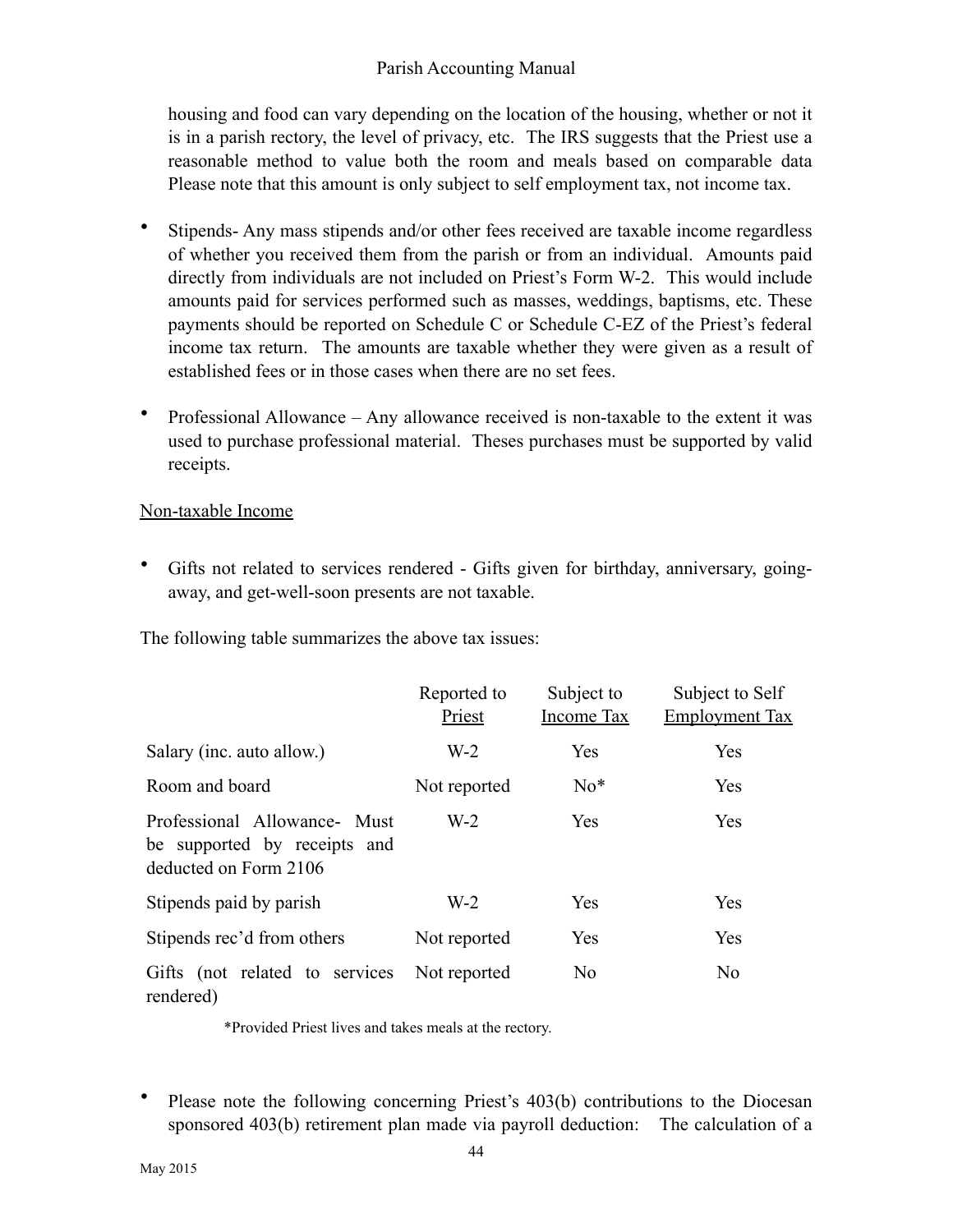Priest's income subject to self-employment tax is his personal responsibility. As such, this amount is not reported to Priests by the parish or Diocese on the Priest's Form W-2. For purposes of calculating a Priest's net income subject to self-employment tax, the amount contributed to the Diocesan 403(b) retirement plan via payroll deduction is not to be included. This is an exception to the standard treatment for lay employees who must include contributions to the 403(b) retirement plan in income subject to Social Security tax.

## **CASH MANAGEMENT**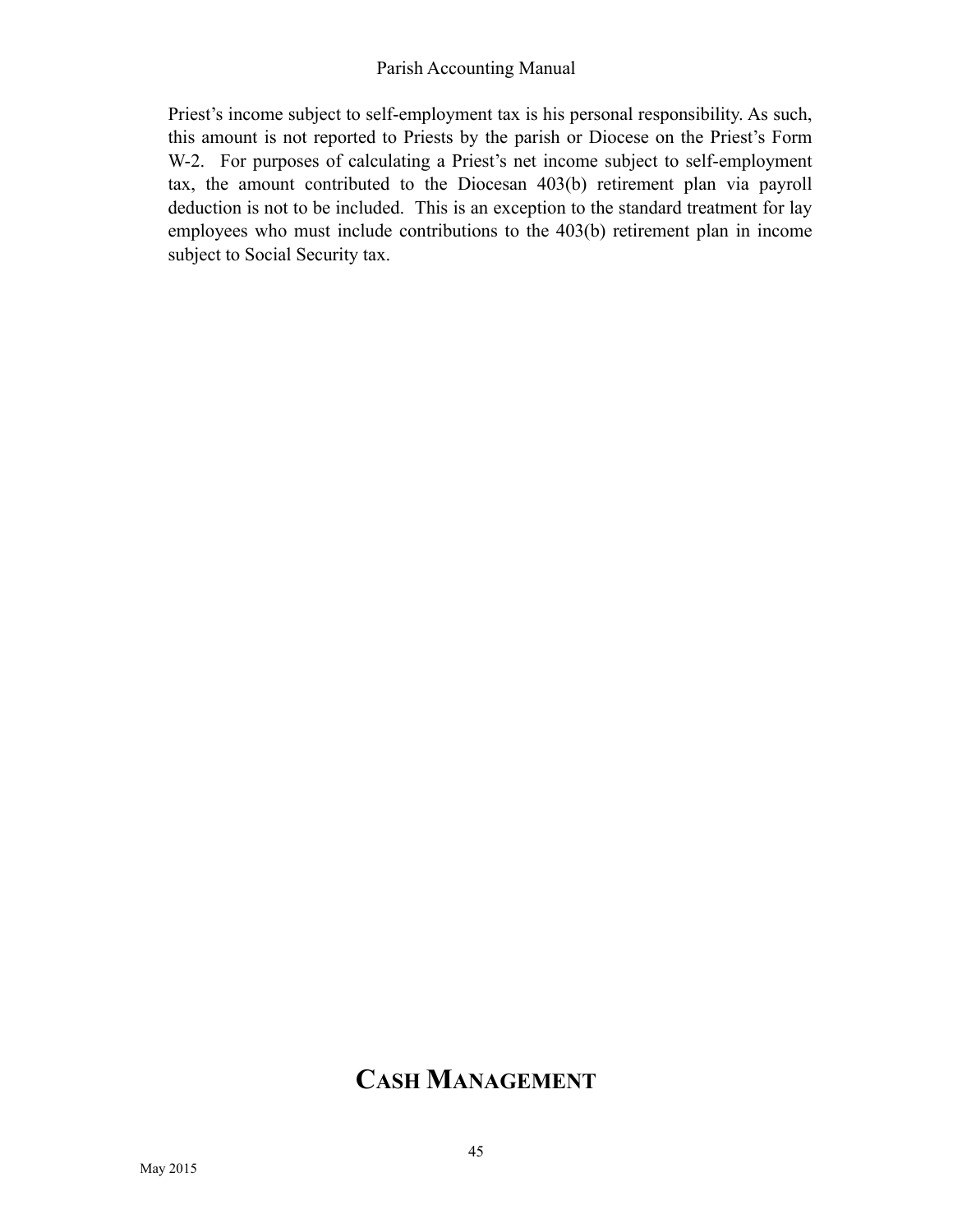## *Section D*

#### **1. BANK RECONCILIATION PROCEDURES**

• Upon receipt of the monthly bank statement, activity per this statement is to be reconciled to activity per the general ledger.

#### • **IT IS STRONGLY RECOMMEDED THAT THE BANK RECONCILIATION PROGRAM IN PDS BE USED TO RECONCILE THE BANK STATEMENT.**

- Differences between the book balance and the bank statement balance should be investigated, reconciled and recorded in the general ledger if necessary.
- There should not be outstanding deposits from one month to the next. If deposits are older than the current month, investigate why and resolve.
- If there are any checks showing as outstanding after 60 days from the date of issuance, make a reasonable effort to contact the payee to determine why the check has not been deposited. If contact is made, inform the payee that most banks will not accept checks over 90 days old and that it is our practice to stop payment and void outstanding checks at that point. If the check was never received and at the point the check is 90 days old, stop payment with the bank and void the check in PDS. Re-issue the check if appropriate.
- The bank reconciliation is to be signed and dated by the person reconciling the account.
- The reconciliation should then be reviewed by the pastor, finance council member or parish business manager with no cash handling or recording responsibilities.
- At a minimum, the review should consist of the following:
	- o the book balance on the financial report is to be compared to the bank reconciliation;
	- o the bank balance on the bank reconciliation is to be compared to the bank statement;
	- o all reconciling items are to be reviewed for reasonableness;
	- o the addition and subtraction on the bank reconciliation is to be checked;
	- o all unusual or unidentified differences are to be investigated and resolved.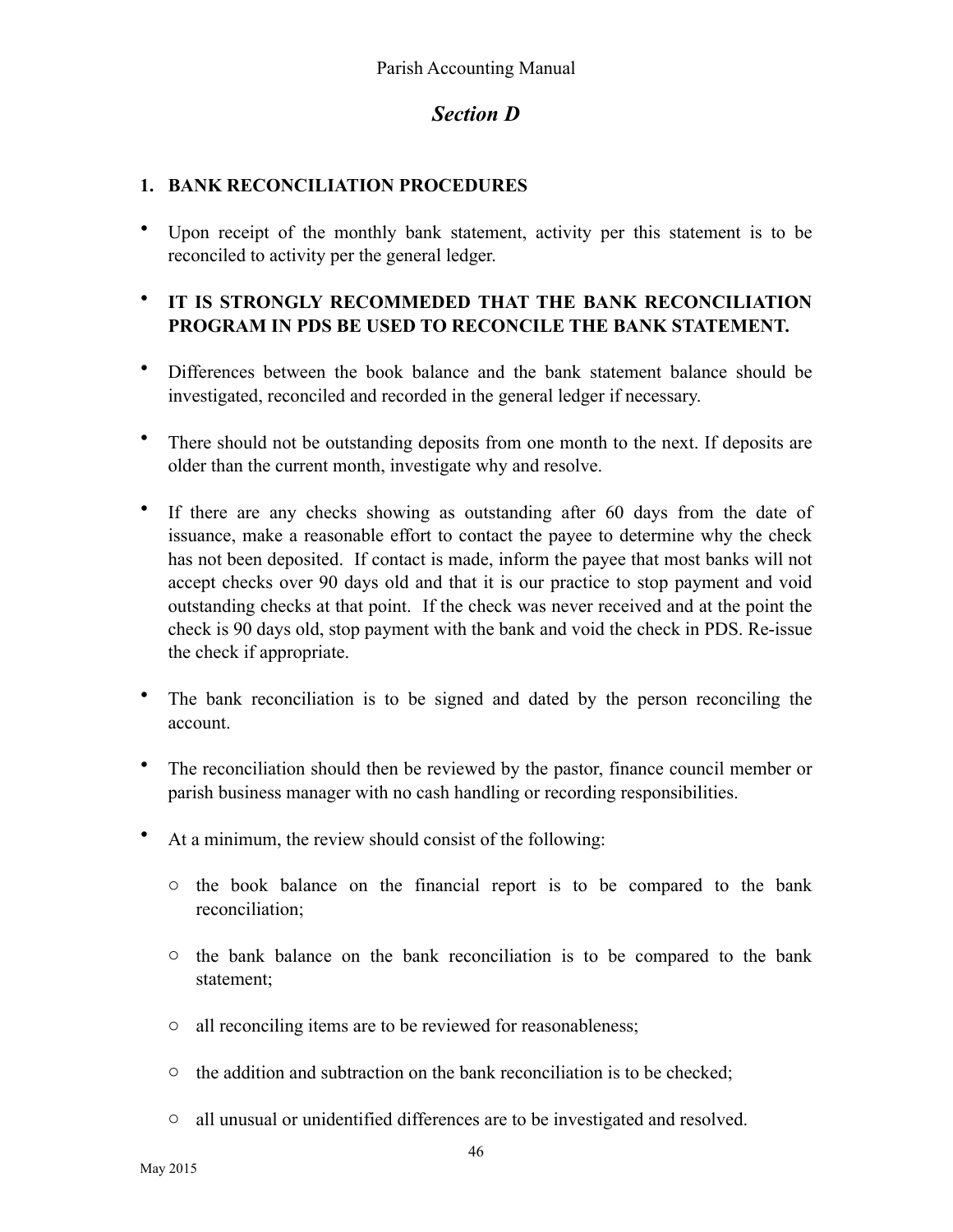• The individual reviewing the reconciliation must sign the bank reconciliation and the balance sheet indicating a satisfactory review of the information.

## **2. PARISH INVESTMENTS WITH THE DIOCESE**

Parishes are required to place any excess funds available with the Diocese finance office for investment.

- o Funds may be placed on deposit, in which case the parish is paid quarterly a rate equal to the average 5-year Treasury rate during the quarter. As needed by the parish, funds are retrievable from the Catholic Center within one week.
- o Or the parish may place longer-term funds in the diocesan investment program. The investment program is professionally managed by an independent consulting firm and oversight is provided by the Diocesan Investment Committee, members of which are appointed by the Bishop. Depending upon the liquidity of the investment vehicle, funds will be obtainable at the end of the month.

There are two categories of investments: Moderate, and Long- Term Growth.

 The pastor should select the investment vehicle based on his projection of when the funds would be needed. The Moderate horizon would be two to four years, and the Long-Term greater than four years. Investing carries risks and as risk increases, a longer investing period helps the investment recover from setbacks.

Each category of investment is composed of a different mix of vehicles: domestic

 Equity, international equity, bonds, cash, and some alternate investments. Funds are pooled with other investments and results in a greater diversity of investments a n d lower cost of investing.

- When funds are needed, the pastor or church administrator must sign a request form (Appendix G) indicating the desire of the parish to withdraw funds on deposit.
	- o Once received, the check will normally be processed within 7 business days.
	- o Requests by email are acceptable by the pastor. Verbal requests or telephone calls cannot be accepted.

## **3. PARISH LOANS**

• All parish loan requests are to be made through the Diocesan Finance office. Parishes are not permitted to secure financing from outside commercial lenders without the written approval of the Bishop.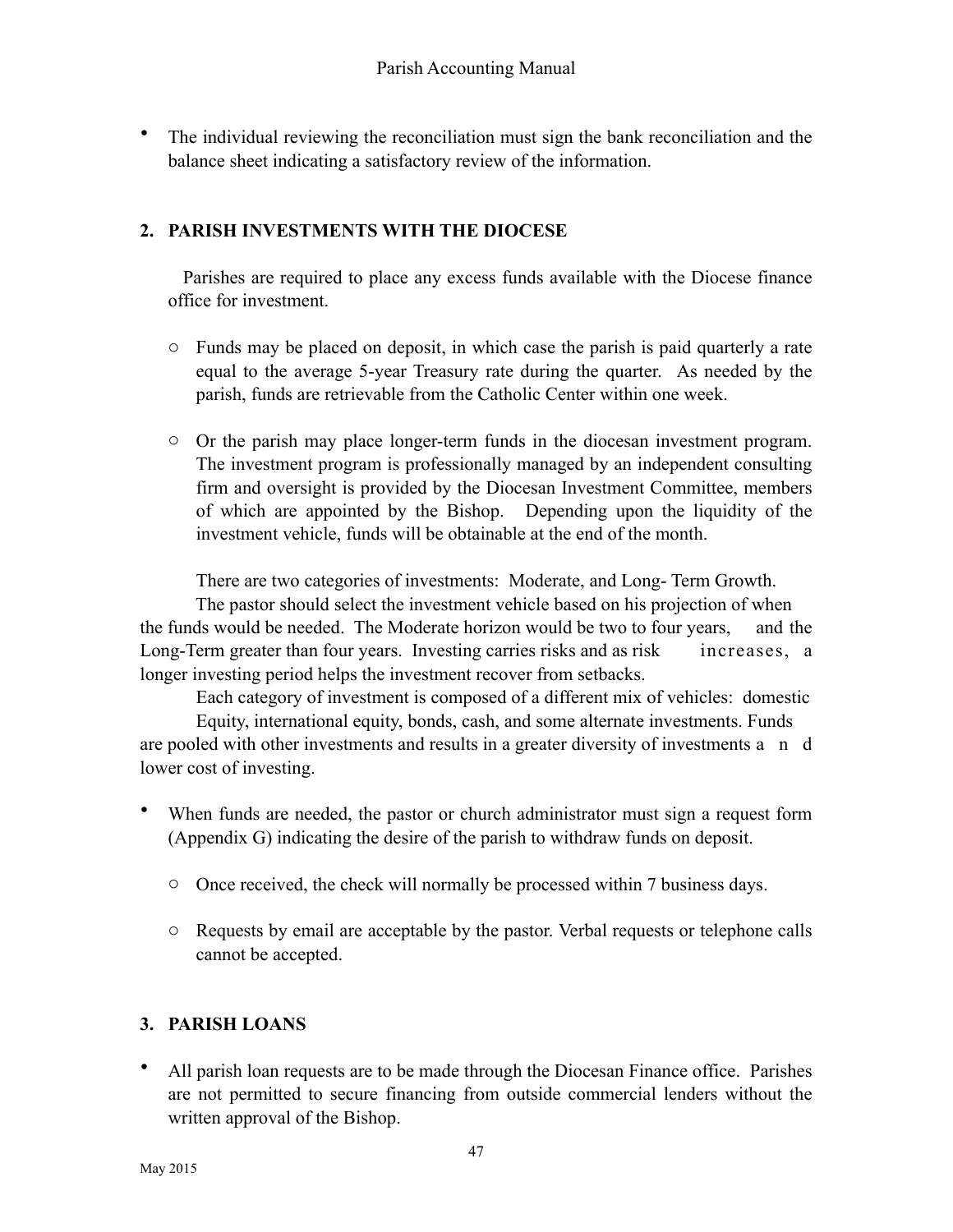- In emergency situations, a parish experiencing cash flow shortages may request an operational loan from the Diocese finance office.
	- o Such loans are usually for relatively small amounts and for a short duration.
	- o Loan requests must be in writing from the parish Priest or church administrator.
- If the loan is for a renovation or new construction project, the parish must follow the guidelines currently being revised by the Diocesan building commission and the Diocesan finance council.
- Loan applications must be made directly to the Chief Financial Officer of the Diocese and should include but not be limited to:
	- o Total cost of the project,
	- o Statement of cash and pledges on hand careful consideration will be given to the cash / pledge ratio,
	- o Cash forecast demonstrating ability to repay loan, and
	- o History of previous loans and explanations of any unpaid loans.
- Loans for major renovations and new construction projects must be fully secured by parish funds and/or capital campaign pledges.

#### **4. JOURNAL ENTRIES**

- Journal entries are to be prepared to record all bank account activity, i.e., interest earned, service charges and returned checks. This can be performed within the PDS program.
- Journal entries should also be prepared to record savings and investment activity, i.e., interest earned, transfers between accounts, etc.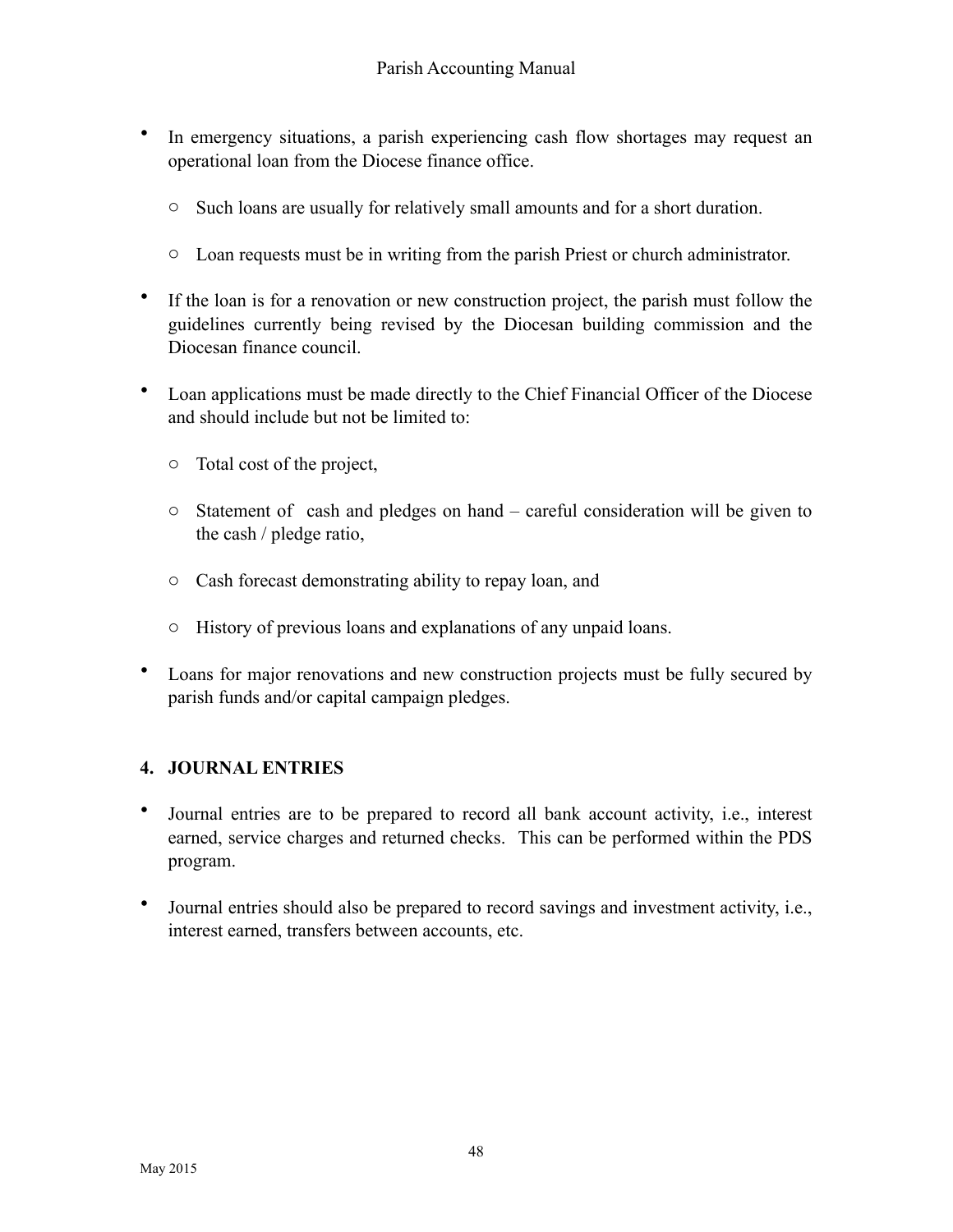## **FINANCIAL REPORTING**

## *Section E*

## **1. OBJECTIVES**

- The primary objectives of parish financial reporting are as follows:
	- o to accurately report the financial activity of the parish on a timely basis;
	- o to summarize financial transactions in a simple, concise and consistent manner; and
	- o to provide a "benchmark" in conjunction with the financial statements in the form of a budget or prior year numbers so that readers of the statements have a basis of comparison for assessing financial activity.

#### **2. ACCOUNTING PRINCIPLES**

Financial statements are to be prepared on the accrual method, defined as follows:

- Receipts/Revenue
	- o All revenue is to be recorded when earned, not on the basis of when it is received.

#### Example

- Pledges are to be recorded as revenue when the pledge is made.
- Each year a journal entry should be made as follows for a portion of the balance

 in the Pledges Receivable account to account for pledges that will not be fulfilled. See Sec A-6 Accounting for Pledges.

|                    | DR          | <b>CR</b> |
|--------------------|-------------|-----------|
| Pledges Receivable | <b>XXXX</b> |           |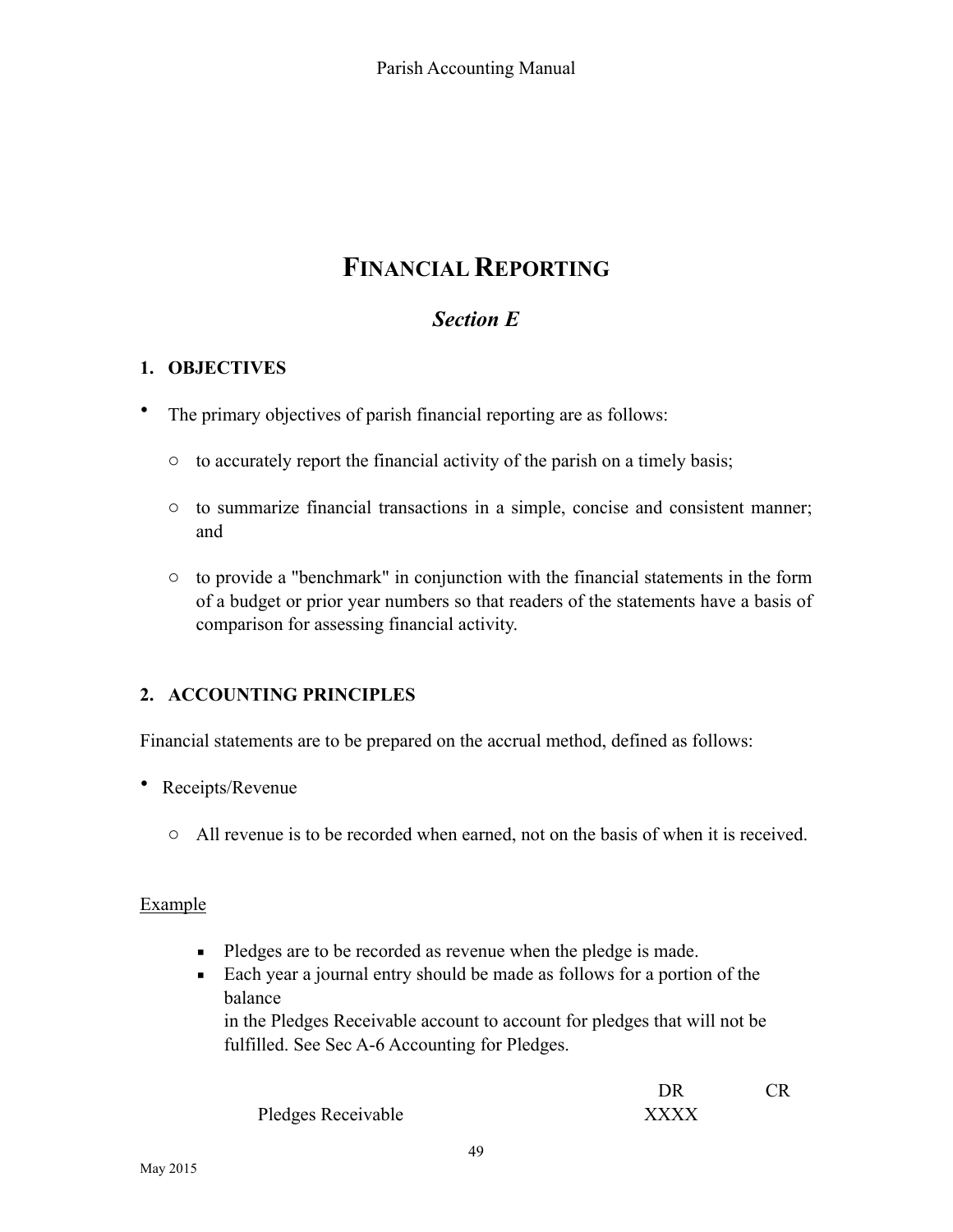| <b>Building Fund Revenue</b><br>To record pledge revenue when earned                                                  |             |  |
|-----------------------------------------------------------------------------------------------------------------------|-------------|--|
| <b>Bad Debt Expense</b><br>Allowance for Doubtful Accounts<br>To record an estimated allowance for unfulfilled pledge | <b>XXXX</b> |  |
| Cash<br>Pledges Receivable<br>To record receipt of pledge payment                                                     | <b>XXXX</b> |  |

- Expenses/Liabilities
	- o All expenses are to be recorded when incurred and reflected as a liability until paid.
	- o As an alternative, expenses may be recorded when paid. However, when this procedure is used, a **journal entry** summarizing all outstanding accounts payable at June 30, should be included when annual financial statements are prepared for the Diocese.

#### **3. CAPITAL ASSETS**

- An item should be coded as Furniture, fixtures & equipment-at cost. (Account 1520 on most books) **IF**,
	- o The purchase price is in excess of \$5,000 **and**
	- o The item has a useful life in excess of three years **and**
	- o The item consists of fixed or movable equipment, furniture or fixtures.
	- o A spreadsheet is attached (Appendix B) as an example of the information to be retained as support for additions to this account.
- An item should be coded to one of these accounts (Land, Building Improvement, Remodeling, Repair or Construction) - at Cost **IF**,
	- o The item has a purchase price in excess of \$10,000,**and**
	- o The item has a useful life in excess of five years, and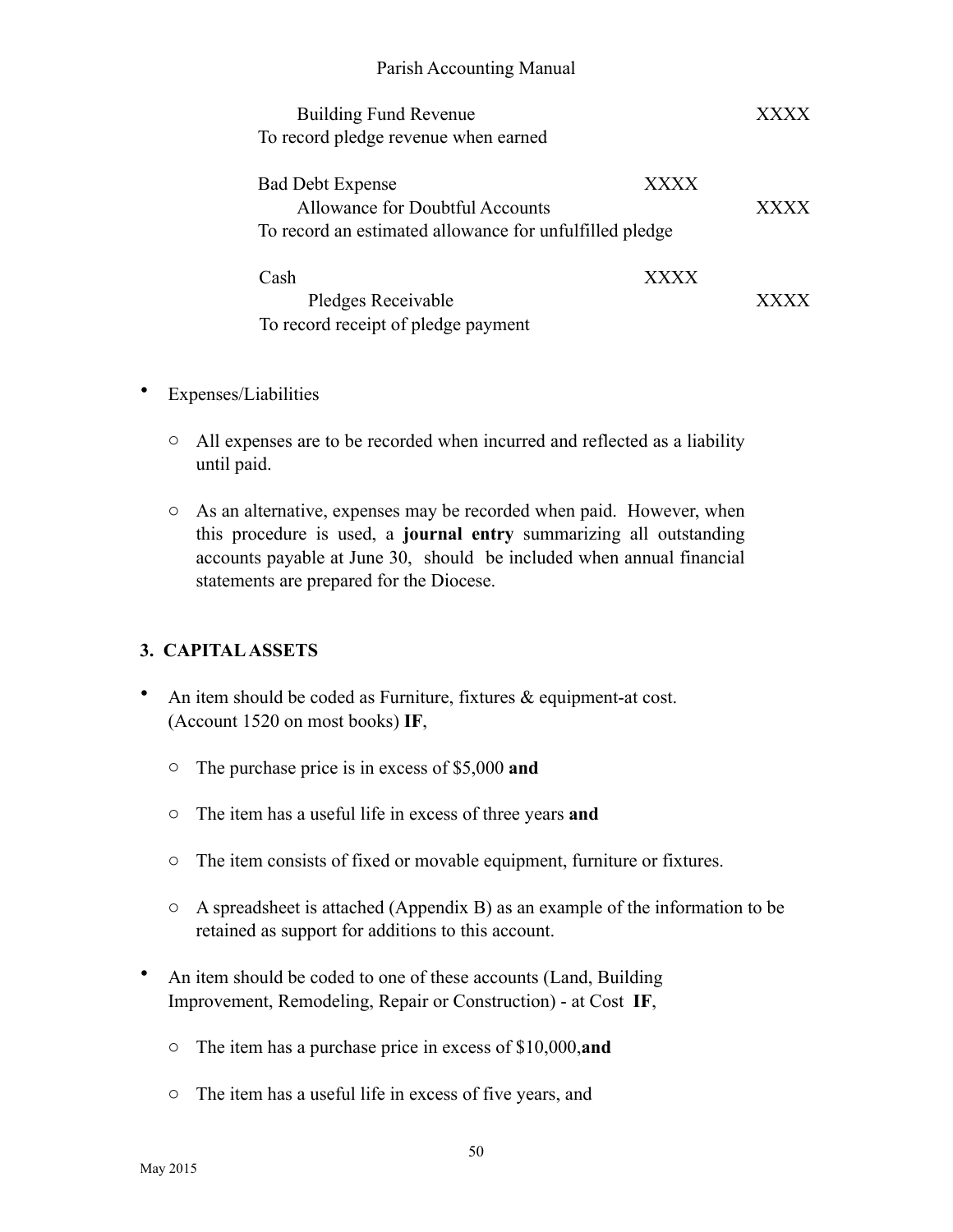- o The item consists of Land, New Construction, Building Improvement or Repairs.
- o A spreadsheet is attached (Appendix B) as an example of the information to be retained as support for additions to this account.
- At the origin of the Diocese of Memphis, in an effort to establish a fair basis for the fixed assets of all parishes in the Diocese, the insured value was used and set up in accounts with the suffix, "Ins. Value" when the cost was not known.
	- o Currently, many parish ledgers list these accounts with the original balance.
	- o If your parish carries these accounts with balances, please continue to carry the originally established amount.
	- o **Do not post any amounts to the accounts labeled "Ins. Value".**
- All additions to fixed assets, however, should be added only to accounts with the suffix, "At Cost".

#### **4. DEBT**

The principle amount of all loans payable is to be recorded as a liability and reported on the balance sheet.

- Each month record the amount paid to the Diocesan finance office as a debit to the liability account, Notes Payable Bank (usually acct. 2120).
- As soon as you receive a statement from the finance office breaking out interest on the loan payments made (usually monthly), record the interest as a journal entry in PDS.
- The entry would be a debit to Interest Bank Debt (Usually acct. 5560) and a credit to the liability account, Notes Payable Bank (Usually acct. 2120).

#### **5. FINANCIAL STATEMENTS**

Parish financial reporting is to consist of the following financial statements:

• Balance Sheet/Statement of Financial Position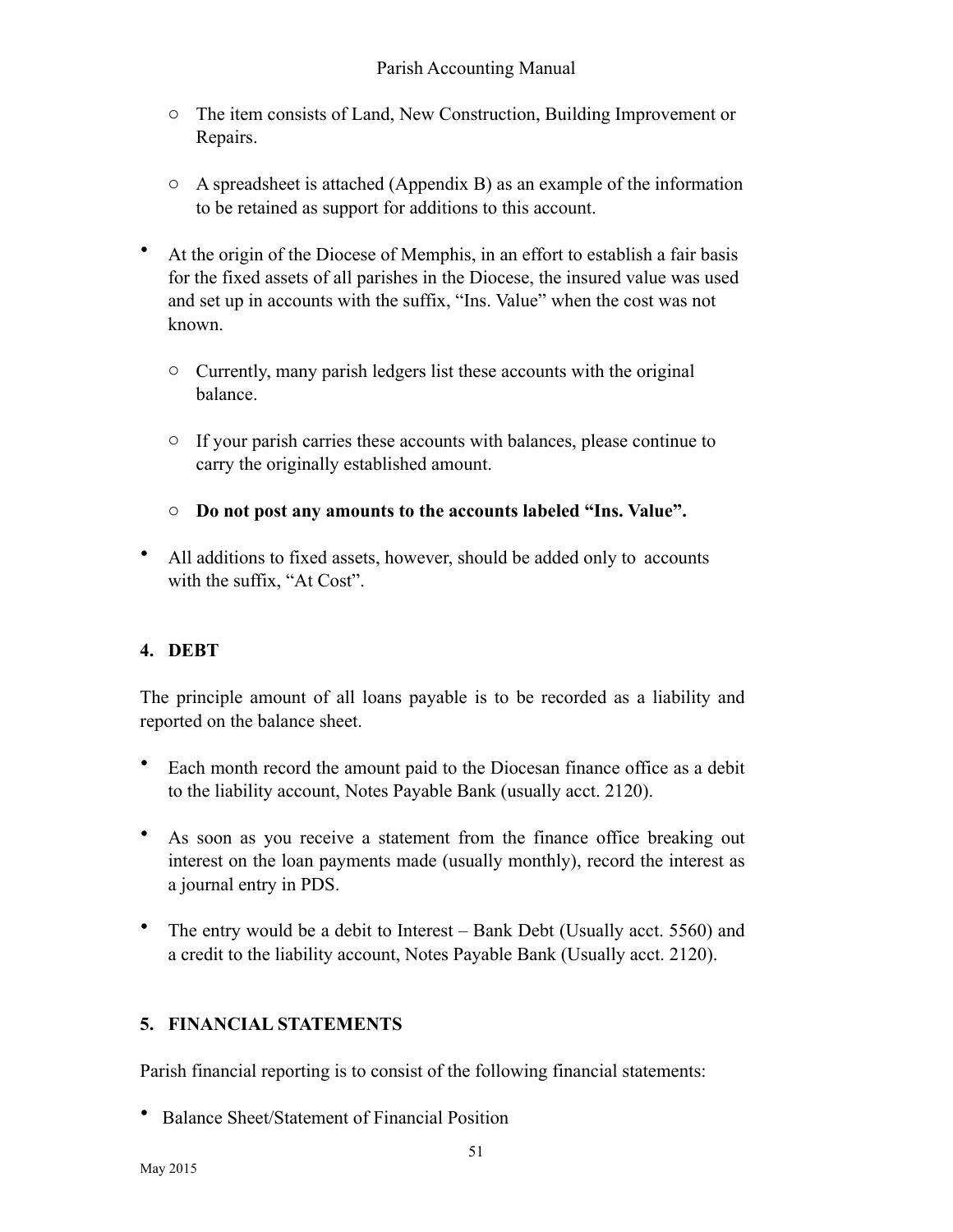- o Reporting the period-end balances for the asset and liability accounts, as shown on the Chart of Accounts; with the prior year balances included for comparison purposes.
- o No Item should **EVER** be posted to the equity accounts (numbers 3001-3999) unless the entry comes from the diocesan finance office.
- Statement of Revenues and Expenditures/Statement of Financial Activity
	- o Reporting the current month and year-to-date amounts for the revenue and expense accounts, as shown on the Chart of Accounts, and the annual budgeted amount for each account; with the prior year balances included for comparison purposes.
- Schedule of Accounts Payable Outstanding
	- o Listing and totaling all invoices received and liabilities incurred but not paid at the end of the period (this report is only required of parishes which do not record expenses until paid);

#### **6. BUDGETING**

Prior to the beginning of the fiscal year a financial budget for the upcoming fiscal year is to be prepared. The budget should be reviewed by the finance council (with input from parish commissions and department heads). The budget is the plan of revenues and expenditures for the upcoming year. It is to be prepared in accordance with the chart of accounts. In other words, an amount is to be budgeted for each revenue and expenditure account.

#### **7. FINANCE COUNCIL**

• Canon Law requires each parish to have a Finance Council. In addition, under Canon Law Section 1280, regional and secondary schools are required to have a Finance Council. The role of the Finance Council is to advise the pastor, pastoral administrator, or school administrator and Parish Council or School Board in matters of finance and in decisions involving the temporal goods of the parish or school. It is separate from the Parish Council.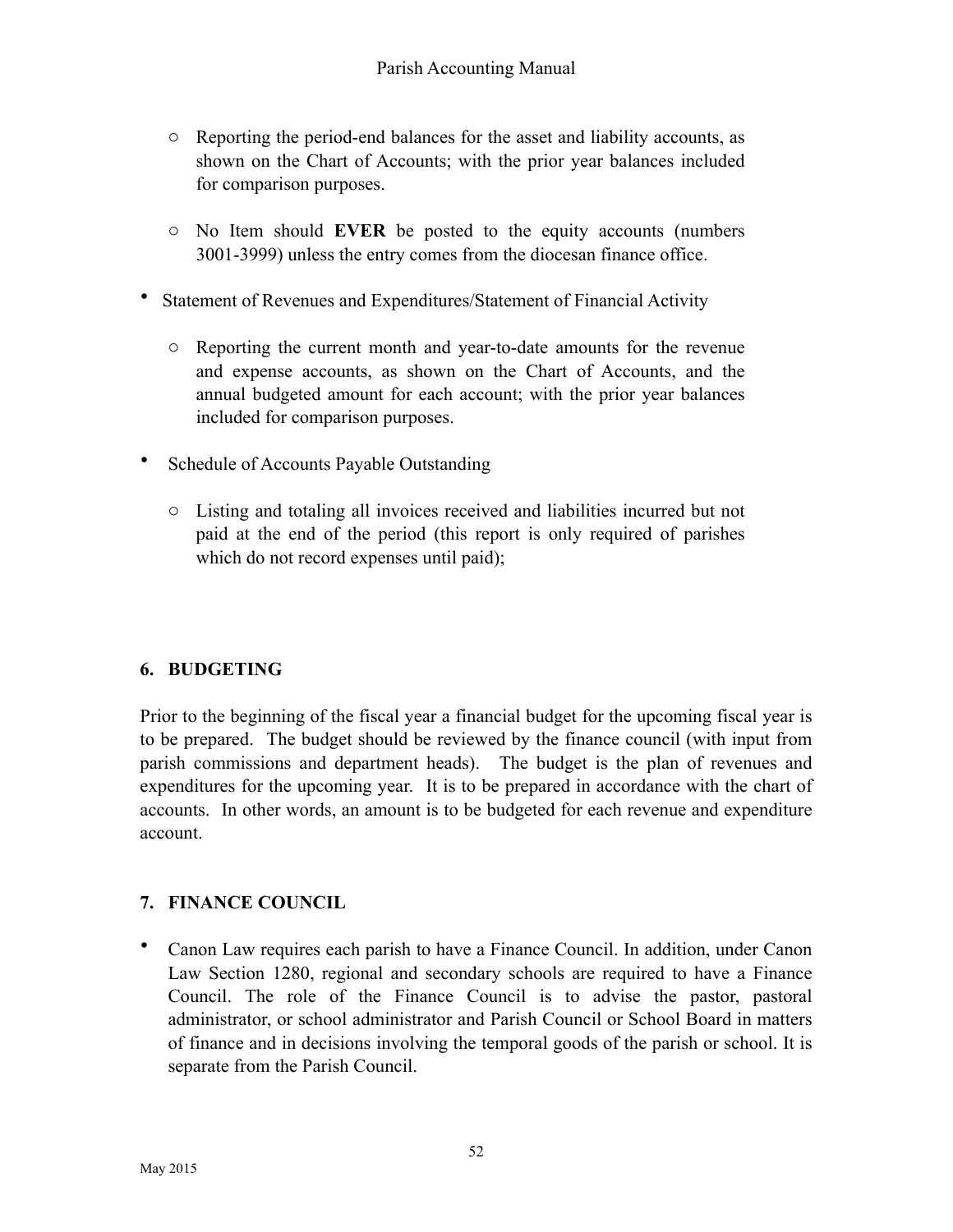- Please see Norms for Parish Finance Councils approved by Bishop Steib September 26, 2011.
- The Parish Council is a consultative body to the pastor or pastoral administrator in deciding how to meet the needs of the parish as a whole. Both councils are directly accountable to the pastor or pastoral administrator.
- Membership of the Finance Council
	- o In addition to the pastor, pastoral administrator, or school administrator, the Finance Council should consist of at least three members who are skilled in financial affairs or civil law.
	- $\circ$  In the event a particular parish does not have qualified persons who are willing to serve on the Finance Council, the pastor, pastoral administrator, or school administrator should consult with the Bishop and Chief Financial Officer of the Diocese for assistance in appointing persons from other parishes to serve as regular members of the council.
	- o To minimize the possibility of conflicts of interest, it is recommended that Finance Council members not hold office in parish organizations or serve on the Parish Council, at the same time.
- **Meetings** 
	- o Meetings of the Finance Council should be held monthly or as determined by the pastor or pastoral administrator. Meetings, however, should be held at least quarterly.
	- o If appropriate, matters discussed should remain confidential.
	- o It is recommended that the pastor or pastoral administrator, select a secretary of the Council who is responsible for recording minutes of the meetings.
		- **•** These minutes should be forwarded to the pastor or pastoral administrator for approval and for distribution to the other members.
		- Copies should be maintained in a permanent file in the parish office.
- Duties and Responsibilities
	- o Ensure adherence to Diocesan financial policies and procedures.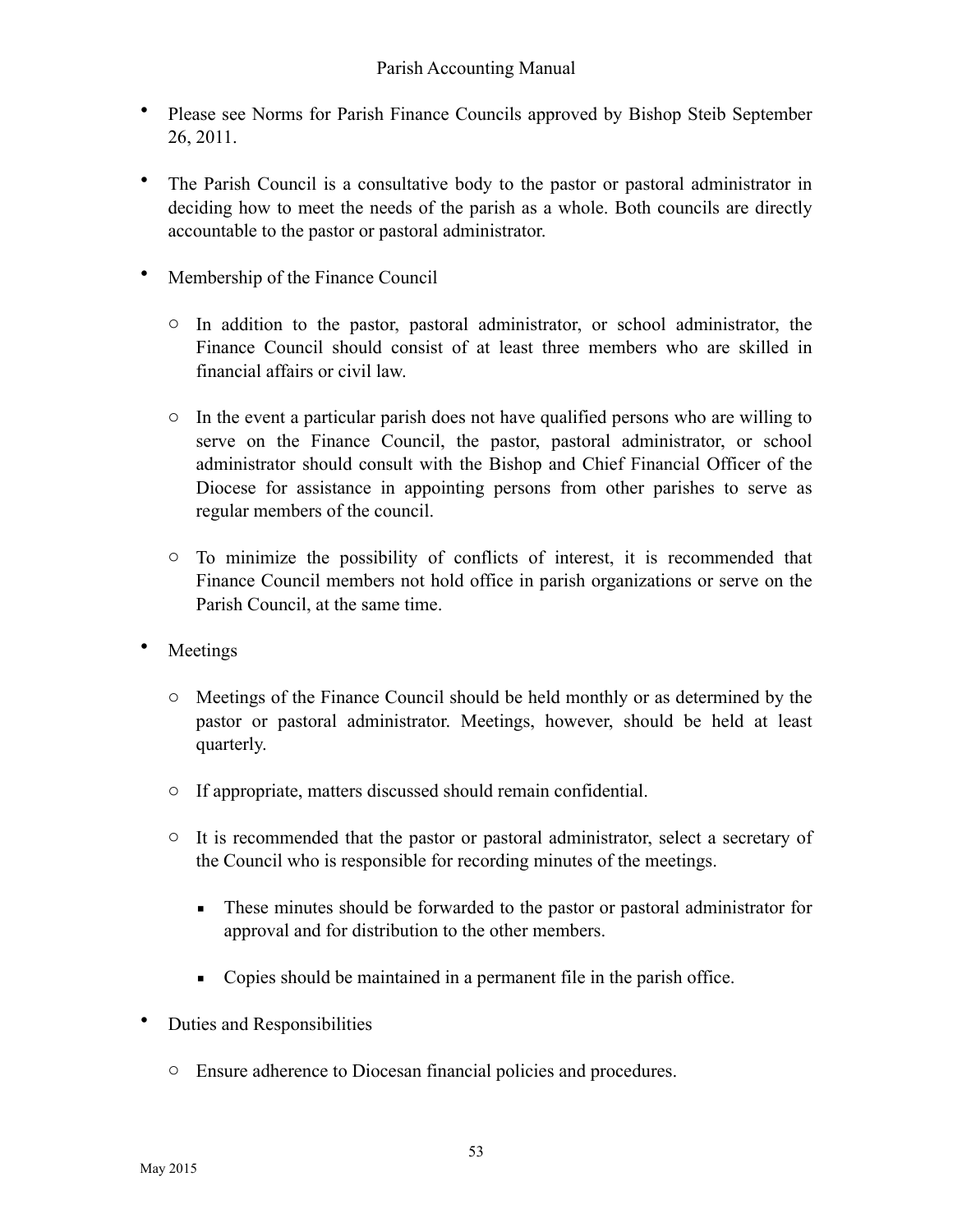- o Review parish and parish organizations' monthly financial reports compared to budget.
- o Review six-month and year end reports that are submitted to the Diocesan finance office for the periods ending December 31 and June 30.
- o Review fundraising and charitable gaming reports and bank reconciliations.
- o Ensure communication of financial information to all parish members on a regular but not less than quarterly basis.
- o Prepare annual budget in collaboration with the pastor, pastoral administrator, Parish Pastoral Council, and other appropriate parties.
- o Be involved in long-range planning, including making recommendations based upon economic climate and financial trends with regard to parish fiscal matters.
- o Assist in the ongoing maintenance of all physical plant facilities and all expansion and reconstruction or demolition.
- o Review all unbudgeted expenditures over \$1,000.
- o Ensure that bequests/gifts with restricted purposes, received by the parish are administered in accordance with the donor's wishes. Ensure that a permanent file on such gifts is being maintained.
- o Ensure that parish tax-exempt status is maintained through compliance with federal, state and local laws, statutes, and regulations.
- o Ensure that employment and personnel policies conform to Church and civil law.
- o Ensure that all debt payments be made timely and within the agreed upon payback period.

#### **8. ACCOUNTING SYSTEM**

• In order to provide a uniform method of accounting for the resources entrusted to the parishes, the Diocese of Memphis endorses and supports the PDS Ledger and PDS Ledger/Payroll systems. The Diocese also supports the use of PDS Church Office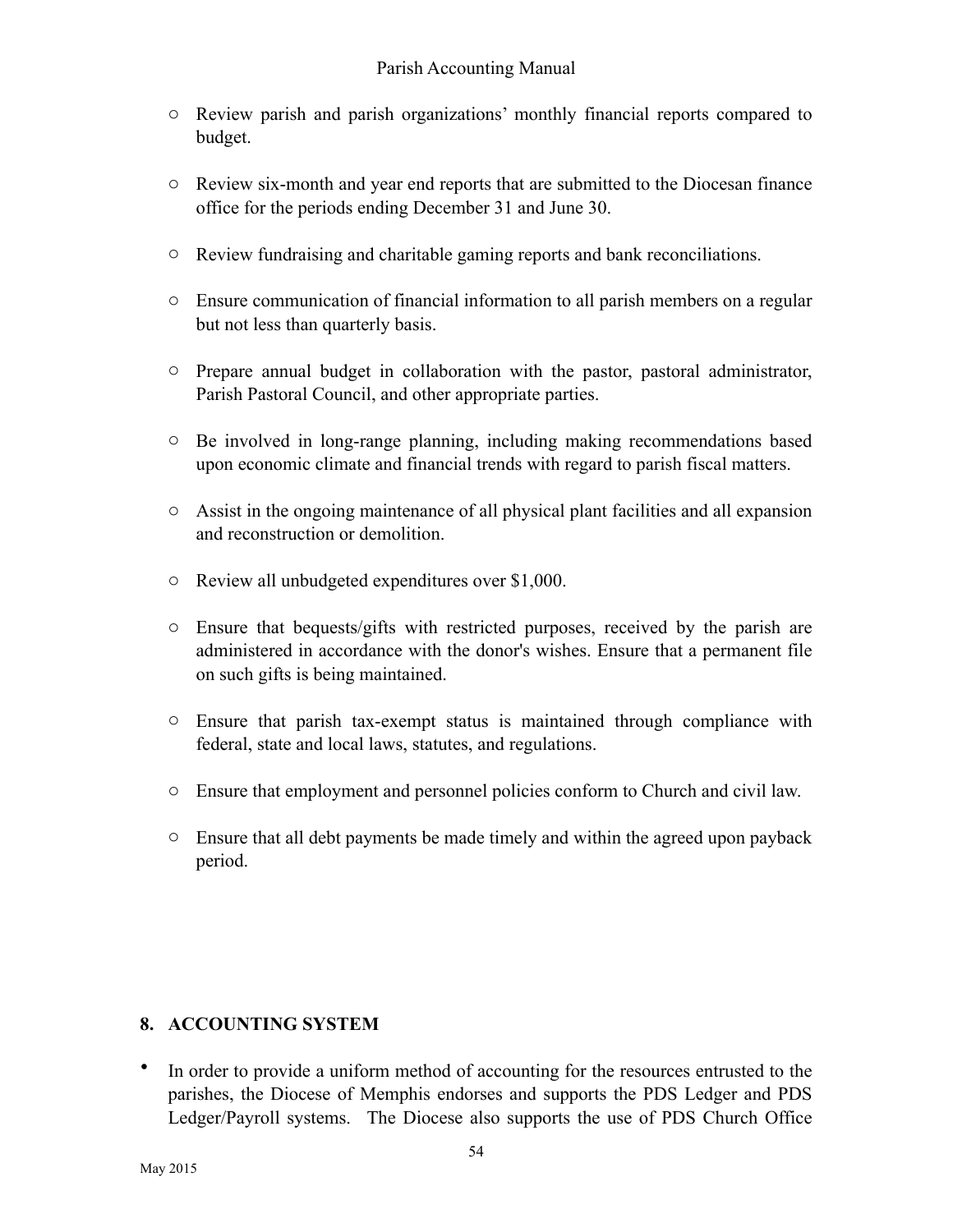Management to track individual members and family contributions. Parishes should be using the most current version of the software and have a maintenance agreement in effect. The Diocese recommends that parishes use PDS On-Demand to ensure software updates; to ensure a back-up in case of disaster; and to allow the Catholic Center staff to support the parish bookkeeper. Using PDS will:

- $\circ$  Enable the parish to classify financial transactions consistently. This will, in turn provide the parish with comparative financial reports, which can be used to monitor and evaluate the present, review the past, and plan for the future.
- o Provide a uniform method of accounting and reporting throughout the diocese.
- o Provide for continuity in the event of a change in the pastor or pastoral administrator.
- PDS assumes that the individual doing the bookkeeping for the parish understands basic accounting principles, including double-entry bookkeeping. That is, all entries consist of debits to some accounts and credits to other accounts, and the total of all debits equals the total of all credits.
- In order for the Diocese to communicate quickly and easily with parish bookkeepers, it is mandatory that each bookkeeper have a valid e-mail account and regularly update the Diocese finance office if there are changes to the address. The e-mail account should be reviewed each day the bookkeeper normally works.
- PDS System –Data Backups ( If not using On-Demand)
	- o At a minimum, two copies of your data should be maintained with one of the copies maintained offsite. If no adequate site is available for storage, the backups may be maintained at the Diocese finance office. (Prior notice of this will need to be sent to the finance office).
	- o The backups should be set up so that in the event your computer data is destroyed, a backup will be available that is only a few days old and recovery of the data will not be excessively time-consuming.
	- o In addition, a separate backup should be performed monthly and retained until the end of the subsequent fiscal year

#### **9. ANNUAL AUDIT**

• See appendix H for a schedule of information needed from each parish and parish school for the annual audit.